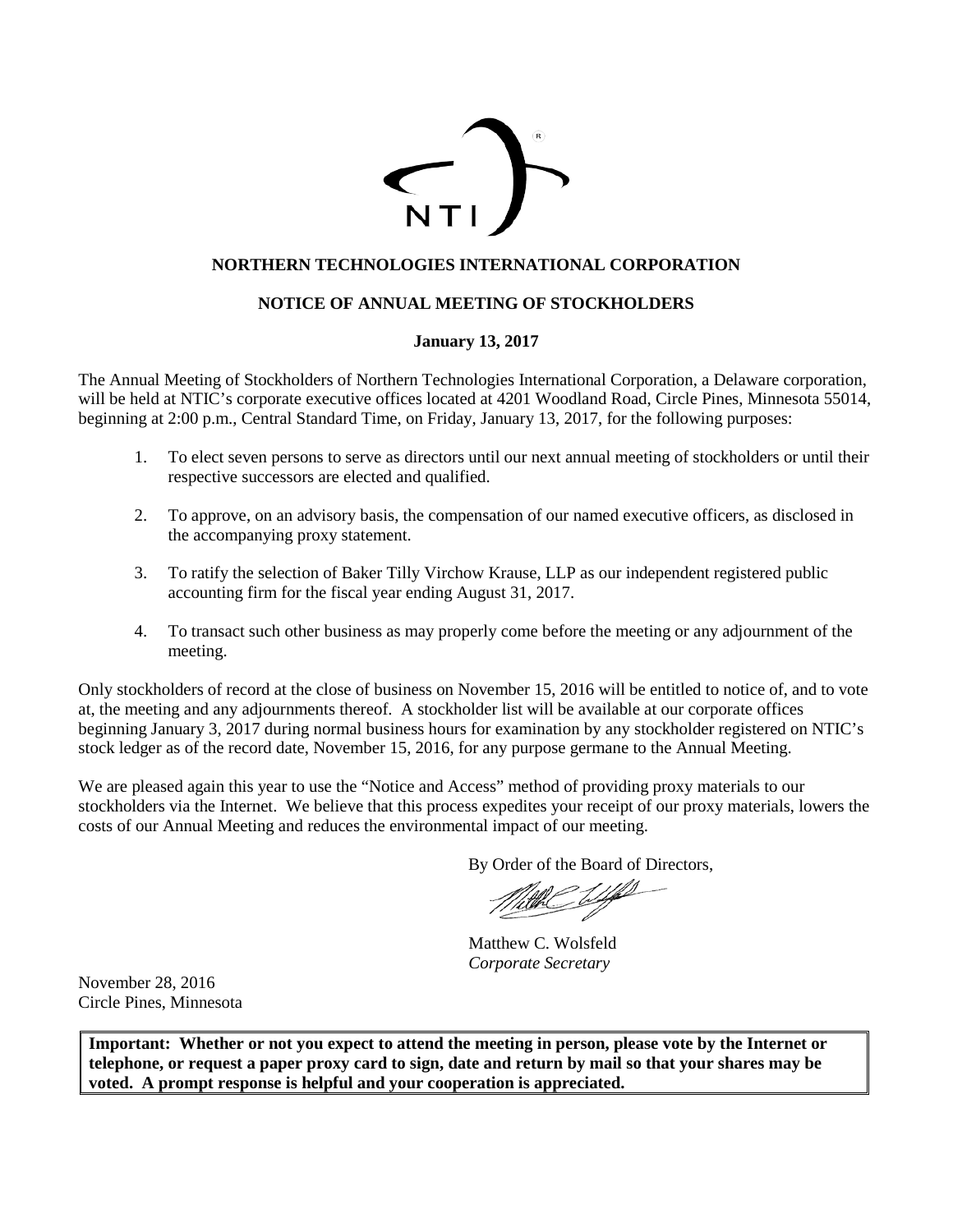# **TABLE OF CONTENTS**

<u> Alexandro Alexandro Alexandro Alexandro Alexandro Alexandro Alexandro Alexandro Alexandro Alexandro Alexandro A</u>

# Page

| PROPOSAL THREE—RATIFICATION OF SELECTION OF INDEPENDENT REGISTERED |  |
|--------------------------------------------------------------------|--|
|                                                                    |  |
|                                                                    |  |
|                                                                    |  |
|                                                                    |  |
|                                                                    |  |
|                                                                    |  |
|                                                                    |  |
|                                                                    |  |
|                                                                    |  |
|                                                                    |  |
|                                                                    |  |
|                                                                    |  |
|                                                                    |  |
|                                                                    |  |
|                                                                    |  |
|                                                                    |  |
|                                                                    |  |
|                                                                    |  |
|                                                                    |  |
|                                                                    |  |
|                                                                    |  |
|                                                                    |  |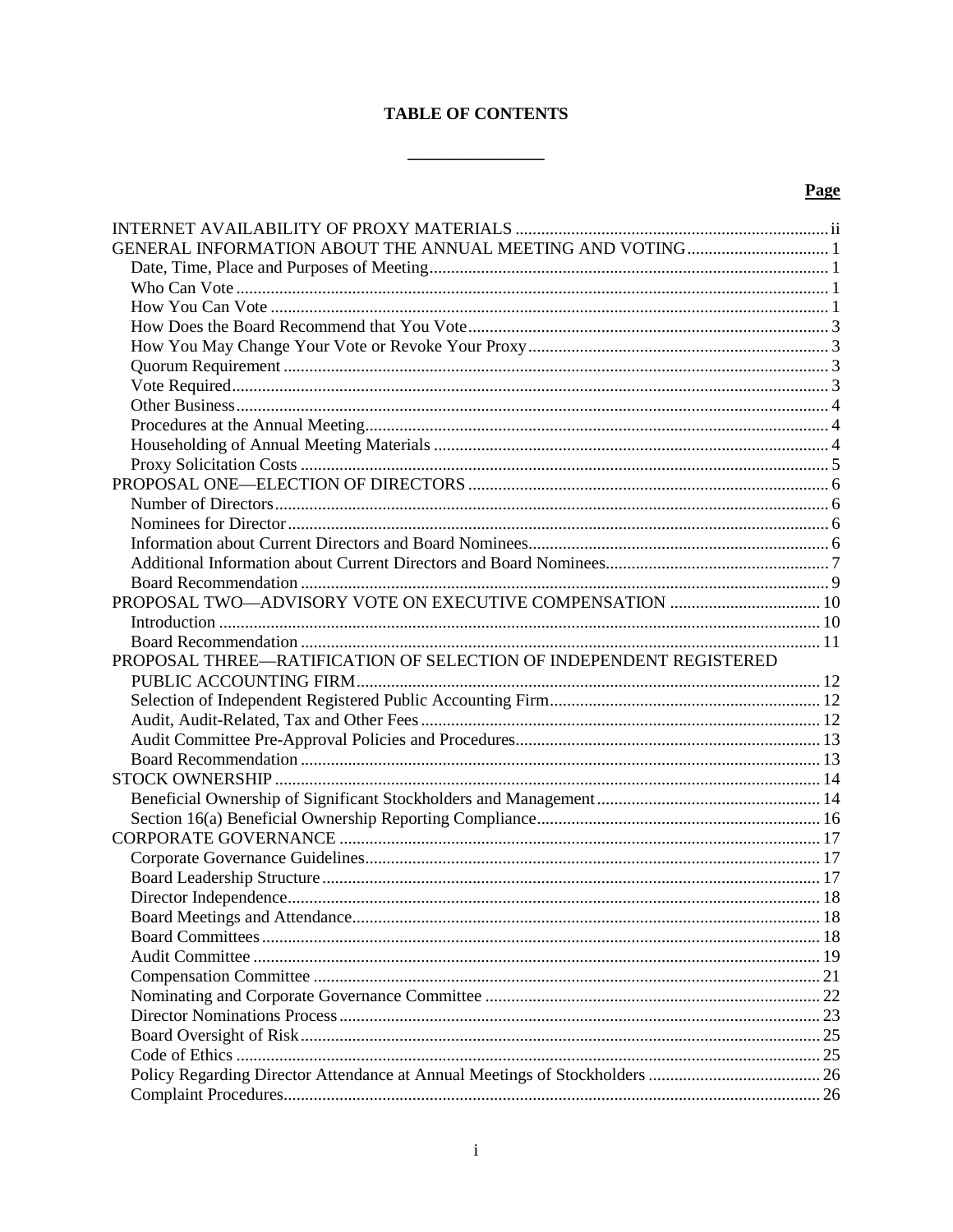#### **TABLE OF CONTENTS**

**\_\_\_\_\_\_\_\_\_\_\_\_\_\_\_\_**

#### **Page**

# **INTERNET AVAILABILITY OF PROXY MATERIALS \_\_\_\_\_\_\_\_\_\_\_\_\_\_\_\_**

**\_\_\_\_\_\_\_\_\_\_\_\_\_\_\_\_**

<span id="page-2-0"></span>Instead of mailing a printed copy of our proxy materials, including our Annual Report to Stockholders, to each stockholder of record, we have provided access to these materials in a fast and efficient manner via the Internet. We believe that this process expedites your receipt of our proxy materials, lowers the costs of our Annual Meeting and reduces the environmental impact of our meeting. On November 28, 2016, we began mailing a Notice of Internet Availability of Proxy Materials to stockholders of record as of November 15, 2016, and we posted our proxy materials on the website referenced in the Notice of Internet Availability of Proxy Materials (www.proxyvote.com). As more fully described in the Notice of Internet Availability of Proxy Materials, stockholders may choose to access our proxy materials at www.proxyvote.com or may request proxy materials in printed or electronic form. In addition, the Notice of Internet Availability of Proxy Materials and website provide information regarding how you may request to receive proxy materials in printed form by mail or electronically by email on an ongoing basis. For those who previously requested printed proxy materials or electronic materials on an ongoing basis, you will receive those materials as you requested.

> **Important Notice Regarding the Availability of Proxy Materials for the Annual Meeting of Stockholders to be Held on January 13, 2017: The Notice of Annual Meeting of Stockholders and Proxy Statement and Annual Report to Stockholders, including our Annual Report on Form 10-K for the fiscal year ended August 31, 2016, are available at www.proxyvote.com.**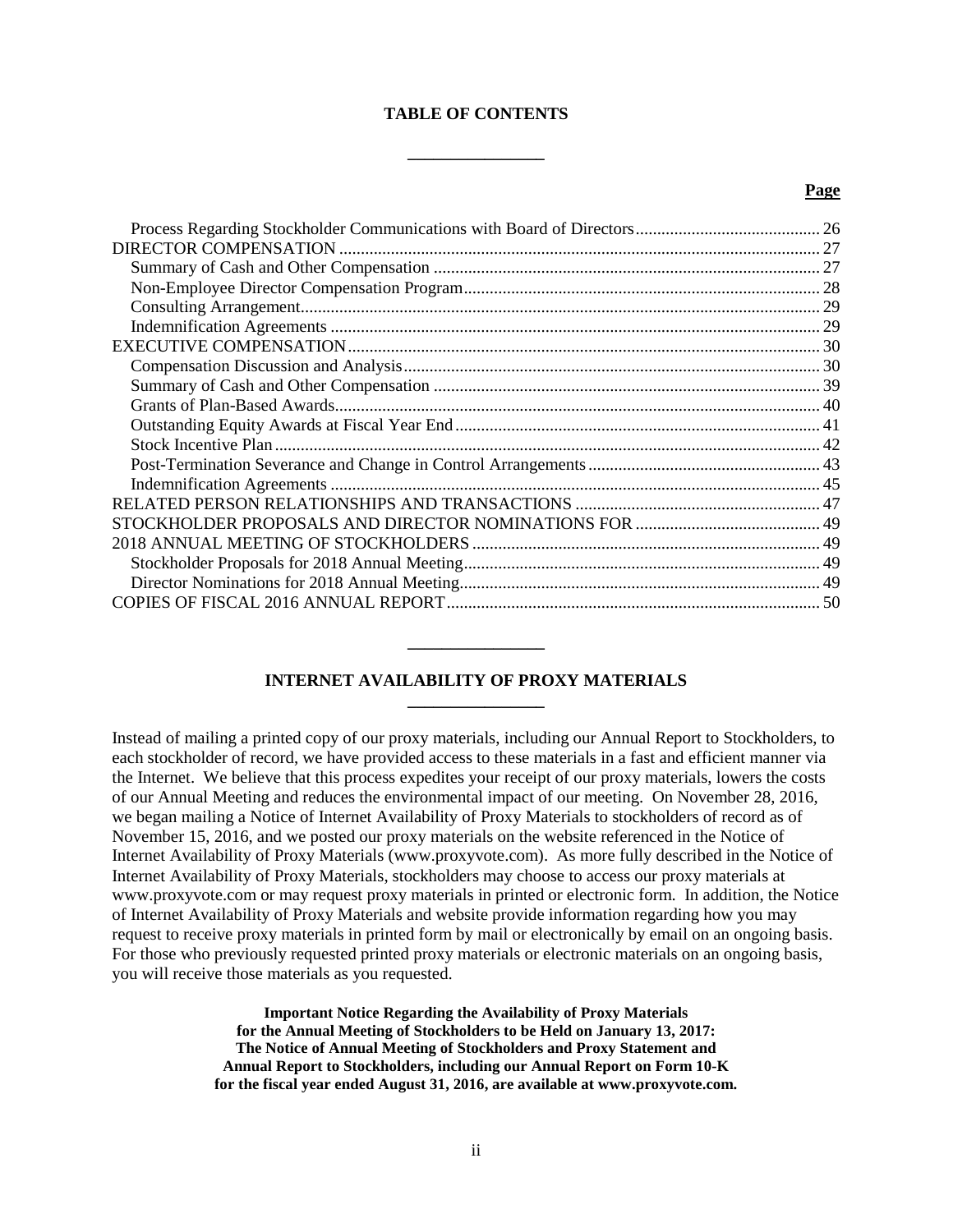

**4201 Woodland Road, Circle Pines, Minnesota 55014**

# **PROXY STATEMENT FOR ANNUAL MEETING OF STOCKHOLDERS January 13, 2017**

The Board of Directors of Northern Technologies International Corporation is soliciting your proxy for use at the 2017 Annual Meeting of Stockholders to be held on Friday, January 13, 2017. The Board of Directors expects to make available to our stockholders beginning on or about November 28, 2016 the Notice of Annual Meeting of Stockholders, this proxy statement and a form of proxy on the Internet or has sent these materials to stockholders of NTIC upon their request.

# **GENERAL INFORMATION ABOUT THE ANNUAL MEETING AND VOTING \_\_\_\_\_\_\_\_\_\_\_\_\_\_\_\_**

# <span id="page-3-1"></span><span id="page-3-0"></span>**Date, Time, Place and Purposes of Meeting**

The Annual Meeting of Stockholders of Northern Technologies International Corporation (sometimes referred to as "NTIC," "we," "our" or "us" in this proxy statement) will be held on Friday, January 13, 2017, at 2:00 p.m., Central Standard Time, at the principal executive offices of Northern Technologies International Corporation located at 4201 Woodland Road, Circle Pines, Minnesota 55014, for the purposes set forth in the Notice of Annual Meeting of Stockholders.

# <span id="page-3-2"></span>**Who Can Vote**

Stockholders of record at the close of business on November 15, 2016 will be entitled to notice of and to vote at the meeting or any adjournment of the meeting. As of that date, there were 4,535,070 shares of our common stock outstanding. Each share of our common stock is entitled to one vote on each matter to be voted on at the Annual Meeting. Stockholders are not entitled to cumulate voting rights.

#### <span id="page-3-3"></span>**How You Can Vote**

Your vote is important. Whether you hold shares directly as a stockholder of record or beneficially in "street name" (through a broker, bank or other nominee), you may vote your shares without attending the Annual Meeting. You may vote by granting a proxy or, for shares held in street name, by submitting voting instructions to your broker, bank or other nominee.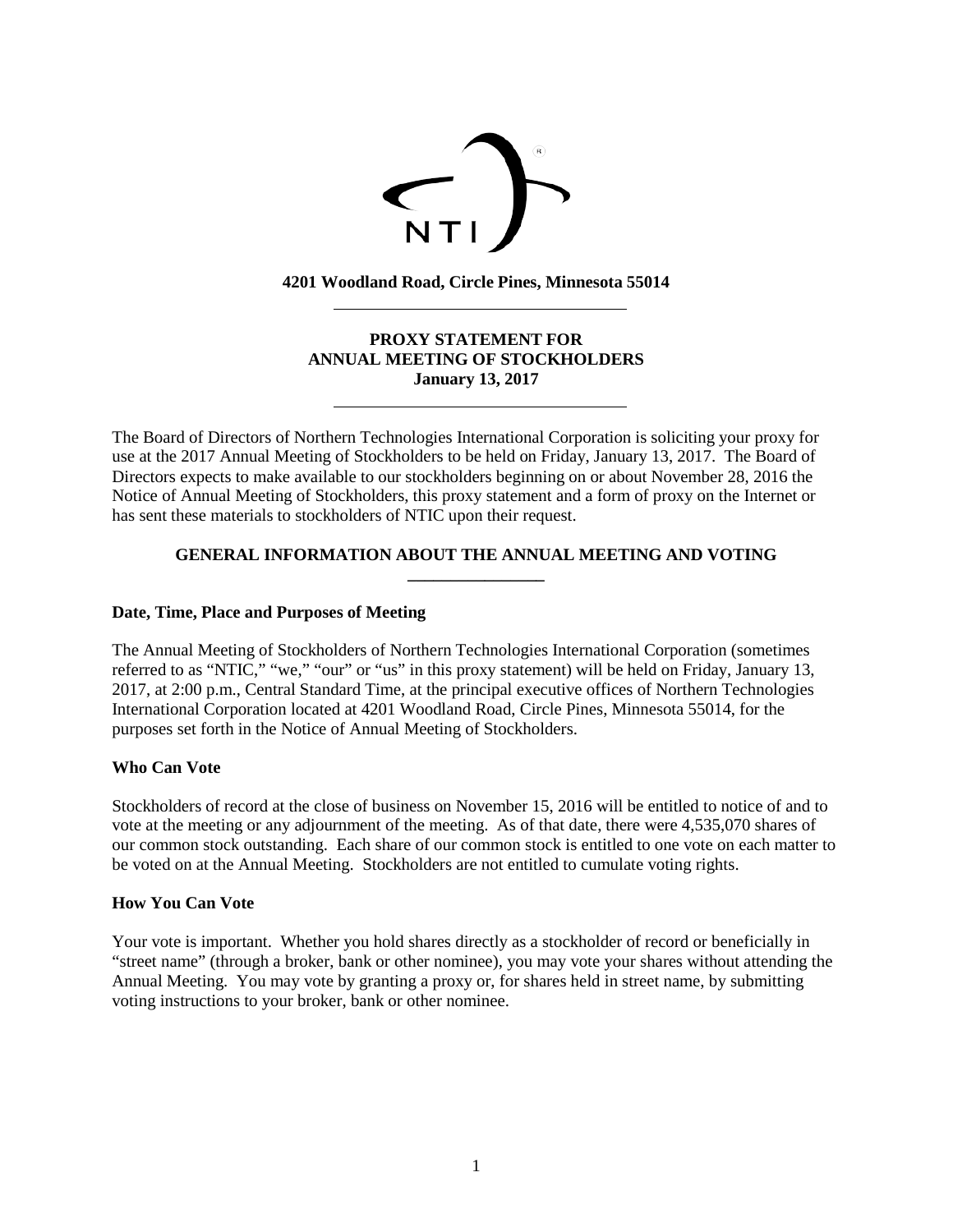If you are a registered stockholder whose shares are registered in your name, you may vote your shares in person at the meeting or by one of the three following methods:

- **Vote by Internet**, by going to the website address http://www.proxyvote.com and following the instructions for Internet voting shown on the Notice of Internet Availability of Proxy Materials or on your proxy card.
- **Vote by Telephone**, by dialing 1-800-690-6903 and following the instructions for telephone voting shown on the Notice of Internet Availability of Proxy Materials or on your proxy card.
- **Vote by Proxy Card**, by completing, signing, dating and mailing the enclosed proxy card in the envelope provided if you received a paper copy of these proxy materials.

If you vote by Internet or telephone, please do not mail your proxy card.

If your shares are held in "street name" (through a broker, bank or other nominee), you may receive a separate voting instruction form with this proxy statement or you may need to contact your broker, bank or other nominee to determine whether you will be able to vote electronically using the Internet or telephone.

The deadline for voting by telephone or by using the Internet is 11:59 p.m., Eastern Standard Time (10:59 p.m., Central Standard Time), on the day before the date of the Annual Meeting or any adjournments thereof. Please see the Notice of Internet Availability of Proxy Materials, your proxy card or the information your bank, broker, or other holder of record provided to you for more information on your options for voting.

If you return your signed proxy card or use Internet or telephone voting before the Annual Meeting, the named proxies will vote your shares as you direct. You have three choices on each matter to be voted on.

For Proposal One—Election of Directors, you may:

- Vote **FOR** all seven nominees for director,
- **WITHHOLD** your vote from all seven nominees for director or
- **WITHHOLD** your vote from one or more of the seven nominees for director.

For Proposal Two—Advisory Vote on Executive Compensation and Proposal Three—Ratification of Selection of Independent Registered Public Accounting Firm, you may:

- Vote **FOR** the proposal,
- Vote **AGAINST** the proposal or
- **ABSTAIN** from voting on the proposal.

If you send in your proxy card or use Internet or telephone voting, but do not specify how you want to vote your shares, the proxies will vote your shares **FOR** all seven of the nominees for election to the Board of Directors in Proposal One—Election of Directors, **FOR** Proposal Two—Advisory Vote on Executive Compensation and **FOR** Proposal Three—Ratification of Selection of Independent Registered Public Accounting Firm.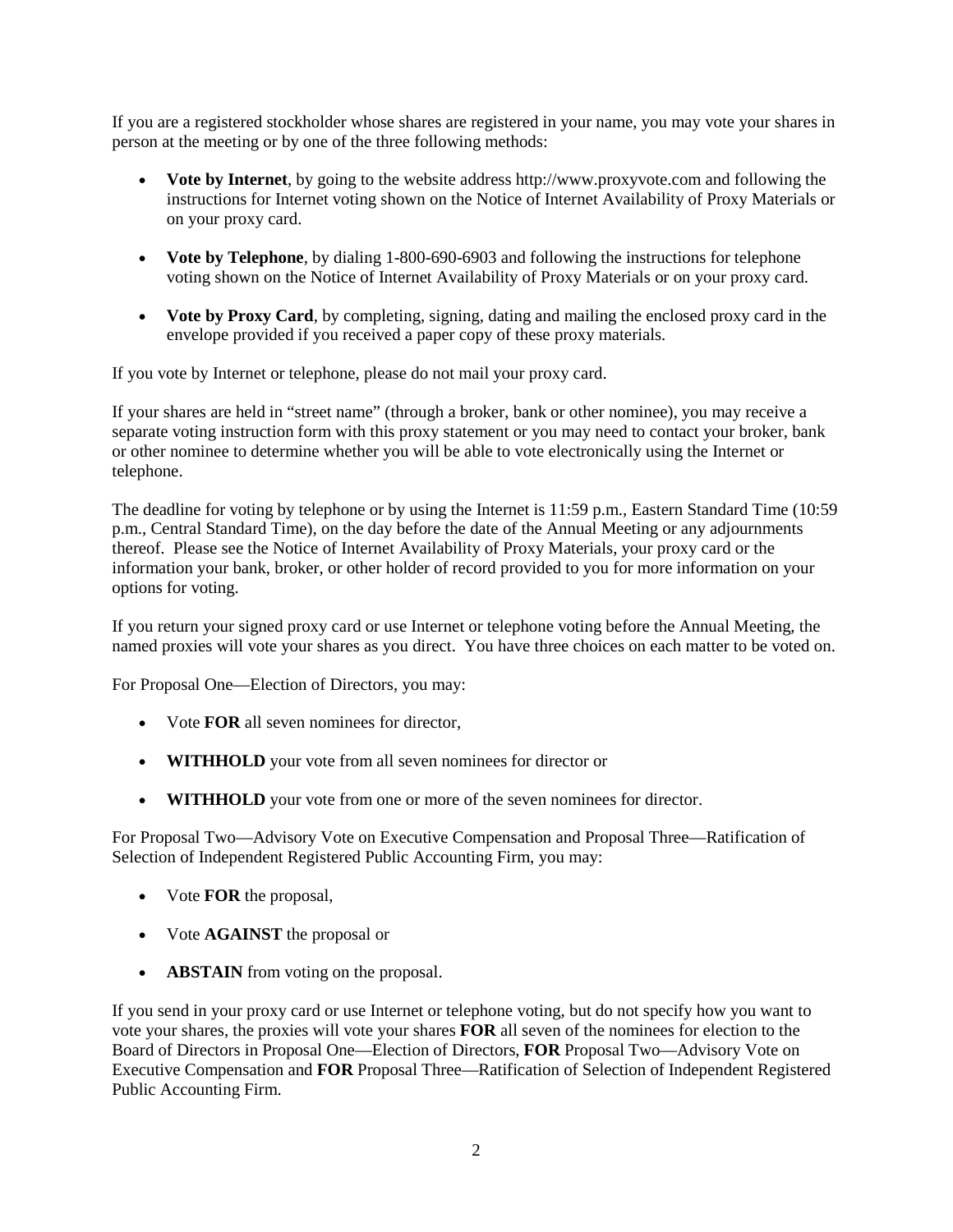# <span id="page-5-0"></span>**How Does the Board Recommend that You Vote**

The Board of Directors unanimously recommends that you vote:

- **FOR** all seven of the nominees for election to the Board of Directors in Proposal One—Election of Directors;
- **FOR** Proposal Two—Advisory Vote on Executive Compensation; and
- **FOR** Proposal Three—Ratification of Selection of Independent Registered Public Accounting Firm.

# <span id="page-5-1"></span>**How You May Change Your Vote or Revoke Your Proxy**

If you are a stockholder whose shares are registered in your name, you may revoke your proxy at any time before it is voted by one of the following methods:

- Submitting another proper proxy with a more recent date than that of the proxy first given by following the Internet or telephone voting instructions or completing, signing, dating and returning a proxy card to us;
- Sending written notice of your revocation to our Corporate Secretary; or
- Attending the Annual Meeting and voting by ballot.

# <span id="page-5-2"></span>**Quorum Requirement**

The presence at the Annual Meeting, in person or by proxy, of the holders of a majority (2,267,536 shares) of the outstanding shares of our common stock as of the record date will constitute a quorum for the transaction of business at the Annual Meeting. In general, shares of our common stock represented by proxies marked "For," "Against," "Abstain" or "Withheld" are counted in determining whether a quorum is present. In addition, a "broker non-vote" is counted in determining whether a quorum is present. A "broker non-vote" is a proxy returned by a broker on behalf of its beneficial owner customer that is not voted on a particular matter because voting instructions have not been received by the broker from the customer, and the broker has no discretionary authority to vote on behalf of such customer on such matter.

# <span id="page-5-3"></span>**Vote Required**

Proposal One—Election of Directors will be decided by the affirmative vote of a plurality of shares of our common stock present in person or represented by proxy and entitled to vote at the Annual Meeting. A "plurality" for Proposal One means the individuals who receive the greatest number of votes cast "For" are elected as directors.

Proposal Two—Advisory Vote on Executive Compensation will be decided by the affirmative vote of a majority of shares of our common stock present in person or represented by proxy and entitled to vote at the Annual Meeting. Although this is a non-binding, advisory vote, the Compensation Committee and Board of Directors expect to take into account the outcome of the vote when considering future executive compensation decisions.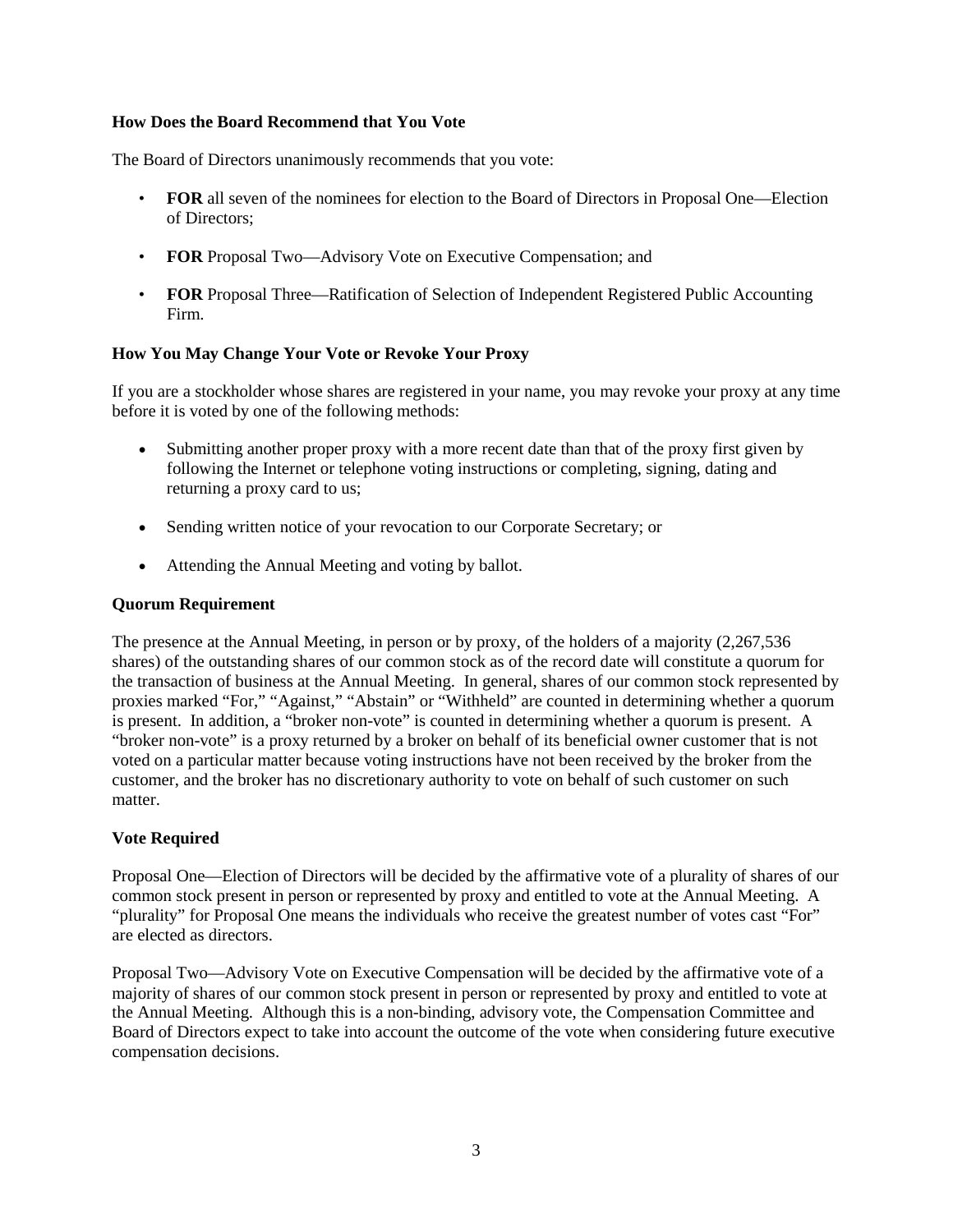Proposal Three—Ratification of Selection of Independent Registered Public Accounting Firm will be decided by the affirmative vote of a majority of shares of our common stock present in person or represented by proxy and entitled to vote at the Annual Meeting.

If your shares are held in "street name" and you do not indicate how you wish to vote, your broker is permitted to exercise its discretion to vote your shares only on certain "routine" matters. Proposal One— Election of Directors and Proposal Two—Advisory Vote on Executive Compensation are not "routine" matters. Accordingly, if you do not direct your broker how to vote, your broker may not exercise discretion and may not vote your shares on either of these two proposals. This is called a "broker nonvote" and although your shares will be considered to be represented by proxy at the meeting, they will not be considered to be shares "entitled to vote" at the meeting and will not be counted as having been voted on the applicable proposal. Proposal Three—Ratification of Selection of Independent Registered Public Accounting Firm is a "routine" matter and, as such, your broker is permitted to exercise its discretion to vote your shares for or against the proposal in the absence of your instruction. Proxies marked "Withheld" on Proposal One—Election of Directors or "Abstain" on Proposal Two—Advisory Vote on Executive Compensation or Proposal Three—Ratification of Section of Independent Registered Public Accounting Firm will be counted in determining the total number of shares "entitled to vote" on such proposal and will have the effect of a vote "Against" a director or a proposal.

# <span id="page-6-0"></span>**Other Business**

Our management does not intend to present other items of business and knows of no items of business that are likely to be brought before the Annual Meeting, except those described in this proxy statement. However, if any other matters should properly come before the Annual Meeting, the persons named in the enclosed proxy will have discretionary authority to vote such proxy in accordance with their best judgment on the matters.

# <span id="page-6-1"></span>**Procedures at the Annual Meeting**

The presiding officer at the Annual Meeting will determine how business at the meeting will be conducted. Only matters brought before the Annual Meeting in accordance with our Bylaws will be considered.

Only a natural person present at the Annual Meeting who is either one of our stockholders, or is acting on behalf of one of our stockholders, may make a motion or second a motion. A person acting on behalf of a stockholder must present a written statement executed by the stockholder or the duly-authorized representative of the stockholder on whose behalf the person purports to act.

# <span id="page-6-2"></span>**Householding of Annual Meeting Materials**

Some banks, brokers and other nominee record holders may be participating in the practice of "householding" proxy statements, annual reports and the Notice of Internet Availability of Proxy Materials. This means that only one copy of this proxy statement, our Annual Report to Stockholders or the Notice of Internet Availability of Proxy Materials may have been sent to multiple stockholders in each household. We will promptly deliver a separate copy of any of these documents to any stockholder upon written or oral request to our Stockholder Information Department, Northern Technologies International Corporation, 4201 Woodland Road, Circle Pines, Minnesota 55014, telephone: (763) 225-6637. Any stockholder who wants to receive separate copies of this proxy statement, our Annual Report to Stockholders or the Notice of Internet Availability of Proxy Materials in the future, or any stockholder who is receiving multiple copies and would like to receive only one copy per household, should contact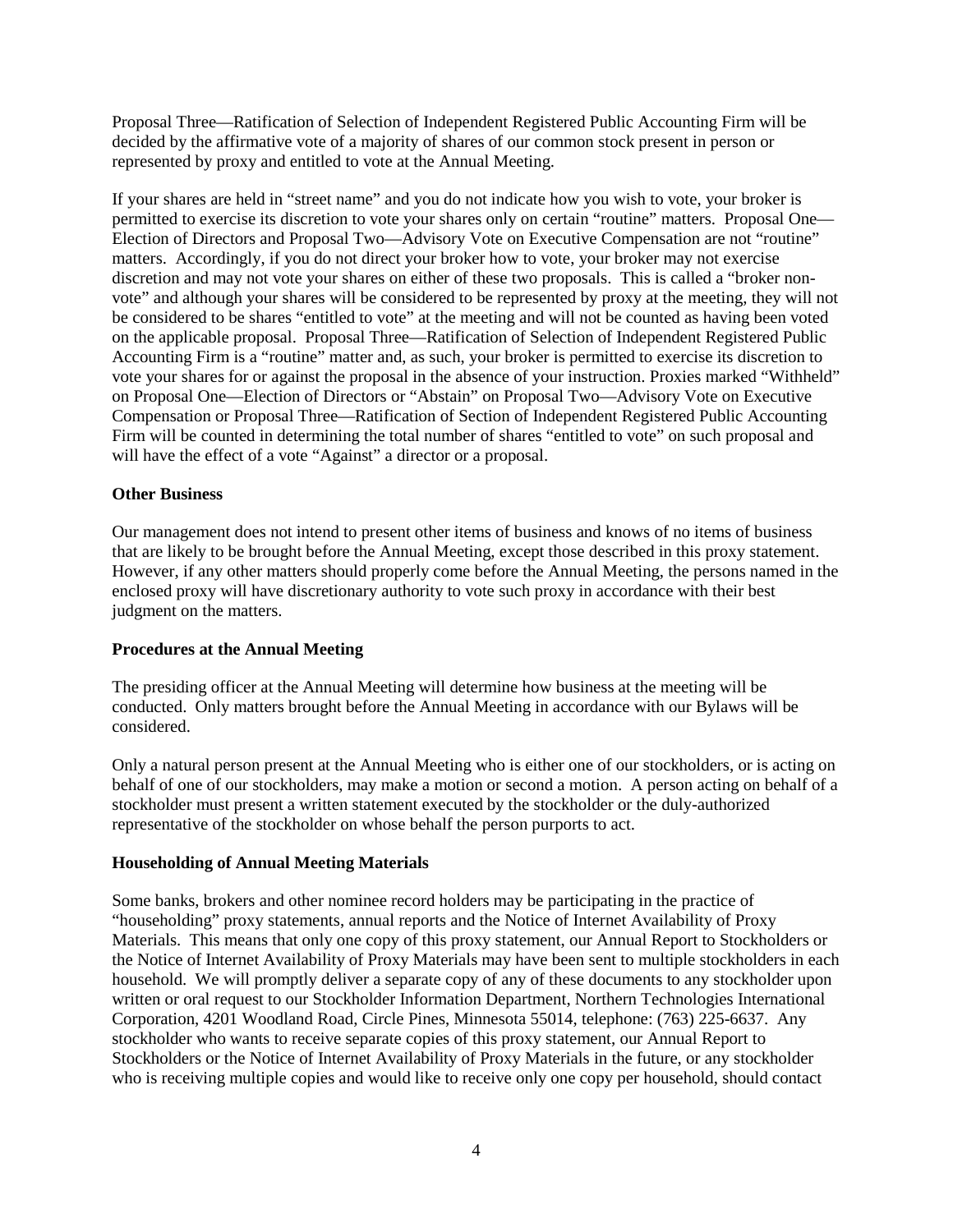the stockholder's bank, broker or other nominee record holder, or the stockholder may contact us at the above address and phone number.

# <span id="page-7-0"></span>**Proxy Solicitation Costs**

The cost of soliciting proxies, including the preparation, assembly, electronic availability and mailing of proxies and soliciting material, as well as the cost of making available or forwarding this material to the beneficial owners of our common stock will be borne by NTIC. Our directors, officers and regular employees may, without compensation other than their regular compensation, solicit proxies by telephone, e-mail, facsimile or personal conversation. We may reimburse brokerage firms and others for expenses in making available or forwarding solicitation materials to the beneficial owners of our common stock.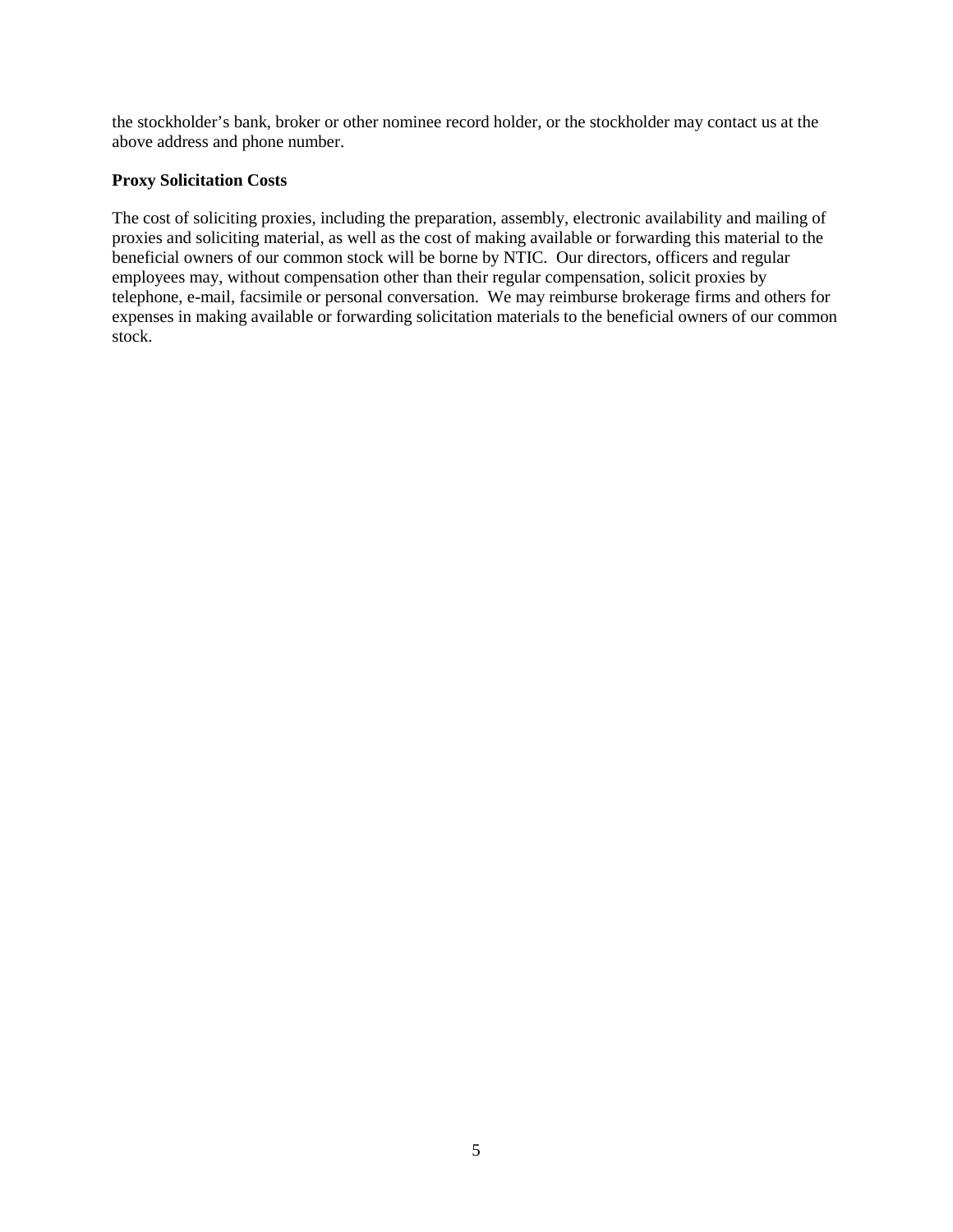# **PROPOSAL ONE—ELECTION OF DIRECTORS \_\_\_\_\_\_\_\_\_\_\_\_\_\_\_\_**

# <span id="page-8-1"></span><span id="page-8-0"></span>**Number of Directors**

Our Bylaws provide that the Board of Directors will consist of at least one member or such other number as may be determined by the Board of Directors from time to time or by the stockholders at an annual meeting. The Board of Directors has fixed the number of directors at seven.

#### <span id="page-8-2"></span>**Nominees for Director**

The Board of Directors has nominated the following seven individuals to serve as our directors until the next annual meeting of stockholders or until their successors are elected and qualified. All of the nominees named below are current members of the Board of Directors.

- 
- 
- Soo-Keong Koh Richard J. Nigon
- G. Patrick Lynch
- Barbara D. Colwell Ramani Narayan, Ph.D.
	-
	- Konstantin von Falkenhausen

Proxies can only be voted for the number of persons named as nominees in this proxy statement, which is seven.

#### <span id="page-8-3"></span>**Information about Current Directors and Board Nominees**

The following table sets forth as of November 25, 2016 the name, age and principal occupation of each current director and each individual who has been nominated by the Board of Directors to serve as a director of our company, as well as how long each individual has served as a director of NTIC.

|                                      |     |                                                                                                                                  | <b>Director</b> |
|--------------------------------------|-----|----------------------------------------------------------------------------------------------------------------------------------|-----------------|
| <b>Name</b>                          | Age | <b>Principal Occupation</b>                                                                                                      | <b>Since</b>    |
| Barbara D. Colwell <sup>(1)(2)</sup> | 71  | Director of NTIC and Certain Other Companies and<br>Organizations                                                                | 2013            |
| Soo-Keong $Koh(2)$                   | 65  | Managing Director of EcoSave Pte Ltd.                                                                                            | 2008            |
| Sunggyu Lee, $Ph.D.(3)$              | 64  | Russ Ohio Research Scholar in Syngas Utilization<br>and Professor of Chemical and Biomolecular<br>Engineering at Ohio University | 2004            |
| G. Patrick Lynch                     | 49  | President and Chief Executive Officer of NTIC                                                                                    | 2004            |
| Ramani Narayan, Ph.D.                | 67  | Distinguished Professor in the Department of<br>Chemical Engineering & Materials Science at<br>Michigan State University         | 2004            |
| Richard J. Nigon $(1)(2)(3)$         | 68  | Senior Vice President of Cedar Point Capital, Inc.                                                                               | 2010            |
| Konstantin von Falkenhausen $(1)(3)$ | 49  | Partner of B Capital Partners AG                                                                                                 | 2012            |

\_\_\_\_\_\_\_\_\_\_\_\_\_\_\_\_\_\_\_\_\_\_\_\_\_ (1) Member of the Audit Committee

(2) Member of the Nominating and Corporate Governance Committee

(3) Member of the Compensation Committee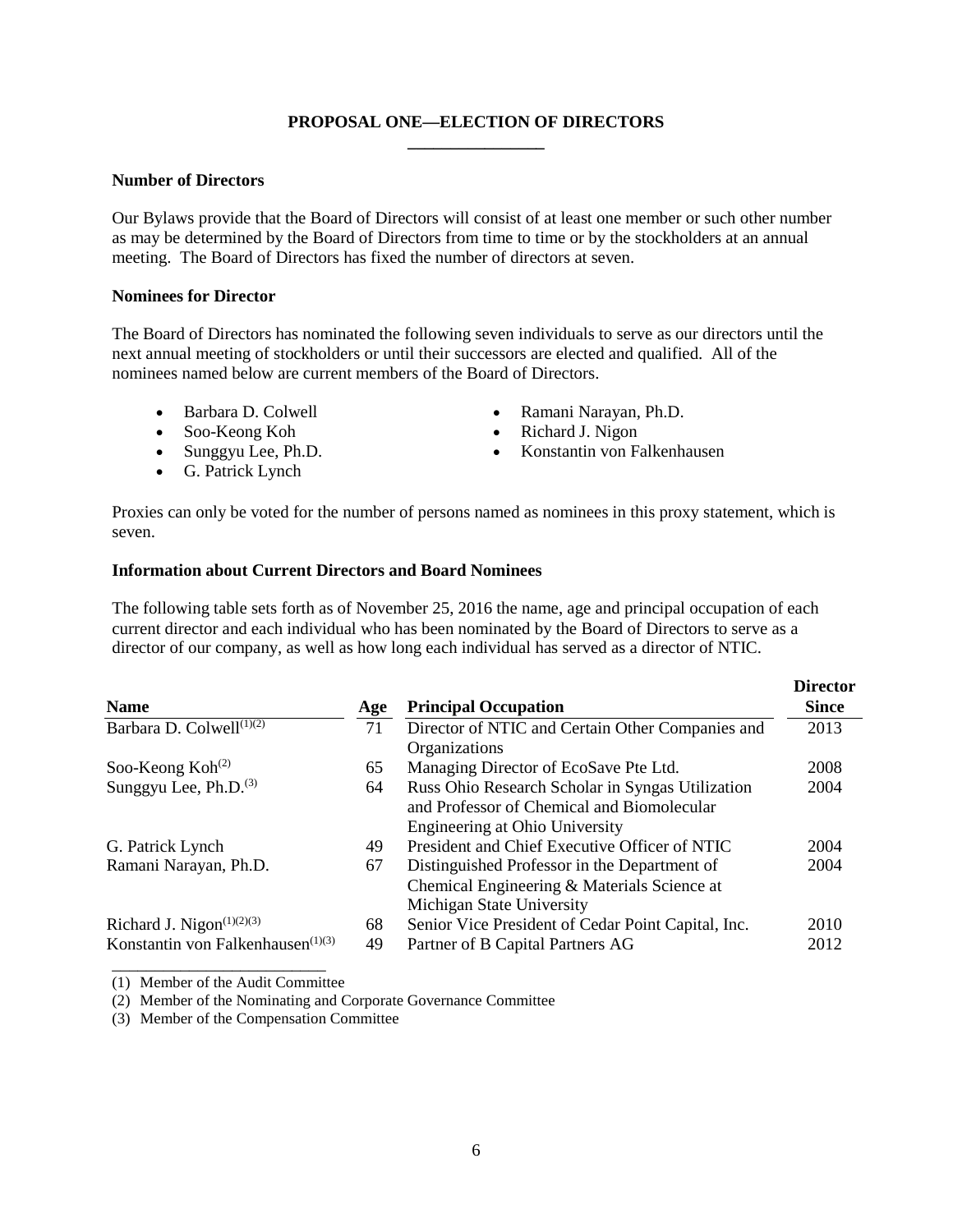#### <span id="page-9-0"></span>**Additional Information about Current Directors and Board Nominees**

The following paragraphs provide information about each current director and nominee for director, including all positions he or she holds, his or her principal occupation and business experience for the past five years, and the names of other publicly-held companies of which the director or nominee currently serves as a director or has served as a director during the past five years. We believe that all of our directors and nominees display personal and professional integrity; satisfactory levels of education and/or business experience; broad-based business acumen; an appropriate level of understanding of our business and its industry and other industries relevant to our business; the ability and willingness to devote adequate time to the work of the Board of Directors and its committees; a fit of skills and personality with those of our other directors that helps build a board that is effective, collegial and responsive to the needs of our company; strategic thinking and a willingness to share ideas; a diversity of experiences, expertise and background; and the ability to represent the interests of all of our stockholders. The information presented below regarding each director and nominee also sets forth specific experience, qualifications, attributes and skills that led the Board of Directors to the conclusion that such individual should serve as a director in light of our business and structure.

*Barbara D. Colwell* has been a director of NTIC since November 2013. Ms. Colwell is a member of the board of directors or advisory board of several non-profit organizations and private and mutual companies, including most notably, the Publishers Clearing House, LLC, TRIUMPH Oil & Gas Operating Company, LLC, IPTAR (Institute for Psychoanalytic Training and Research), the Belizean Grove and POBA: where the arts live. We believe Ms. Colwell's qualifications to sit on the Board of Directors include her current and prior experience on the boards of directors of other organizations and companies and, in particular, her experience serving on the audit committee, governance committee and compensation committee of Publishers Clearing House, LLC, as well as her former experience serving on the audit committee and compensation committee of Mutual Trust Financial Group.

*Soo-Keong Koh* has been a director of NTIC since May 2008. Mr. Koh is the Managing Director of Ecosave Pte Ltd., a company whose business is focused on environmental biotech and energy conservation technologies, a position he has held since April 2007. From January 1986 to April 2007, Mr. Koh served as Chief Executive Officer and President of Toll Asia Pte Ltd formerly SembCorp Logistics Ltd (SembLog), a Singapore public listed company, which was acquired by Toll in May 2006. Mr. Koh has over 20 years of experience in the logistics industry. Mr. Koh holds a Bachelor of Engineering, a Master of Business Administration and a Postgraduate Diploma in Business Law from the University of Singapore (now known as the National University of Singapore). We believe Mr. Koh's qualifications to sit on the Board of Directors include his experience on other public company boards of directors and his significant executive experience with companies including those focused on environmental awareness, which has become a focus of NTIC during the past several years, especially in light of NTIC's Natur-Tec® bioplastics business. Mr. Koh's previous board of director experience is helpful in guiding NTIC with respect to corporate governance matters, particularly in his role as Chair of the Nominating and Corporate Governance Committee. Additionally, Mr. Koh has specific executive experience with companies located in Asia, which is where several of NTIC's joint ventures are located.

*Sunggyu Lee, Ph.D.* was elected a director of NTIC in January 2004. Dr. Lee is Russ Ohio Research Scholar in Syngas Utilization and Professor of Chemical and Biomolecular Engineering, Ohio University, Athens, Ohio. Previously, he held positions of Professor of Chemical and Biologic Engineering, Missouri University of Science and Technology, Rolla, Missouri from 2005 to 2010, C.W. LaPierre Professor and Chairman of Chemical Engineering at University of Missouri-Columbia from 1997 to 2005, and Robert Iredell Professor and Head of Chemical Engineering Department at the University of Akron, Akron, Ohio from 1988 to 1996. He has authored 12 books and over 550 archival publications and received 35 U.S. patents in a variety of chemical and polymer processes and products. He is currently serving as Editor of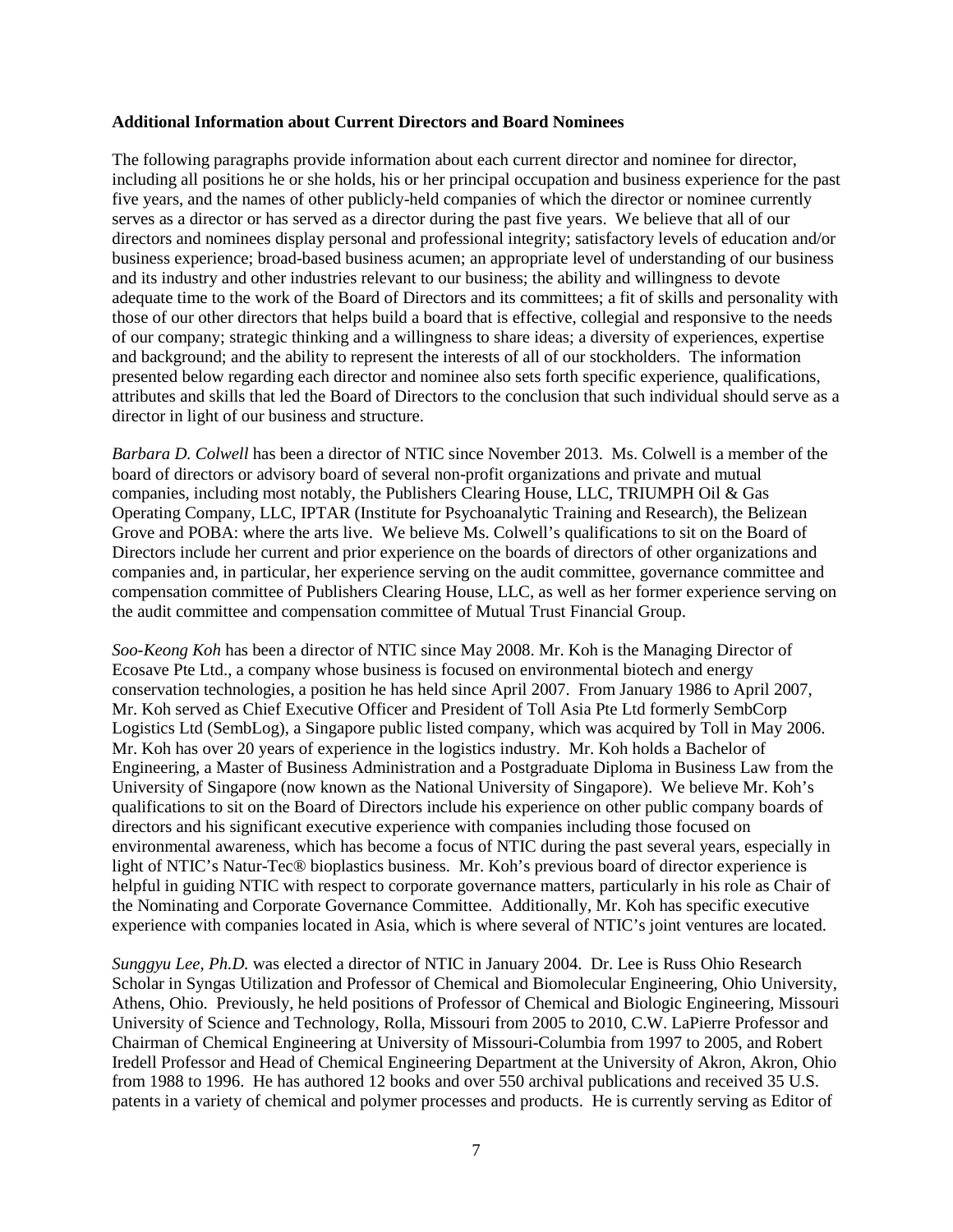Encyclopedia of Chemical Processing, Taylor & Francis, New York, New York and also as Book Series Editor of Green Chemistry and Chemical Engineering, CRC Press, Boca Raton, Florida. Throughout his career, he has served as consultant and technical advisor to a number of national and international companies in the fields of polymers, petrochemicals and energy. He received his Ph.D. from Case Western Reserve University, Cleveland, Ohio in 1980. We believe Dr. Lee's qualifications to sit on the Board of Directors include his significant technical and industrial expertise with chemical and polymer processes and products. Such expertise is particularly helpful with respect to assessing and operating NTIC's Natur-Tec® bioplastics business.

*G. Patrick Lynch*, an employee of NTIC since 1995, has been President since July 2005 and Chief Executive Officer since January 2006 and was appointed a director of NTIC in February 2004. Mr. Lynch served as President of North American Operations of NTIC from May 2004 to July 2005. Prior to May 2004, Mr. Lynch held various positions with NTIC, including Vice President of Strategic Planning, Corporate Secretary and Project Manager. Mr. Lynch is also an officer and director of Inter Alia Holding Company, which is a significant stockholder of NTIC. Prior to joining NTIC, Mr. Lynch held positions in sales management for Fuji Electric Co., Ltd. in Tokyo, Japan, and programming project management for BMW AG in Munich, Germany. Mr. Lynch received a Master of Business Administration degree from the University of Michigan Ross School of Business. We believe Mr. Lynch's qualifications to sit on the Board of Directors include his depth of knowledge of our company and its day-to-day operations in light of his position as Chief Executive Officer of NTIC, as well as his affiliation with a significant stockholder of NTIC, which the Board of Directors believes generally helps align management's interests with those of our stockholders.

*Ramani Narayan, Ph.D.* has been a director of NTIC since November 2004. He is a Distinguished Professor at Michigan State University in the Department of Chemical Engineering & Materials Science, where he has 105 refereed publications in leading journals to his credit, 18 patents, edited three books and one expert dossier in the area of bio-based polymeric materials. His research encompasses design and engineering of sustainable, biobased products, biodegradable plastics and polymers, biofiber reinforced composites, reactive extrusion polymerization and processing, studies in plastic end-of-life options like biodegradation and composting. He conducts carbon footprint calculations for plastics and products. He also performs LCA (Life Cycle Assessment) for reporting a product's environmental footprint. He serves as Scientific Chair and board member of the Biodegradable Products Institute (BPI), North America. He serves on the Technical Advisory Board of Tate & Lyle. He served on the Board of Directors of ASTM International, an international standards setting organization and currently chairs the committee on Environmentally Degradable Plastics and Biobased Products (D20.96) and the Plastics Terminology Committee (D20.92). Dr. Narayan is also the technical expert for the United States on ISO (International Standards Organization) TC 61 on Plastics—specifically for Terminology, and Biodegradable Plastics. He has won numerous awards, including the Named MSU University Distinguished Professor in 2007; the Governors University Award for commercialization excellence; Michigan State University Distinguished Faculty Award, 2006, 2005 Withrow Distinguished Scholar award, Fulbright Distinguished Lectureship Chair in Science & Technology Management & Commercialization (University of Lisbon; Portugal); First recipient of the William N. Findley Award, The James Hammer Memorial Lifetime Achievement Award, and Research and Commercialization Award sponsored by ICI Americas, Inc. & the National Corn Growers Association. We believe Dr. Narayan's qualifications to sit on the Board of Directors include his significant technical expertise in the bioplastics area which has been helpful to NTIC's management in assessing and operating NTIC's Natur-Tec® bioplastics business.

*Richard J. Nigon* has been a director of NTIC since February 2010 and non-executive Chairman of the Board since November 2012. Mr. Nigon is the Senior Vice President of Cedar Point Capital, Inc., a private company that raises capital for early stage companies. From February 2001 until May 2007, Mr. Nigon was a Director of Equity Corporate Finance for Miller Johnson Steichen Kinnard (MJSK), a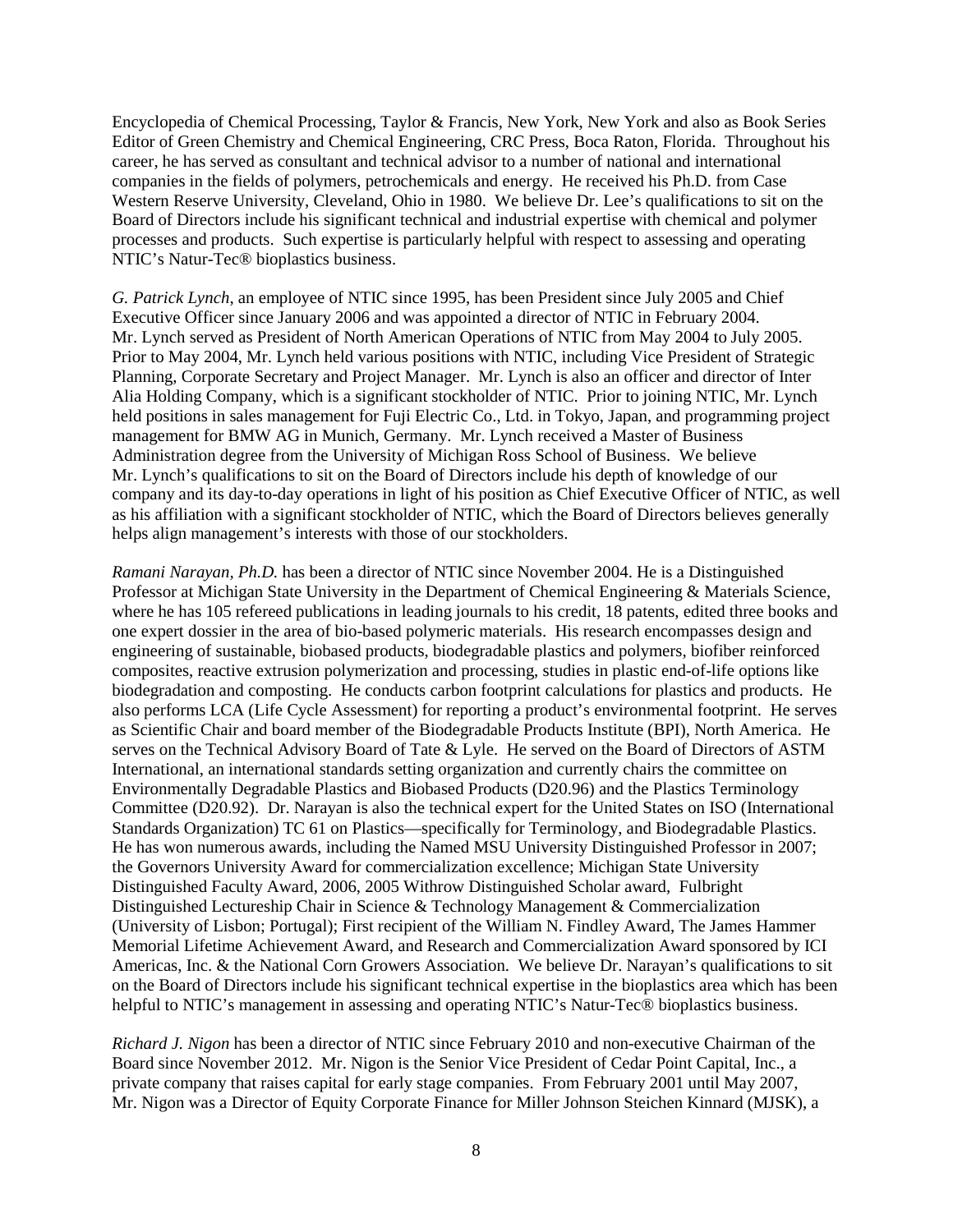privately held investment firm. In December 2006, MJSK was acquired by Stifel Nicolaus, and Mr. Nigon was a Managing Director of Private Placements at Stifel Nicolaus. From February 2000 to February 2001, Mr. Nigon served as the Chief Financial Officer of Dantis, Inc., a web hosting company. Prior to joining Dantis, Mr. Nigon was employed by Ernst & Young, LLP from 1970 to 2000, where he served as a partner from 1981 to 2000. While at Ernst & Young, Mr. Nigon served as the Director of Ernst & Young's Twin Cities Entrepreneurial Services Group and was the coordinating partner on several publicly-traded companies in the consumer retailing and manufacturing sectors. Mr. Nigon also currently serves as President of NorthStar Education Finance, Inc., a non-profit organization formed to foster, aid, encourage and assist the pursuit of higher education. In addition to NTIC, Mr. Nigon also serves on the board of directors of Vascular Solutions, Inc., Tactile Systems Technology, Inc. and a number of privately-held companies and previously served on the board of directors of Virtual Radiologic Corporation. Through his 30 years of service at Ernst & Young, LLP, Mr. Nigon brings to the Board of Directors, and in particular the Audit Committee, extensive public accounting and auditing experience. The Board of Directors believes Mr. Nigon's strong background in financial controls and reporting, financial management, financial analysis and Securities and Exchange Commission reporting requirements is critical to the Board's oversight responsibilities. In addition, Mr. Nigon's strategic planning expertise and other experiences gained through his management and leadership roles at private investment firms that have invested in early stage companies, is helpful to the Board of Directors in assessing and operating NTIC's newer businesses.

*Konstantin von Falkenhausen* has been a director of NTIC since November 2012. Mr. von Falkenhausen is currently a Partner of B Capital Partners AG, an independent investment advisory boutique focused on infrastructure, public private partnerships and clean energy. From February 2004 to March 2008, Mr. von Falkenhausen served as a Partner of capiton AG, a private equity firm. From March 2003 to February 2004, he served as interim Chief Financial Officer of Neon Products GmbH, a privately held neon lighting company. From May 1999 to February 2003, Mr. von Falkenhausen served as an investment manager of West Private Equity Ltd. and an investment director of its German affiliate West Private Capital GmbH. Prior to May 1999, Mr. von Falkenhausen served in several positions with BankBoston Robertson Stephens International Ltd., an investment banking firm. Mr. von Falkenhausen is a citizen of Germany. He has a Master's degree in economics (lic. oec) from the University of Fribourg (Switzerland) and a Masters of Business Administration from the University of Chicago. We believe Mr. von Falkenhausen's qualifications to sit on the Board of Directors include his experience with several private investment and equity firms that have invested in early stage companies, which the Board of Directors believes is helpful in assessing and operating NTIC's newer businesses, and his financial expertise, which the Board of Directors believes is helpful in analyzing NTIC's financial performance.

#### <span id="page-11-0"></span>**Board Recommendation**

The Board of Directors unanimously recommends a vote **FOR** the election of all of the seven nominees named above.

If prior to the Annual Meeting, the Board of Directors should learn that any nominee will be unable to serve for any reason, the proxies that otherwise would have been voted for this nominee will be voted for a substitute nominee as selected by the Board. Alternatively, the proxies, at the Board's discretion, may be voted for that fewer number of nominees as results from the inability of any nominee to serve. The Board of Directors has no reason to believe that any of the nominees will be unable to serve.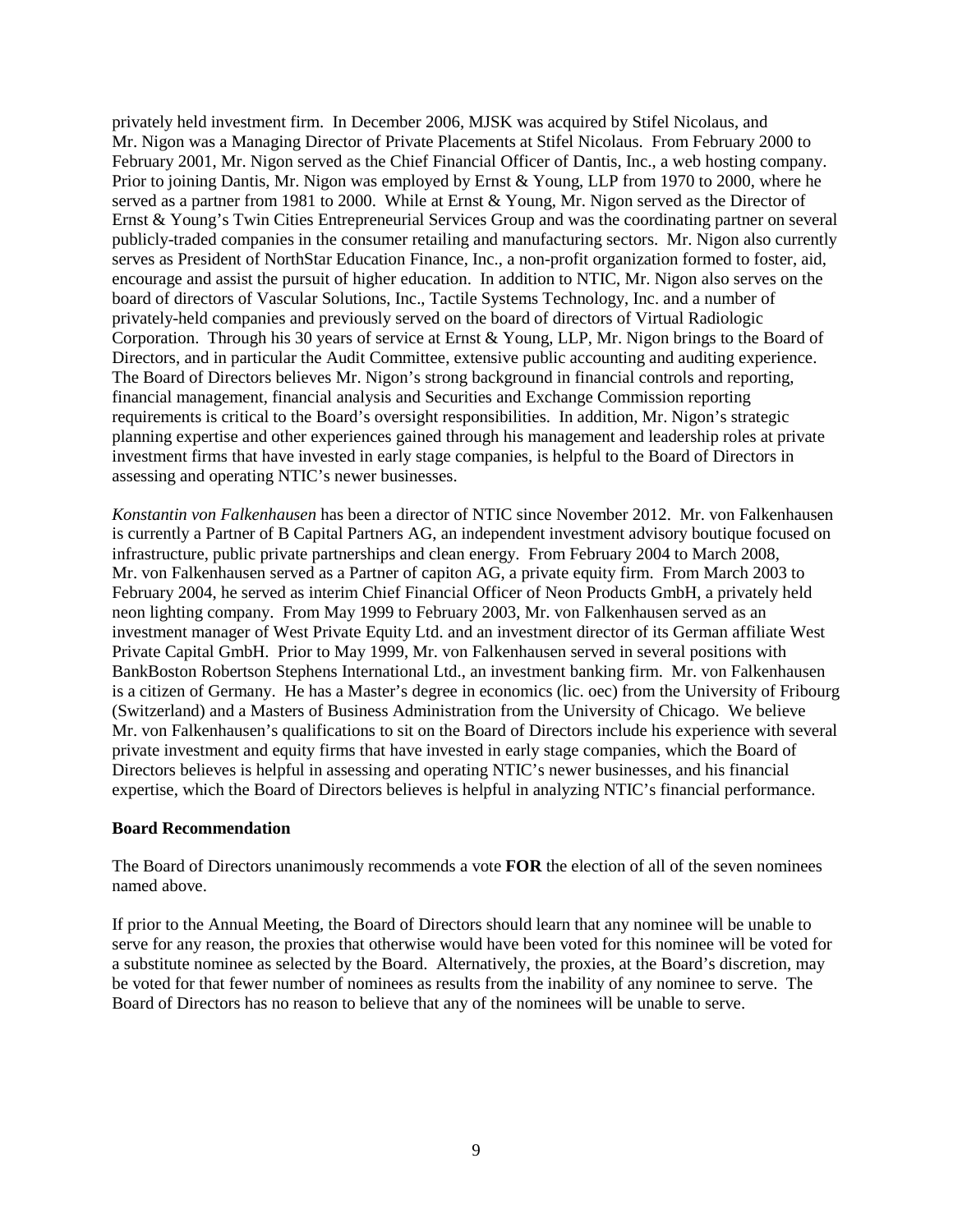# **PROPOSAL TWO—ADVISORY VOTE ON EXECUTIVE COMPENSATION \_\_\_\_\_\_\_\_\_\_\_\_\_\_\_\_**

# <span id="page-12-1"></span><span id="page-12-0"></span>**Introduction**

The Board of Directors is providing stockholders with an advisory vote on executive compensation pursuant to the Dodd-Frank Wall Street Consumer Protection Act and Section 14A of the Securities Exchange Act of 1934. This advisory vote, commonly known as a "say-on-pay" vote, is a non-binding vote on the compensation paid to our named executive officers as set forth in the "*Executive Compensation*" section of this proxy statement beginning on page 29. At the 2016 Annual Meeting of Stockholders held on January 15, 2016, 99 percent of the votes cast by our stockholders were in favor of our say-on-pay vote. The Compensation Committee generally believes that such results affirmed stockholder support of our approach to executive compensation.

Our executive compensation program is generally designed to attract, retain, motivate and reward highly qualified and talented executive officers. The underlying core principle of our executive compensation program is to link pay to performance and align the interests of our executives with those of our stockholders by providing compensation opportunities that are tied directly to the achievement of financial and other performance goals and long-term stock price performance. The "*Executive Compensation*" section of this proxy statement, which begins on page 29, describes our executive compensation program and the executive compensation decisions made by the Compensation Committee and Board of Directors for fiscal 2016 in more detail. Important considerations include:

- A significant portion of the compensation paid or awarded to our named executive officers in fiscal 2016 was "performance-based" or "at-risk" compensation that is tied directly to the achievement of financial and other performance goals or long-term stock price performance.
- Equity-based compensation granted to our named executive officers is in the form of stock options that are subject to three-year vesting and aligns the long-term interests of our executives with the long-term interests of our stockholders.
- Our executive officers receive only modest perquisites and have modest severance and change-incontrol arrangements.
- We do not provide any tax "gross-up" payments.

We believe that our executive compensation program and related decisions link pay to performance. For example, although our fiscal 2016 total net sales increased 8.6% to \$32,933,565 during fiscal 2016 compared to fiscal 2015, our net income attributable to NTIC decreased 148.5%, to (\$867,514) or (\$0.19) per diluted common share, for fiscal 2016 compared to \$1,789,571, or \$0.39 per diluted common share, for fiscal 2015. Accordingly, total compensation for our named executive officers for fiscal 2016 decreased over 2.5% compared to fiscal 2015.

Accordingly, the Board of Directors recommends that our stockholders vote in favor of the say-on-pay vote as set forth in the following resolution:

**RESOLVED**, that our stockholders approve, on an advisory basis, the compensation paid to our named executive officers, as disclosed in this proxy statement.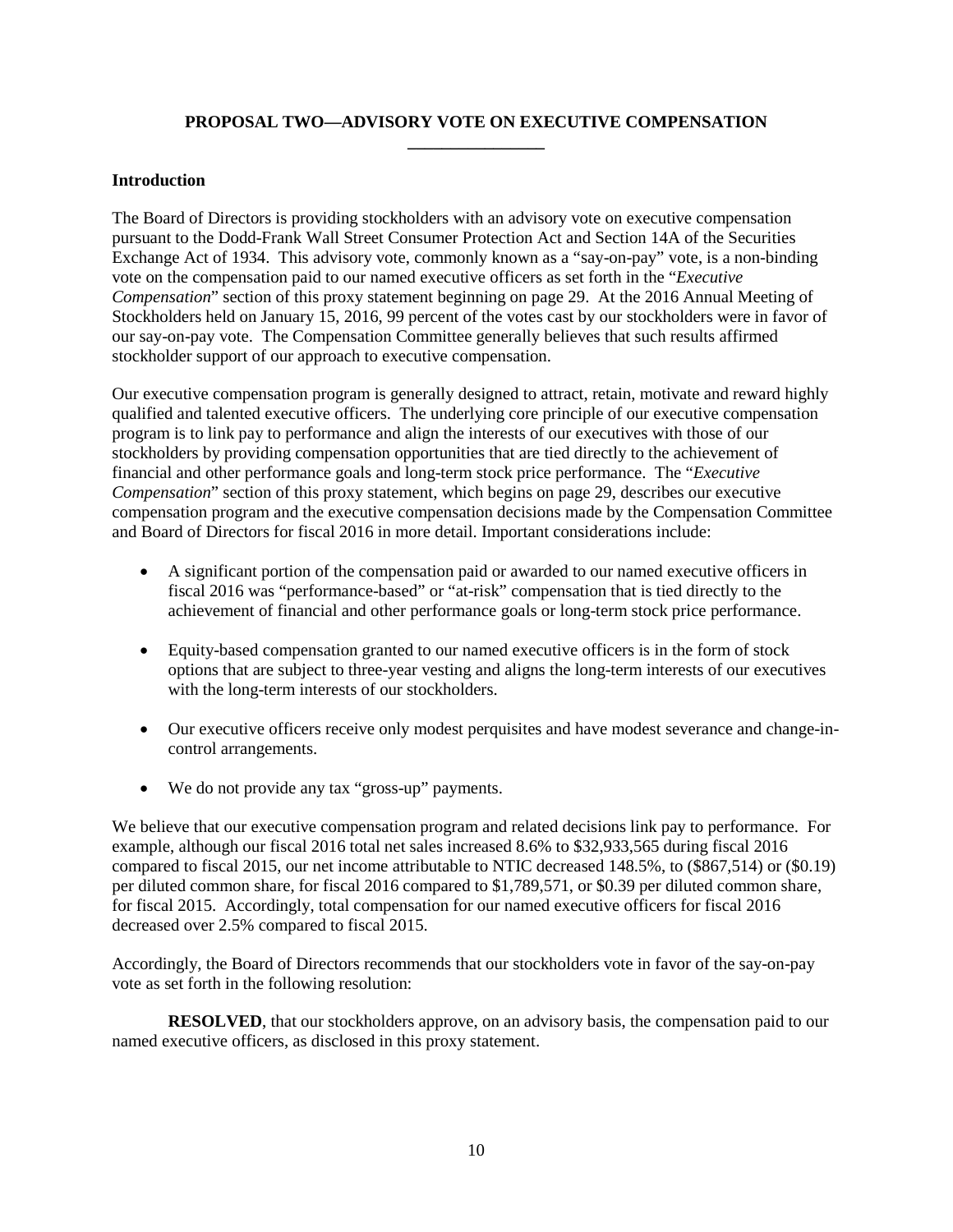Stockholders are not ultimately voting to approve or disapprove the recommendation of the Board of Directors. As this is an advisory vote, the outcome of the vote is not binding on us with respect to future executive compensation decisions, including those relating to our named executive officers, or otherwise. The Compensation Committee and Board of Directors expect to take into account the outcome of this advisory vote when considering future executive compensation decisions.

In accordance with the result of the advisory vote on the frequency of the say-on-pay vote, which was conducted at our 2014 Annual Meeting of Stockholders, the Board of Directors has determined that we will conduct an executive compensation advisory vote on an annual basis. Accordingly, the next say-onpay vote will occur in 2017 in connection with our 2017 Annual Meeting of Stockholders. We anticipate that the next say-on-frequency vote will occur at our 2020 Annual Meeting of Stockholders.

### <span id="page-13-0"></span>**Board Recommendation**

The Board of Directors unanimously recommends a vote **FOR** approval, on an advisory basis, of the compensation paid to our named executive officers, as disclosed in this proxy statement.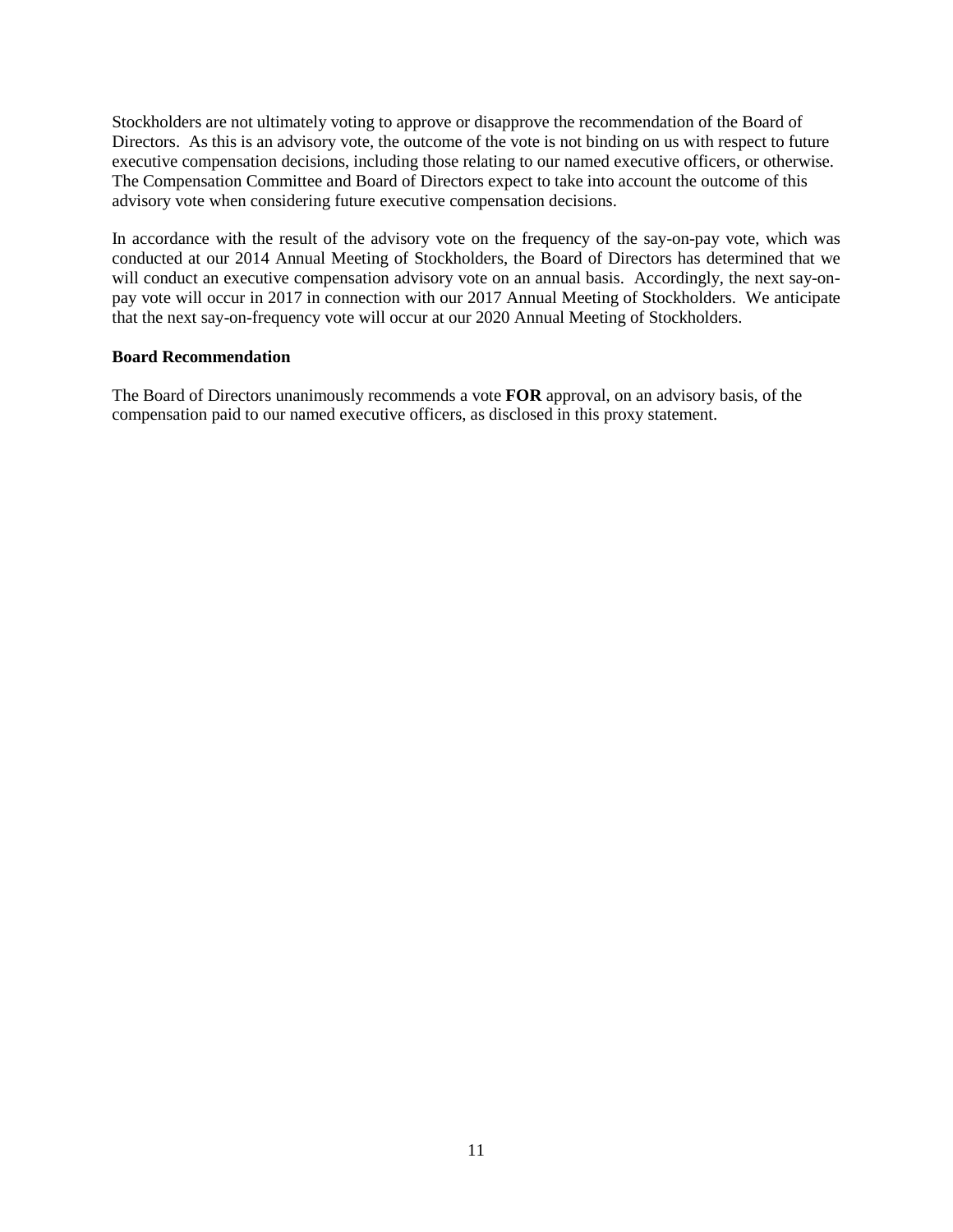# **PROPOSAL THREE—RATIFICATION OF SELECTION OF INDEPENDENT REGISTERED PUBLIC ACCOUNTING FIRM**

**\_\_\_\_\_\_\_\_\_\_\_\_\_\_\_\_\_**

## <span id="page-14-1"></span><span id="page-14-0"></span>**Selection of Independent Registered Public Accounting Firm**

The Audit Committee of the Board of Directors selects our independent registered public accounting firm. In this regard, the Audit Committee evaluates the qualifications, performance and independence of our independent registered public accounting firm and determines whether to re-engage our current independent registered public accounting firm. As part of its evaluation, the Audit Committee considers, among other factors, the quality and efficiency of the services provided by the firm, including the performance, technical expertise, and industry knowledge of the lead audit partner and the audit team assigned to our account; the overall strength and reputation of the firm; its global capabilities relative to our business; and its knowledge of our operations. Upon consideration of these and other factors, the Audit Committee has selected Baker Tilly Virchow Krause, LLP to serve as our independent registered public accounting firm for the fiscal year ending August 31, 2017.

Although it is not required to do so, the Board of Directors is asking our stockholders to ratify the Audit Committee's selection of Baker Tilly Virchow Krause, LLP. If our stockholders do not ratify the selection of Baker Tilly Virchow Krause, LLP, another independent registered public accounting firm will be considered by the Audit Committee. Even if the selection is ratified by our stockholders, the Audit Committee in its discretion may change the appointment at any time during the year, if it determines that such a change would be in the best interests of NTIC and our stockholders.

Representatives of Baker Tilly Virchow Krause, LLP will be present at the Annual Meeting to respond to appropriate questions. They also will have the opportunity to make a statement if they wish to do so.

# <span id="page-14-2"></span>**Audit, Audit-Related, Tax and Other Fees**

The following table presents the aggregate fees billed to us by Baker Tilly Virchow Krause, LLP for the fiscal years ended August 31, 2016 and August 31, 2015.

| <b>Aggregate Amount Billed by</b><br><b>Baker Tilly Virchow Krause, LLP (\$)</b> |  |                    |  |  |
|----------------------------------------------------------------------------------|--|--------------------|--|--|
| Fiscal 2016                                                                      |  | <b>Fiscal 2015</b> |  |  |
|                                                                                  |  | 341,070            |  |  |
|                                                                                  |  | 4.990              |  |  |
|                                                                                  |  |                    |  |  |
|                                                                                  |  |                    |  |  |

\_\_\_\_\_\_\_\_\_\_\_\_\_\_\_\_\_\_\_\_\_\_\_\_\_\_ (1) These fees consisted of the audit of our annual financial statements by year, review of financial statements included in our quarterly reports on Form 10-Q and other services normally provided in connection with statutory and regulatory filings or engagements.

<span id="page-14-3"></span>(2) These fees for fiscal 2015 were incurred in support of a response to an SEC comment letter.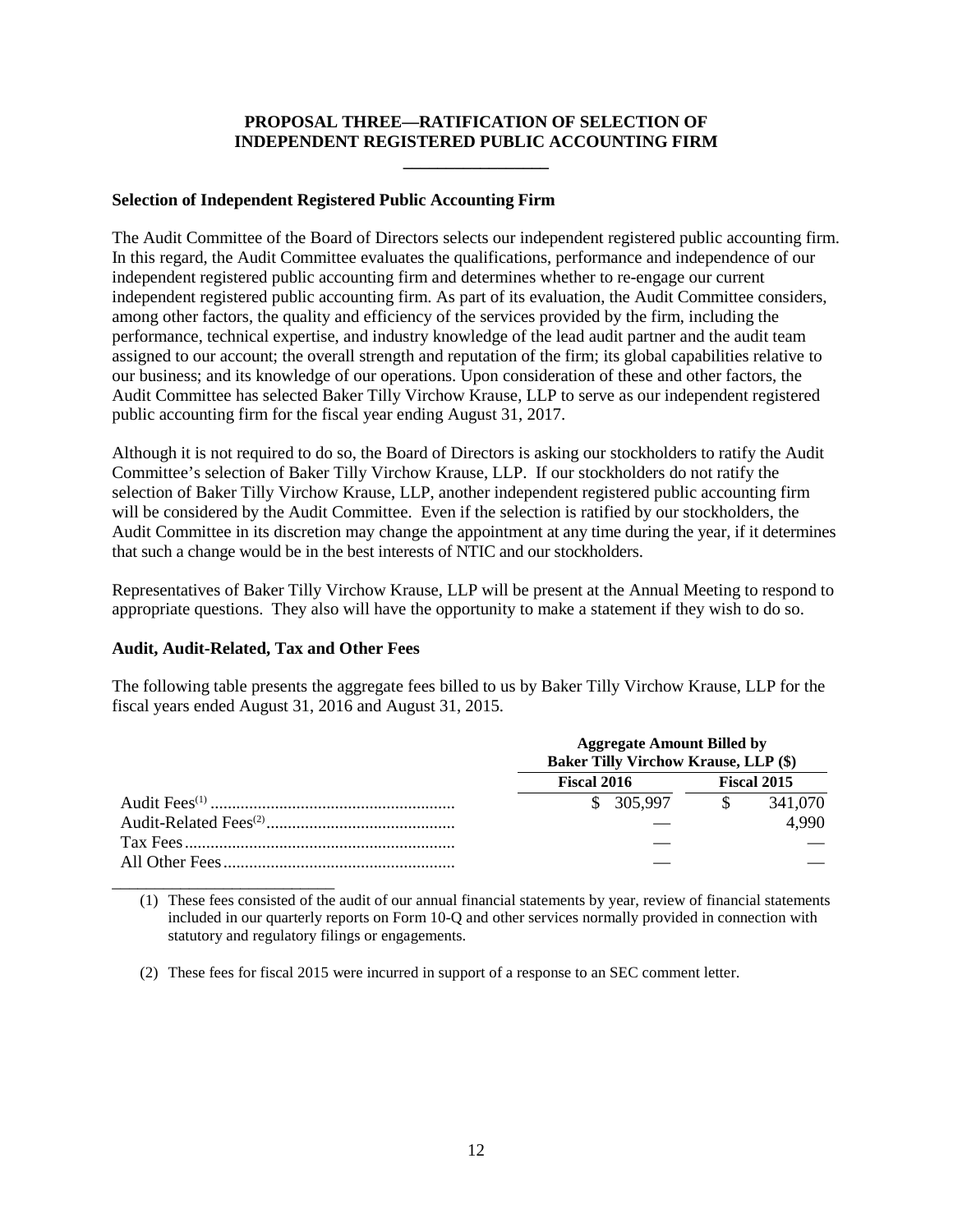### **Audit Committee Pre-Approval Policies and Procedures**

All services rendered by Baker Tilly Virchow Krause, LLP to NTIC were permissible under applicable laws and regulations and all services provided to NTIC, other than de minimis non-audit services allowed under applicable law, were approved in advance by the Audit Committee. The Audit Committee has not adopted any formal pre-approval policies and procedures.

## <span id="page-15-0"></span>**Board Recommendation**

The Board of Directors unanimously recommends that stockholders vote **FOR** ratification of the selection of Baker Tilly Virchow Krause, LLP, as our independent registered public accounting firm for the fiscal year ending August 31, 2017.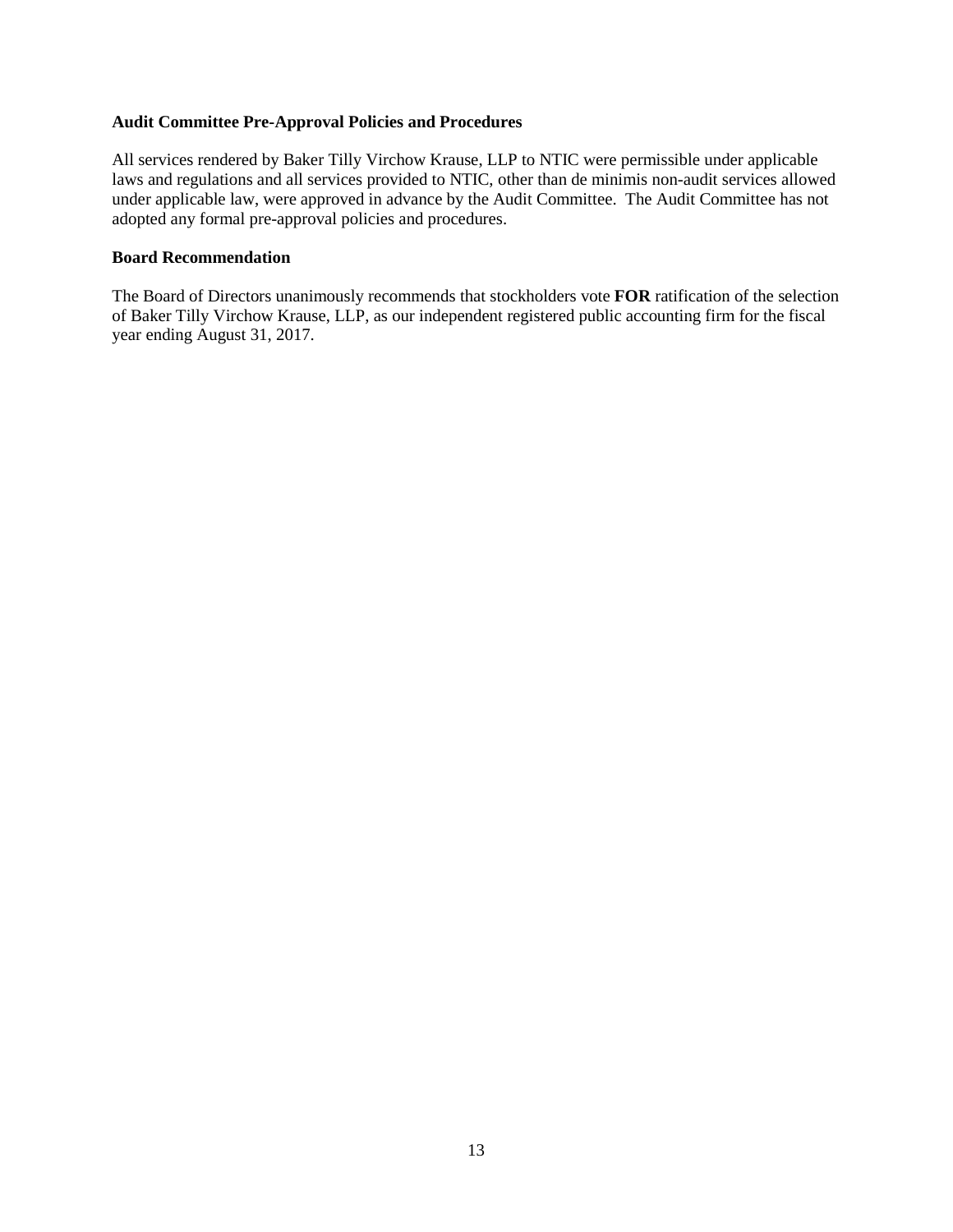# **STOCK OWNERSHIP \_\_\_\_\_\_\_\_\_\_\_\_\_\_\_\_**

### <span id="page-16-1"></span><span id="page-16-0"></span>**Beneficial Ownership of Significant Stockholders and Management**

The following table sets forth information known to us with respect to the beneficial ownership of our common stock as of November 15, 2016, the record date for the Annual Meeting, for:

- each person known by us to beneficially own more than five percent of the outstanding shares of our common stock;
- each of our directors:
- each of the executive officers named in the Summary Compensation Table included later in this proxy statement under "*Executive Compensation*" and
- all of our current directors and executive officers as a group.

The number of shares beneficially owned by a person includes shares subject to options held by that person that are currently exercisable or that become exercisable within 60 days of November 15, 2016. Percentage calculations assume, for each person and group, that all shares that may be acquired by such person or group pursuant to options currently exercisable or that become exercisable within 60 days of November 15, 2016 are outstanding for the purpose of computing the percentage of common stock owned by such person or group. However, such unissued shares of common stock described above are not deemed to be outstanding for calculating the percentage of common stock owned by any other person.

Except as otherwise indicated, the persons in the table below have sole voting and investment power with respect to all shares of common stock shown as beneficially owned by them, subject to community property laws where applicable and subject to the information contained in the notes to the table.

|                                       |                                                     | <b>Amount</b> and<br><b>Nature of</b><br><b>Beneficial</b> | Percent of   |
|---------------------------------------|-----------------------------------------------------|------------------------------------------------------------|--------------|
| <b>Title of Class</b>                 | Name and Address of Beneficial Owner <sup>(1)</sup> | Ownership $^{(2)}$                                         | <b>Class</b> |
| <b>Directors and Officers:</b>        |                                                     |                                                            |              |
| Common Stock                          | Barbara D. Colwell                                  | 12,500                                                     | ∗            |
| <b>Common Stock</b>                   | Soo-Keong Koh                                       | 28,666                                                     | ∗            |
| Common Stock                          | Sunggyu Lee, Ph.D.                                  | 8,000                                                      | ∗            |
| <b>Common Stock</b>                   | G. Patrick Lynch <sup>(3)</sup>                     | 668,863                                                    | 14.7%        |
| <b>Common Stock</b>                   | Ramani Narayan, Ph.D.                               | 31,500                                                     | *            |
| <b>Common Stock</b>                   | Richard J. Nigon                                    | 33,300                                                     | ∗            |
| <b>Common Stock</b>                   | Konstantin von Falkenhausen                         | 15,600                                                     | ∗            |
| <b>Common Stock</b>                   | Matthew C. Wolsfeld                                 | 89,331                                                     | 2.0%         |
| <b>Common Stock</b>                   | All current directors and executive officers as a   |                                                            |              |
|                                       | group $(8 \text{ persons})^{(4)}$                   | 887,760                                                    | 19.0%        |
| <b>Significant Beneficial Owners:</b> |                                                     |                                                            |              |
| Common Stock                          | Inter Alia Holding Company <sup>(5)</sup>           | 601,668                                                    | 13.3%        |
|                                       | 23205 Mercantile Road                               |                                                            |              |
|                                       | Beachwood, Ohio 44122                               |                                                            |              |
| <b>Common Stock</b>                   | Rutabaga Capital Management <sup>(6)</sup>          | 418,254                                                    | 9.2%         |
|                                       | 64 Broad Street, 3rd Floor                          |                                                            |              |
|                                       | Boston, Massachusetts 02109                         |                                                            |              |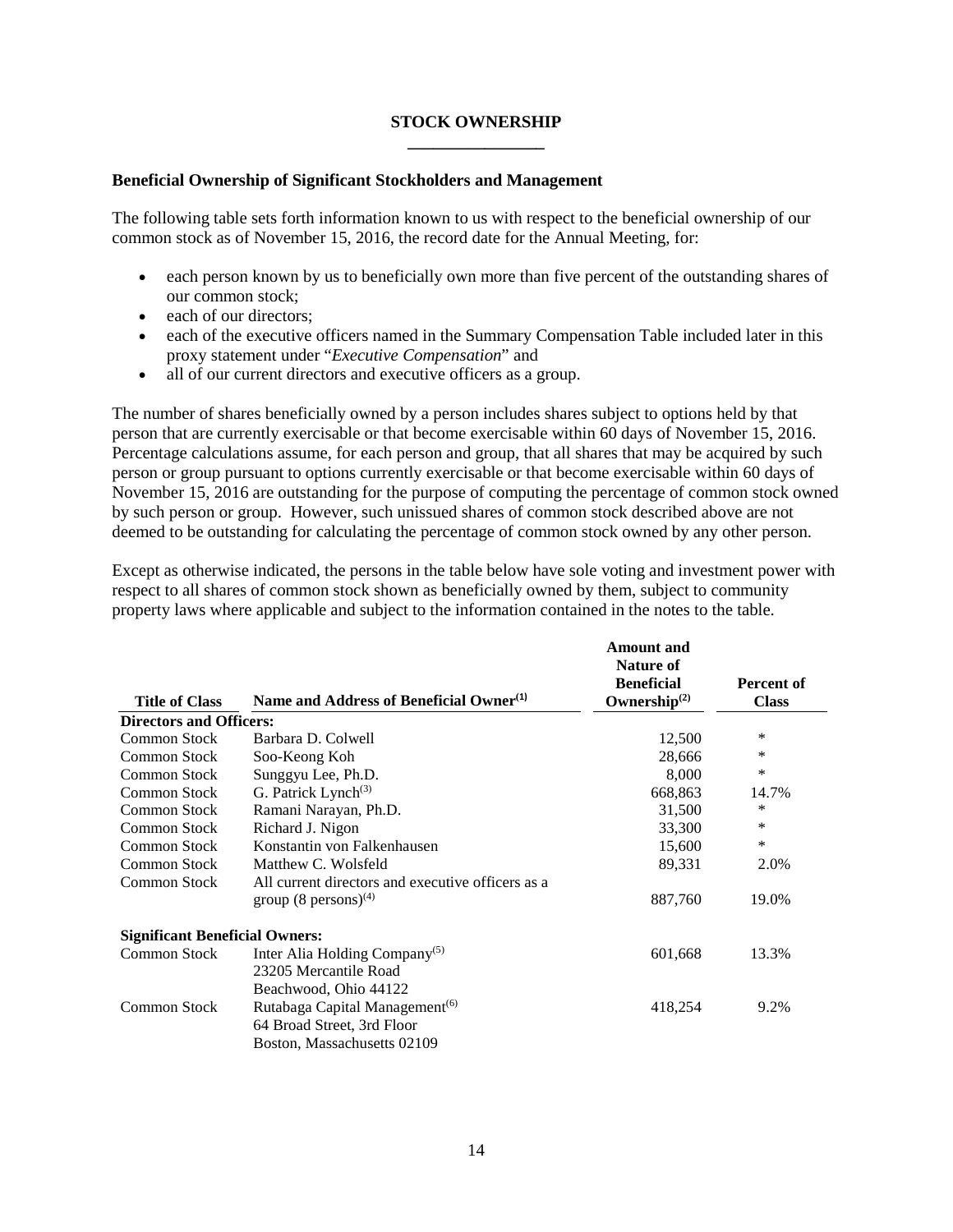| <b>Title of Class</b> | Name and Address of Beneficial Owner <sup>(1)</sup> | Ашоиш апи<br>Nature of<br><b>Beneficial</b><br>Ownership $^{(2)}$ | Percent of<br><b>Class</b> |
|-----------------------|-----------------------------------------------------|-------------------------------------------------------------------|----------------------------|
| <b>Common Stock</b>   | Perritt Capital Management, Inc. and                | 259,800                                                           | 5.7%                       |
|                       | Perritt Funds, Inc. <sup>(7)</sup>                  |                                                                   |                            |
|                       | 300 South Wacker Drive, Suite 2880                  |                                                                   |                            |
|                       | Chicago, Illinois 60606                             |                                                                   |                            |

**Amount and** 

Represents beneficial ownership of less than one percent.

(2) Includes for the persons listed below the following shares of common stock subject to options held by such persons that are currently exercisable or become exercisable within 60 days of November 15, 2016:

|                                                                     | <b>Shares of Common Stock</b><br>Underlying |
|---------------------------------------------------------------------|---------------------------------------------|
| <b>Name</b>                                                         | <b>Stock Options</b>                        |
| <b>Directors</b>                                                    |                                             |
|                                                                     | 11,000                                      |
|                                                                     | 16,000                                      |
|                                                                     | 8.000                                       |
|                                                                     | 30.143                                      |
|                                                                     | 16,000                                      |
|                                                                     | 23,500                                      |
|                                                                     | 15,000                                      |
| <b>Named Executive Officers</b>                                     |                                             |
|                                                                     | 30.143                                      |
|                                                                     | 22,280                                      |
| All current directors and executive officers as a group (8 persons) | 141.923                                     |

- (3) Includes 601,668 shares held by Inter Alia Holding Company. See note (5) below.
- (4) The amount beneficially owned by all current directors and executive officers as a group includes 601,668 shares held of record by Inter Alia Holding Company. See notes (3) above and (5) below.
- (5) According to a Schedule 13D/A filed with the Securities and Exchange Commission on December 2, 2011, Inter Alia Holding Company is an entity of which G. Patrick Lynch, our President and Chief Executive Officer, is a 25 percent stockholder. G. Patrick Lynch shares equal voting and dispositive power over such shares with three other members of his family. Inter Alia Holding Company's address is 23205 Mercantile Road, Beachwood, Ohio 44122.
- (6) According to a Schedule 13G/A filed with the Securities and Exchange Commission on February 11, 2016, Rutabaga Capital Management has sole voting power with respect to 332,798 shares, shared voting power with respect to 85,456 shares and sole dispositive power with respect to 418,254 shares
- (7) According to a Schedule 13G/A filed with the Securities and Exchange Commission on February 4, 2016, Perritt Capital Management, Inc., in its capacity as investment adviser, may be deemed the beneficial owner of 259,800 shares, which are owned by investment advisory client(s). Perritt Capital Management, Inc. has sole voting power and sole dispositive power over 16,800 shares and has shared voting power and shared dispositive power over 243,000 shares with Perritt Funds, Inc., an investment company.

<sup>(1)</sup> The business address for each of the directors and officers of NTIC is c/o Northern Technologies International Corporation, 4201 Woodland Road, Circle Pines, Minnesota 55014.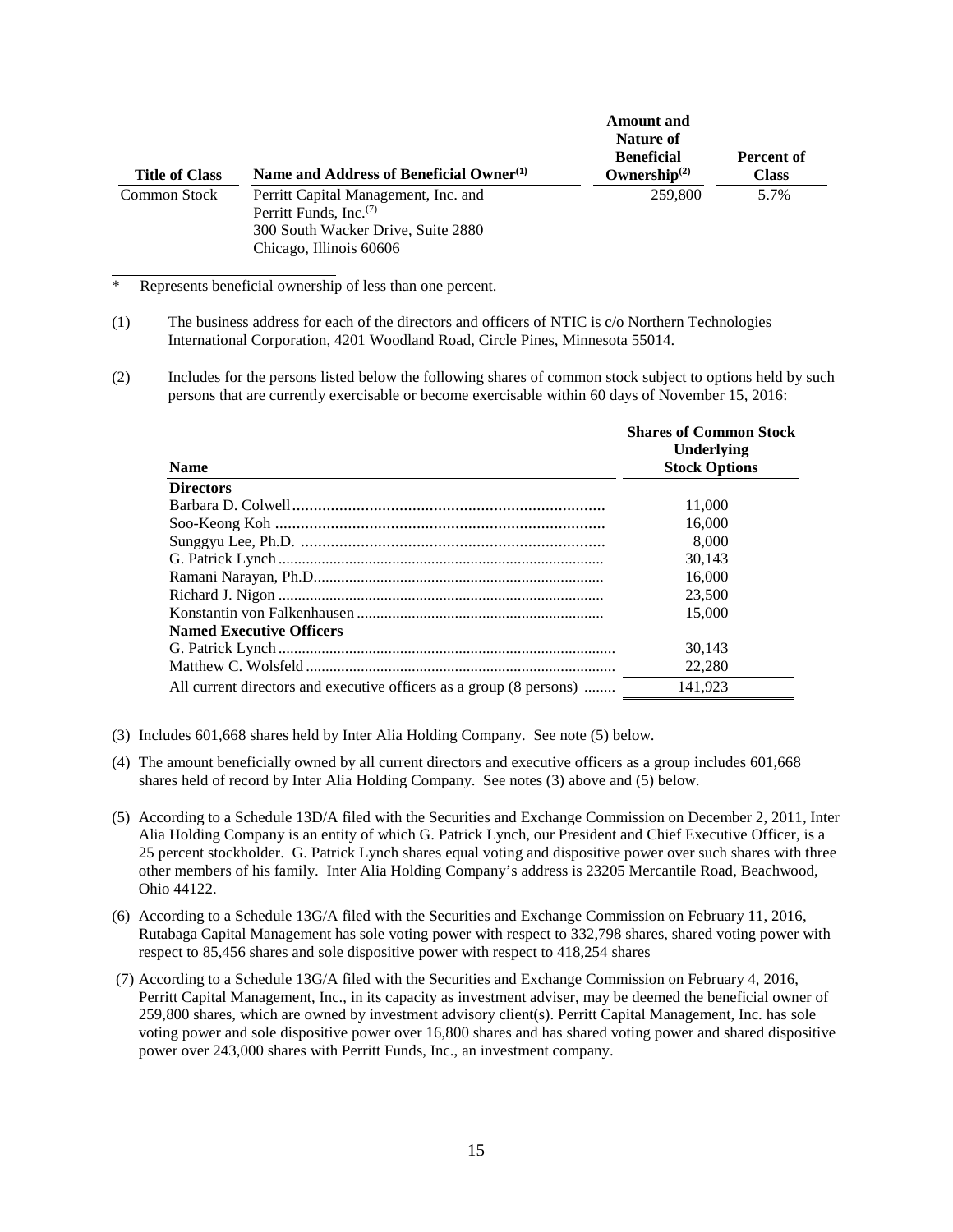### <span id="page-18-0"></span>**Section 16(a) Beneficial Ownership Reporting Compliance**

Section 16(a) of the Securities Exchange Act of 1934, as amended, requires our directors, executive officers and all persons who beneficially own more than 10 percent of the outstanding shares of our common stock to file with the Securities and Exchange Commission initial reports of ownership and reports of changes in ownership of our common stock. Executive officers, directors and greater than 10 percent beneficial owners are also required to furnish NTIC with copies of all Section 16(a) forms they file. To our knowledge, based upon a review of the copies of such reports furnished to us and written representations that no other reports were required, during the fiscal year ended August 31, 2016, none of our directors or executive officers or beneficial owners of greater than 10 percent of our common stock failed to file on a timely basis the forms required by Section 16 of the Exchange Act.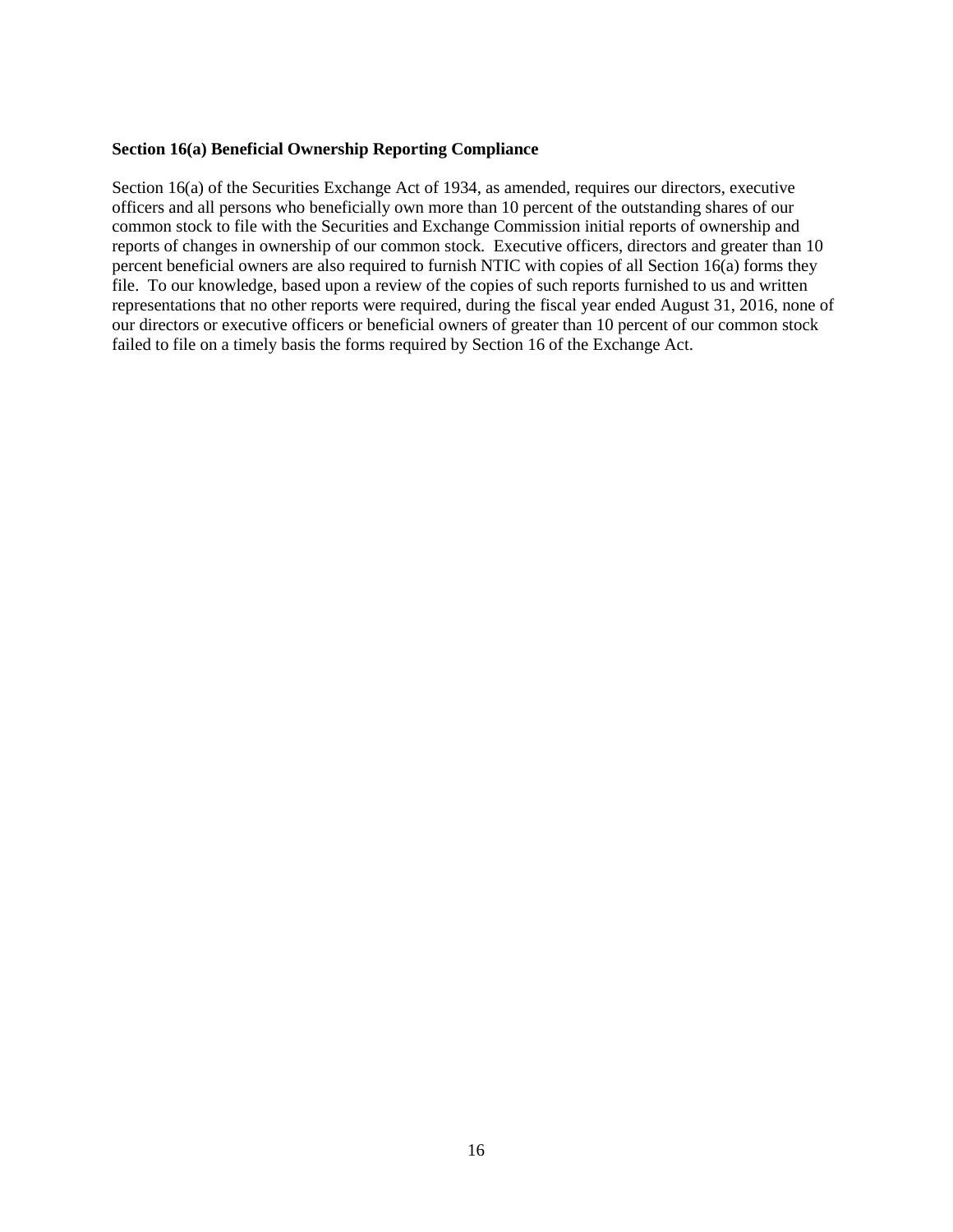# **CORPORATE GOVERNANCE \_\_\_\_\_\_\_\_\_\_\_\_\_\_\_\_**

# <span id="page-19-1"></span><span id="page-19-0"></span>**Corporate Governance Guidelines**

The Board of Directors has adopted Corporate Governance Guidelines. A copy of these Corporate Governance Guidelines can be found on the "Investor Relations—Corporate Governance" section of our corporate website *www.ntic.com*. Among the topics addressed in our Corporate Governance Guidelines are:

- Board size, composition and qualifications;
- Selection of directors;
- Board leadership;
- Board committees;
- Board and committee meetings;
- Executive sessions of independent directors;
- Meeting attendance by directors and non-directors;
- Appropriate information and access;
- Ability to retain advisors;
- Conflicts of interest and director independence;
- Board interaction with corporate constituencies;
- Change of principal occupation and board memberships;
- Retirement and term limits;
- Retirement and resignation policy;
- Board compensation;
- Stock ownership by directors and executive officers;
- Loans to directors and executive officers;
- CEO evaluation:
- Board and committee evaluation:
- Director continuing education;
- Succession planning;
- Related person transactions; and
- Communications with directors.

# <span id="page-19-2"></span>**Board Leadership Structure**

Under our Corporate Governance Guidelines, the office of Chairman of the Board and Chief Executive Officer may or may not be held by one person. The Board of Directors believes it is best not to have a fixed policy on this issue and that it should be free to make this determination based on what it believes is best under the circumstances. However, the Board of Directors strongly endorses the concept of an independent director being in a position of leadership. Under our Corporate Governance Guidelines, if at any time the Chief Executive Officer and Chairman of the Board positions are held by the same person, the Board of Directors will elect an independent director as a lead independent director.

G. Patrick Lynch currently serves as our President and Chief Executive Officer and Richard J. Nigon serves as our non-executive Chairman of the Board. Because the Chief Executive Officer and Chairman of the Board positions currently are not held by the same person, we do not have a lead independent director. We currently believe this leadership structure is in the best interests of our company and our stockholders and strikes the appropriate balance between the Chief Executive Officer's responsibility for the strategic direction, day-to-day-leadership and performance of our company and the Chairman's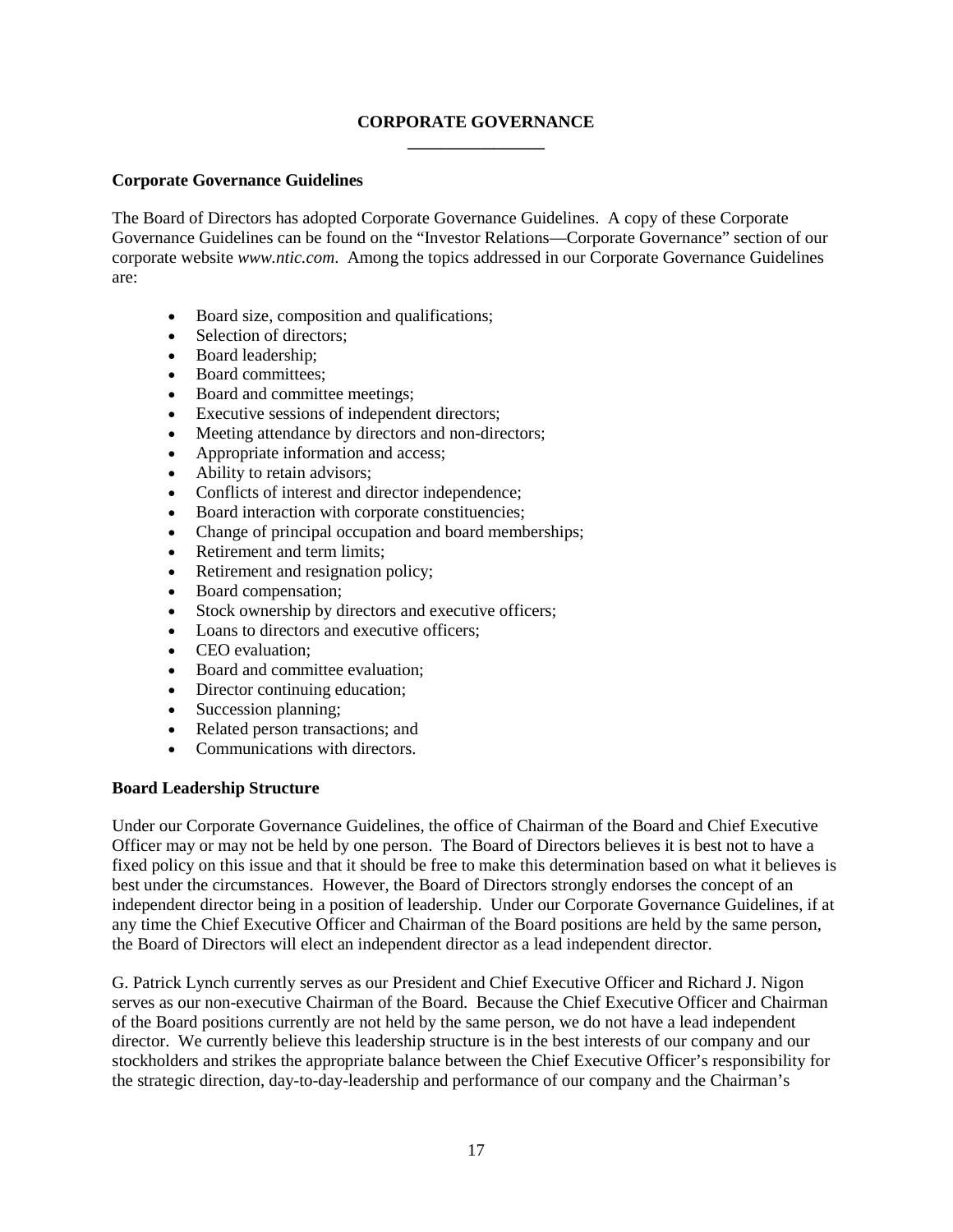responsibility to provide oversight of our company's corporate governance and guidance to our Chief Executive Officer and to set the agenda for and preside over Board of Directors meetings.

At each regular Board of Directors meeting, our independent directors meet in executive session with no company management or non-independent directors present during a portion of the meeting. After each such executive session, our Chairman of the Board provides our Chief Executive Officer with any actionable feedback from our independent directors.

# <span id="page-20-0"></span>**Director Independence**

The Board of Directors has affirmatively determined that five of NTIC's current seven directors are "independent directors" under the Listing Rules of the NASDAQ Stock Market: Barbara D. Colwell, Soo-Keong Koh, Sunggyu Lee, Ph.D., Richard J. Nigon and Konstantin von Falkenhausen.

In making these affirmative determinations that such individuals are "independent directors," the Board of Directors reviewed and discussed information provided by the directors and by NTIC with regard to each director's business and personal activities as they may relate to NTIC and NTIC's management.

# <span id="page-20-1"></span>**Board Meetings and Attendance**

The Board of Directors met four times during the fiscal year ended August 31, 2016. Each of the directors attended at least 75 percent of the aggregate of the total number of meetings of the Board and the total number of meetings held by all Board committees on which the director served.

# <span id="page-20-2"></span>**Board Committees**

The Board of Directors has a standing Audit Committee, Compensation Committee and Nominating and Corporate Governance Committee, each of which has the composition and responsibilities described below. The Board of Directors from time to time may establish other committees to facilitate the management of our company and may change the composition and responsibilities of our existing committees. Each of the Audit Committee, Compensation Committee and Nominating and Corporate Governance Committee operates under a written charter adopted by the Board of Directors, which can be found on the "Investor Relations—Corporate Governance" section of our corporate website *www.ntic.com*.

The following table summarizes the current membership of each of our three Board committees.

| <b>Director</b>             | Audit | <b>Compensation</b> | Nominating and<br><b>Corporate Governance</b> |
|-----------------------------|-------|---------------------|-----------------------------------------------|
| Barbara D. Colwell          |       |                     |                                               |
| Soo-Keong Koh               |       |                     | Chair                                         |
| Sunggyu Lee, Ph.D.          |       |                     |                                               |
| G. Patrick Lynch            |       |                     |                                               |
| Ramani Narayan, Ph.D.       |       |                     |                                               |
| Richard J. Nigon            | Chair | Chair               |                                               |
| Konstantin von Falkenhausen |       |                     |                                               |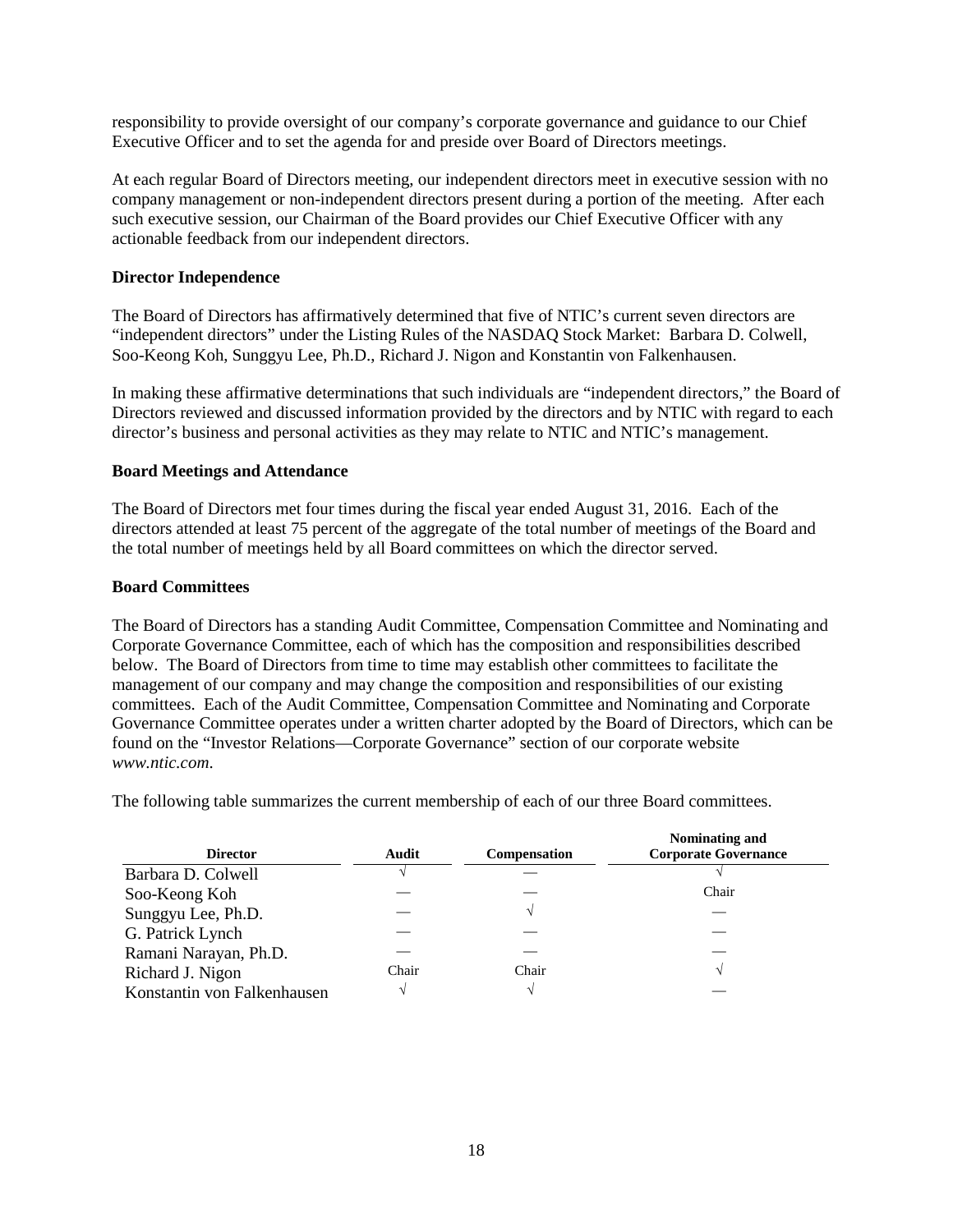# <span id="page-21-0"></span>**Audit Committee**

*Responsibilities*. The Audit Committee provides assistance to the Board of Directors in fulfilling its responsibilities for oversight, for quality and integrity of the accounting, auditing, reporting practices, systems of internal accounting and financial controls, the annual independent audit of our financial statements, and the legal compliance and ethics programs of NTIC as established by management. The Audit Committee's primary responsibilities include:

- Overseeing our financial reporting process, internal control over financial reporting and disclosure controls and procedures on behalf of the Board of Directors;
- Having sole authority to appoint, retain and oversee the work of our independent registered public accounting firm and establish the compensation to be paid to the firm;
- Reviewing and pre-approving all audit services and permissible non-audit services to be provided to NTIC by our independent registered public accounting firm;
- Establishing procedures for the receipt, retention and treatment of complaints regarding accounting, internal accounting controls or auditing matters and for the confidential, anonymous submission by our employees of concerns regarding questionable accounting or auditing matters; and
- Overseeing the establishment and administration of (including the grant of any waiver from) a written code of ethics applicable to our principal executive officer, principal financial officer, principal accounting officer or controller, or persons performing similar functions.

The Audit Committee has the authority to engage the services of outside experts and advisors as it deems necessary or appropriate to carry out its duties and responsibilities.

*Composition*. The current members of the Audit Committee are Ms. Colwell, Mr. Nigon and Mr. von Falkenhausen. Mr. Nigon is the chair of the Audit Committee.

Each current member of the Audit Committee qualifies as "independent" for purposes of membership on audit committees pursuant to the Listing Rules of the NASDAQ Stock Market and the rules and regulations of the Securities and Exchange Commission and is "financially literate" as required by the Listing Rules of the NASDAQ Stock Market. In addition, the Board of Directors has determined that Mr. Nigon qualifies as an "audit committee financial expert" as defined by the rules and regulations of the Securities and Exchange Commission and meets the qualifications of "financial sophistication" under the Listing Rules of the NASDAQ Stock Market as a result of his extensive financial background and various financial positions he has held throughout his career. Stockholders should understand that these designations related to our Audit Committee members' experience and understanding with respect to certain accounting and auditing matters do not impose upon any of them any duties, obligations or liabilities that are greater than those generally imposed on a member of the Audit Committee or of the Board of Directors.

*Meetings*. The Audit Committee met four times during fiscal 2016, once in executive session with Baker Tilly Virchow Krause, LLP, our independent registered public accounting firm.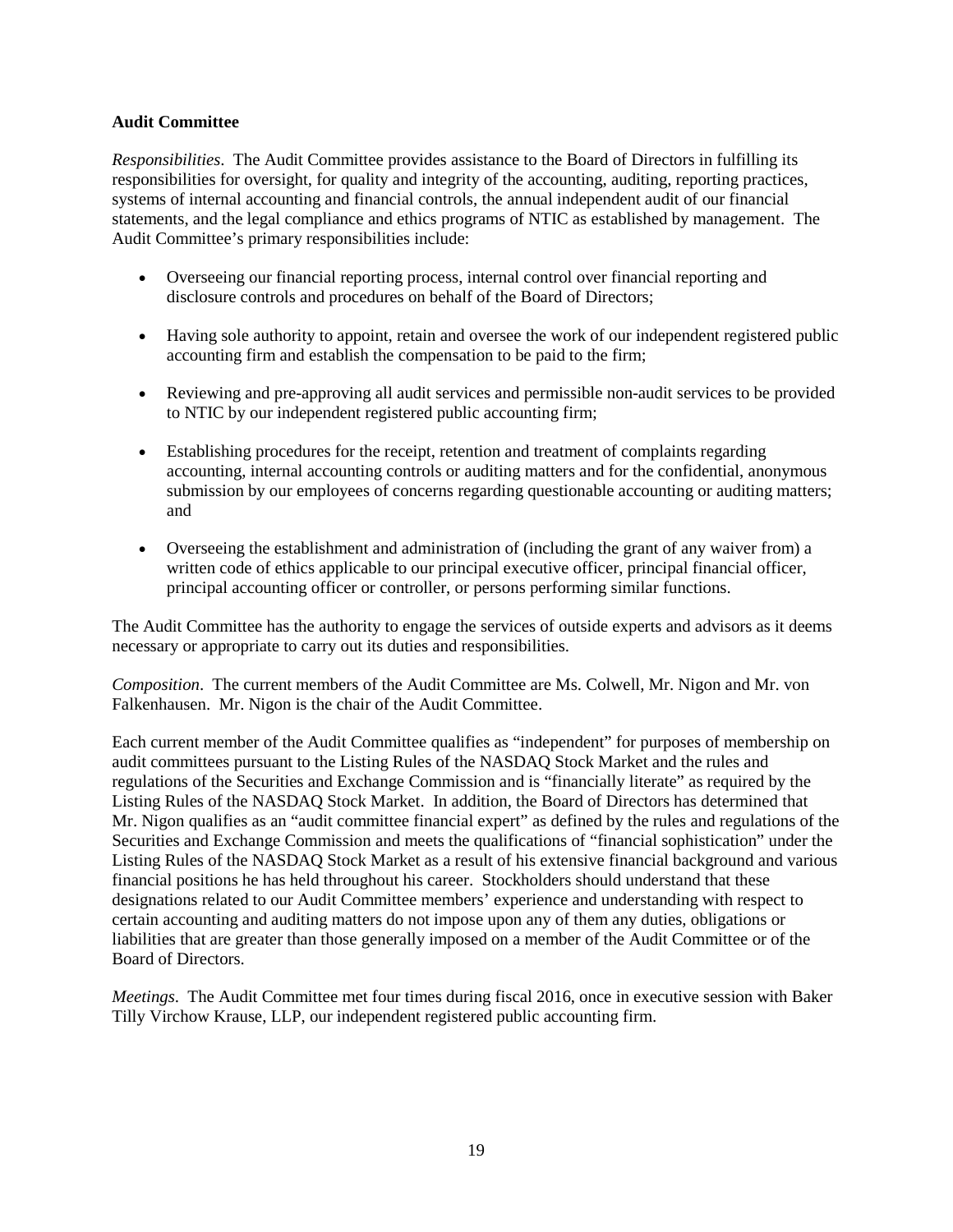*Audit Committee Report*. This report is furnished by the Audit Committee of the Board of Directors with respect to NTIC's financial statements for the fiscal year ended August 31, 2016.

One of the purposes of the Audit Committee is to oversee NTIC's accounting and financial reporting processes and the audit of NTIC's annual financial statements. NTIC's management is responsible for the preparation and presentation of complete and accurate financial statements. NTIC's independent registered public accounting firm, Baker Tilly Virchow Krause, LLP, is responsible for performing an independent audit of NTIC's financial statements in accordance with the standards of the Public Company Accounting Oversight Board (United States) and for issuing a report on their audit.

In performing its oversight role, the Audit Committee has reviewed and discussed NTIC's audited financial statements for the fiscal year ended August 31, 2016 with NTIC's management. Management represented to the Audit Committee that NTIC's financial statements were prepared in accordance with generally accepted accounting principles. The Audit Committee has discussed with Baker Tilly Virchow Krause, LLP, NTIC's independent registered public accounting firm, the matters required to be discussed under Public Company Accounting Oversight Board standards. The Audit Committee has received the written disclosures and the letter from Baker Tilly Virchow Krause, LLP required by applicable requirements of the Public Company Accounting Oversight Board regarding Baker Tilly Virchow Krause, LLP's communications with the Audit Committee concerning independence. The Audit Committee has discussed with Baker Tilly Virchow Krause, LLP its independence and concluded that the independent registered public accounting firm is independent from NTIC and NTIC's management.

Based on the review and discussions of the Audit Committee described above, in reliance on the unqualified opinion of Baker Tilly Virchow Krause, LLP regarding NTIC's audited financial statements, and subject to the limitations on the role and responsibilities of the Audit Committee discussed above and in the Audit Committee's charter, the Audit Committee recommended to the Board of Directors that NTIC's audited financial statements for the fiscal year ended August 31, 2016 be included in its Annual Report on Form 10-K for the fiscal year ended August 31, 2016 for filing with the Securities and Exchange Commission.

This report is dated as of November 2, 2016.

Audit Committee

Richard J. Nigon, Chair Barbara D. Colwell Konstantin von Falkenhausen

*Other Information*. Additional information regarding the Audit Committee and our independent registered public accounting firm is disclosed under the "*Proposal Three—Ratification of Selection of Independent Registered Public Accounting Firm*" section of this proxy statement.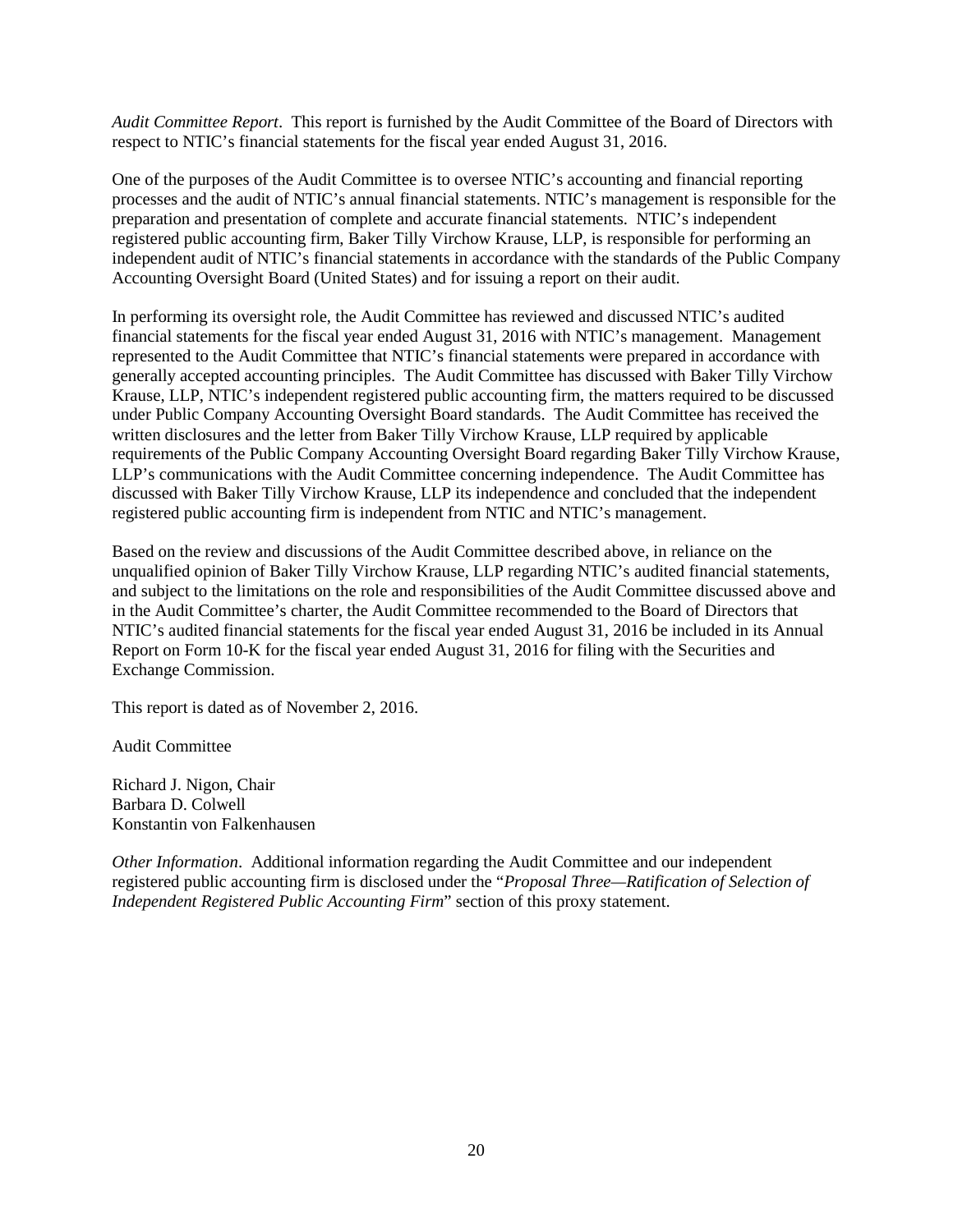# <span id="page-23-0"></span>**Compensation Committee**

*Responsibilities*. The Compensation Committee provides assistance to the Board of Directors in fulfilling its oversight responsibility relating to compensation of our Chief Executive Officer and other executive officers and administers our equity compensation plans. The Compensation Committee's primary responsibilities include:

- recommending to the Board of Directors for its determination, the annual salaries, incentive compensation, long-term compensation and any and all other compensation applicable to our executive officers;
- establishing, and from time to time, reviewing and revising, corporate goals and objectives with respect to compensation for our executive officers and establishing and leading a process for the full Board of Directors to evaluate the performance of our executive officers in light of those goals and objectives;
- administering our equity compensation plans and recommending to the Board of Directors for its determination grants of options or other equity-based awards for executive officers, employees and independent consultants under our equity compensation plans;
- reviewing our policies with respect to employee benefit plans; and
- establishing, and from time to time, reviewing and revising processes and procedures for the consideration and determination of executive compensation.

The Compensation Committee has the authority to engage the services of outside experts and advisors as it deems necessary or appropriate to carry out its duties and responsibilities, and prior to doing so, assesses the independence of such experts and advisors from management.

*Composition*. The current members of the Compensation Committee are Dr. Lee, Mr. Nigon and Mr. von Falkenhausen. Mr. Nigon is the Chair of the Compensation Committee. The Board of Directors has determined that each of the members of the Compensation Committee is considered an "independent director" under the Listing Rules of the NASDAQ Stock Market, a "non-employee director" within the meaning of Rule 16b-3 under the Securities Exchange Act of 1934, as amended, an "outside director" within the meaning of Section 162(m) of the Internal Revenue Code of 1986, as amended, and otherwise independent under the rules and regulations of the Securities and Exchange Commission.

*Processes and Procedures for Consideration and Determination of Executive Compensation*. As described in more detail above under "—R*esponsibilities*," the Board of Directors has delegated to the Compensation Committee the responsibility, among other things, to recommend to the Board of Directors any and all compensation payable to our executive officers, including annual salaries, incentive compensation and long-term incentive compensation, and to administer our equity and incentive compensation plans applicable to our executive officers. Decisions regarding executive compensation made by the Compensation Committee are not considered final and are subject to final review and approval by the entire Board of Directors. Under the terms of its formal written charter, the Compensation Committee has the power and authority, to the extent permitted by our Bylaws and applicable law, to delegate all or a portion of its duties and responsibilities to a subcommittee of the Compensation Committee. The Compensation Committee has not generally delegated any of its duties and responsibilities to subcommittees, but rather has taken such actions as a committee, as a whole.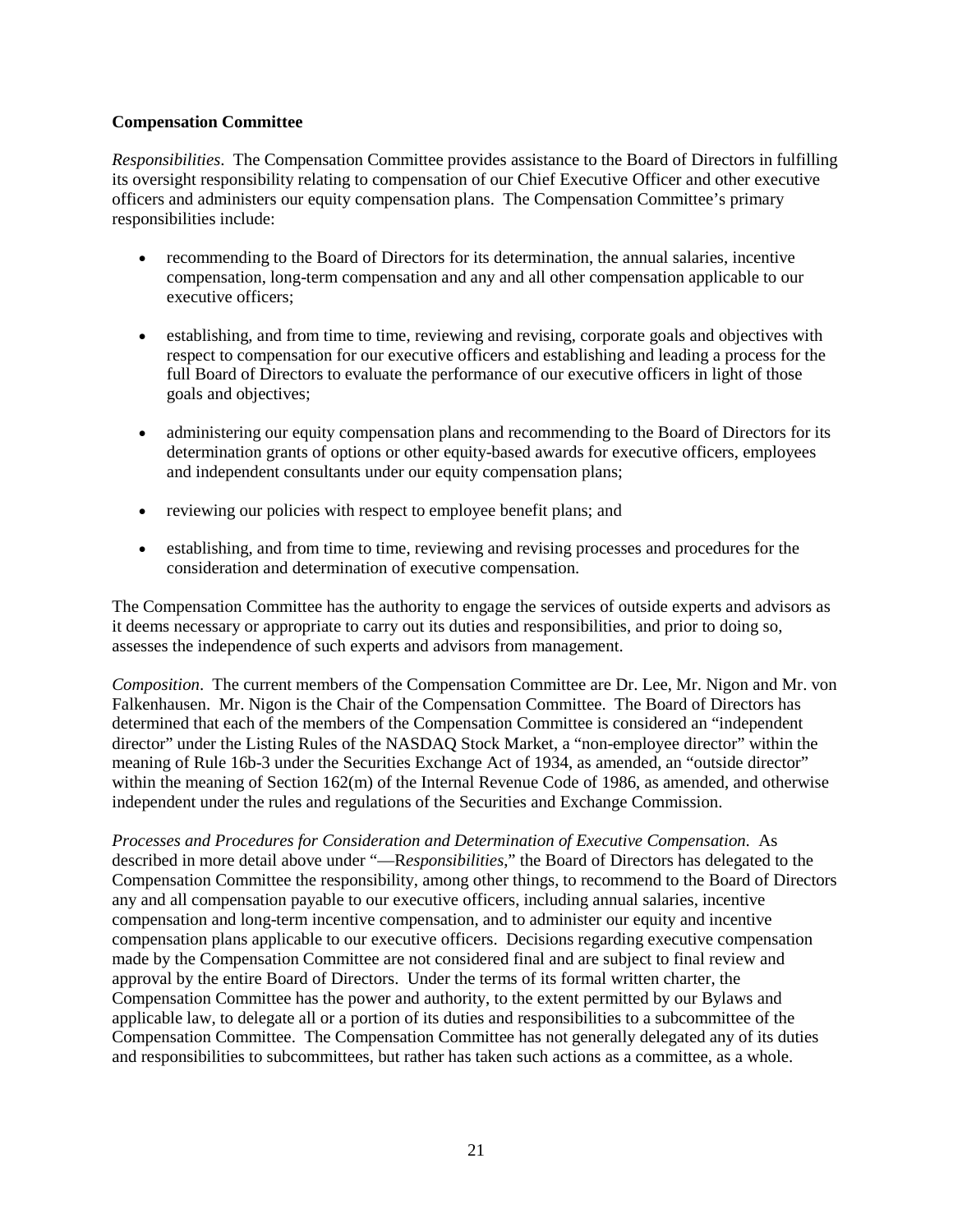Our President and Chief Executive Officer and our Chief Financial Officer assist the Compensation Committee in gathering compensation related data regarding our executive officers and making recommendations to the Compensation Committee regarding the form and amount of compensation to be paid to each executive officer. In making final recommendations to the Board of Directors regarding compensation to be paid to our executive officers, the Compensation Committee considers the recommendations of our President and Chief Executive Officer and our Chief Financial Officer, but also considers other factors, such as its own views as to the form and amount of compensation to be paid, the achievement by the company of pre-established performance objectives, the general performance of the company and the individual officers, the performance of the company's stock price and other factors that may be relevant. Neither management nor the Compensation Committee engaged a compensation consultant.

Final deliberations and decisions by the Compensation Committee regarding its recommendations to the Board of Directors of the form and amount of compensation to be paid to our executive officers are made by the Compensation Committee, without the presence of any executive officer of our company. In making final decisions regarding compensation to be paid to our executive officers, the Board of Directors considers the same factors and gives considerable weight to the recommendations of the Compensation Committee.

*Meetings*. The Compensation Committee met three times during fiscal 2016.

# <span id="page-24-0"></span>**Nominating and Corporate Governance Committee**

*Responsibilities*. The primary responsibilities of the Nominating and Corporate Governance Committee include:

- identifying individuals qualified to become members of the Board of Directors;
- recommending director nominees for each annual meeting of our stockholders and director nominees to fill any vacancies that may occur between meetings of stockholders;
- being aware of best practices in corporate governance matters;
- developing and overseeing an annual Board of Directors and Board committee evaluation process; and
- establishing and leading a process for determination of the compensation applicable to the nonemployee directors on the Board.

The Nominating and Corporate Governance Committee has the authority to engage the services of outside experts and advisors as it deems necessary or appropriate to carry out its duties and responsibilities.

*Composition*. The current members of the Nominating and Corporate Governance Committee are Mr. Koh, Ms. Colwell and Mr. Nigon. Mr. Koh is the chair of the Nominating and Corporate Governance Committee. The Board of Directors has determined that each of the members of the Nominating and Corporate Governance Committee is considered an "independent director" under the Listing Rules of the NASDAQ Stock Market.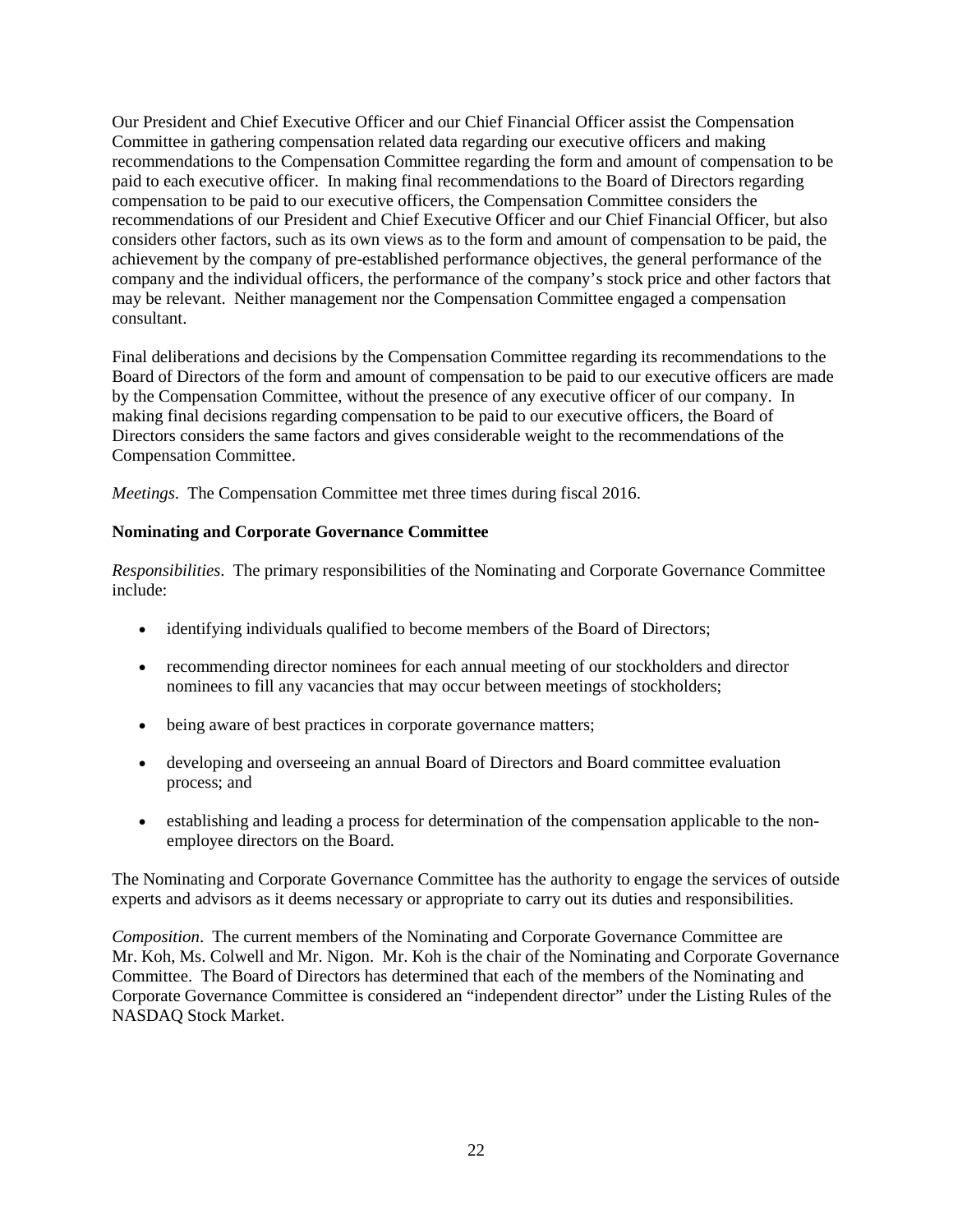*Processes and Procedures for Consideration and Determination of Director Compensation*. As mentioned above under "—*Responsibilities*," the Board of Directors has delegated to the Nominating and Corporate Governance Committee the responsibility, among other things, to review and make recommendations to the Board of Directors concerning compensation for non-employee members of the Board of Directors, including but not limited to retainers, meeting fees, committee chair and member retainers and equity compensation. Decisions regarding director compensation made by the Nominating and Corporate Governance Committee are not considered final and are subject to final review and approval by the entire Board of Directors. Under the terms of its formal written charter, the Nominating and Corporate Governance Committee has the power and authority, to the extent permitted by our Bylaws and applicable law, to delegate all or a portion of its duties and responsibilities to a subcommittee of the Nominating and Corporate Governance Committee. The Nominating and Corporate Governance Committee has not generally delegated any of its duties and responsibilities to subcommittees, but rather has taken such actions as a committee, as a whole.

In making recommendations to the Board of Directors regarding compensation to be paid to our nonemployee directors, the Nominating and Corporate Governance Committee considers fees and other compensation paid to directors of comparable public companies, the number of board and committee meetings that our directors are expected to attend, and other factors that may be relevant. In making final decisions regarding non-employee director compensation, the Board of Directors considers the same factors and the recommendation of the Nominating and Corporate Governance Committee.

*Meetings*. The Nominating and Corporate Governance Committee met twice during fiscal 2016.

### <span id="page-25-0"></span>**Director Nominations Process**

Pursuant to a Director Nominations Process adopted by the Board of Directors, in selecting nominees for the Board of Directors, the Nominating and Corporate Governance Committee first determines whether the incumbent directors are qualified to serve, and wish to continue to serve, on the Board. The Nominating and Corporate Governance Committee believes that NTIC and its stockholders benefit from the continued service of qualified incumbent directors because those directors have familiarity with and insight into NTIC's affairs that they have accumulated during their tenure with the company. Appropriate continuity of Board membership also contributes to the Board's ability to work as a collective body. Accordingly, it is the practice of the Nominating and Corporate Governance Committee, in general, to renominate an incumbent director if the director wishes to continue his or her service with the Board, the director continues to satisfy the criteria for membership on the Board that the Nominating and Corporate Governance Committee generally views as relevant and considers in deciding whether to re-nominate an incumbent director or nominate a new director, the Nominating and Corporate Governance Committee believes the director continues to make important contributions to the Board, and there are no special, countervailing considerations against re-nomination of the director.

Pursuant to a Director Nominations Process adopted by the Board of Directors, in identifying and evaluating new candidates for election to the Board, the Nominating and Corporate Governance Committee solicits recommendations for nominees from persons whom the Nominating and Corporate Governance Committee believes are likely to be familiar with qualified candidates having the qualifications, skills and characteristics required for Board nominees from time to time. Such persons may include members of the Board of Directors and our senior management and advisors to our company. In addition, from time to time, if appropriate, the Nominating and Corporate Governance Committee may engage a search firm to assist it in identifying and evaluating qualified candidates.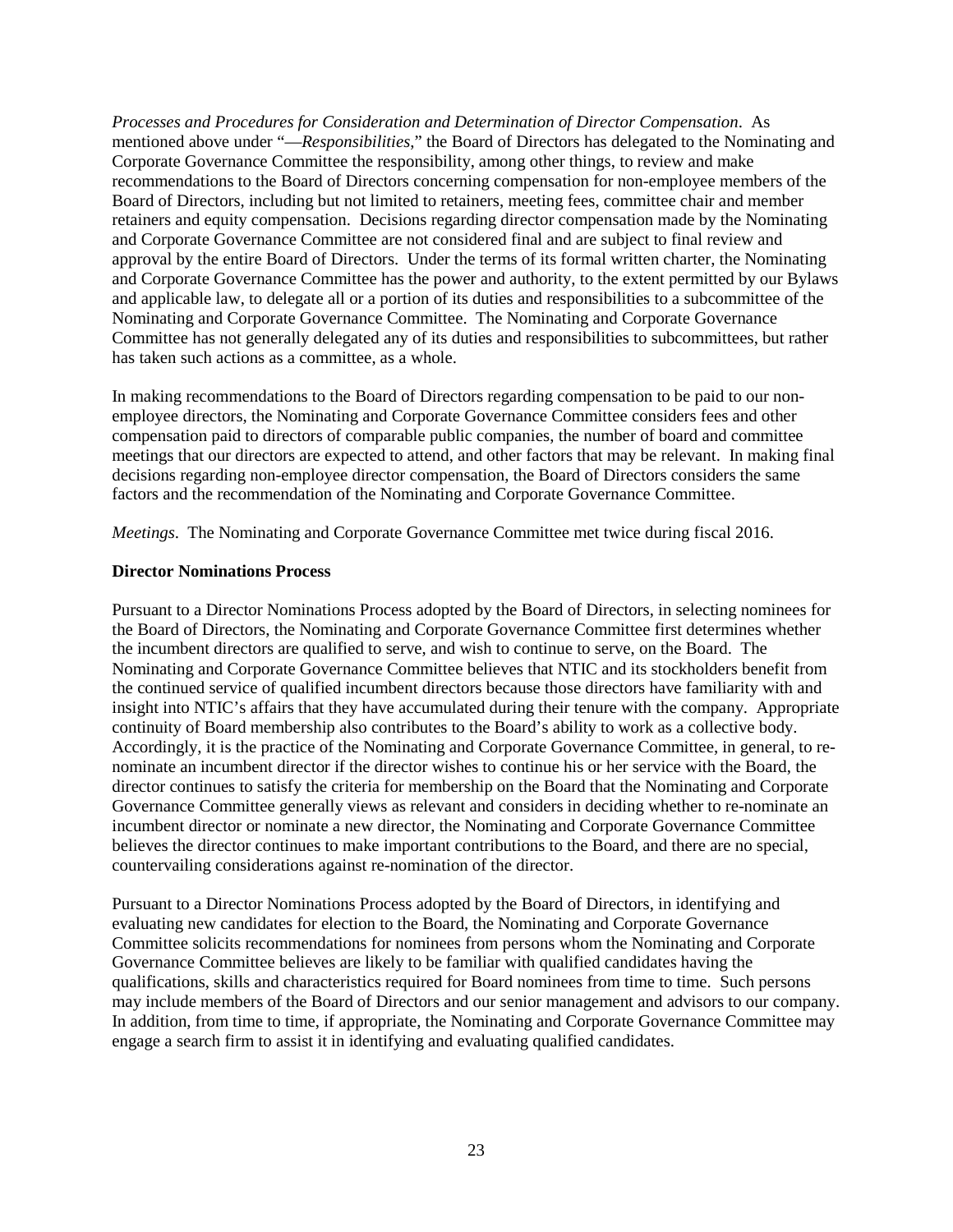The Nominating and Corporate Governance Committee reviews and evaluates each candidate whom it believes merits serious consideration, taking into account available information concerning the candidate, any qualifications or criteria for Board membership established by the Nominating and Corporate Governance Committee, the existing composition of the Board, and other factors that it deems relevant. In conducting its review and evaluation, the Nominating and Corporate Governance Committee solicits the views of our management, other Board members, and other individuals it believes may have insight into a candidate. The Nominating and Corporate Governance Committee may designate one or more of its members and/or other Board members to interview any proposed candidate.

The Nominating and Corporate Governance Committee will consider recommendations for the nomination of directors submitted by our stockholders. For more information, see the information set forth under "*Stockholder Proposals and Director Nominations for the 2018 Annual Meeting of Stockholders ─ Director Nominations for 2018 Annual Meeting*." The Nominating and Corporate Governance Committee will evaluate candidates recommended by stockholders in the same manner as those recommended as stated above.

There are no formal requirements or minimum qualifications that a candidate must meet in order for the Nominating and Corporate Governance Committee to recommend the candidate to the Board. The Nominating and Corporate Governance Committee believes that each nominee should be evaluated based on his or her merits as an individual, taking into account the needs of our company and the Board of Directors. However, in evaluating candidates, there are a number of criteria that the Nominating and Corporate Governance Committee generally views as relevant and is likely to consider. Some of these factors include whether the candidate is an "independent director" under the Listing Rules of the NASDAQ Stock Market and meets any other applicable independence tests under the federal securities laws and rules and regulations of the Securities and Exchange Commission; whether the candidate is "financially literate" and otherwise meets the requirements for serving as a member of an audit committee under the Listing Rules of the NASDAQ Stock Market; whether the candidate is "financially sophisticated" under the Listing Rules of the NASDAQ Stock Market and an "audit committee financial expert" under the federal securities laws and the rules and regulations of the Securities and Exchange Commission; the needs of our company with respect to the particular talents and experience of its directors; the personal and professional integrity and reputation of the candidate; the candidate's level of education and business experience; the candidate's broad-based business acumen; the candidate's level of understanding of our business and its industry; the candidate's ability and willingness to devote adequate time to work of the Board and its committees; the fit of the candidate's skills and personality with those of other directors and potential directors in building a board that is effective, collegial and responsive to the needs of our company; whether the candidate possesses strategic thinking and a willingness to share ideas; the candidate's diversity of experiences, expertise and background; and the candidate's ability to represent the interests of all stockholders and not a particular interest group.

We do not have a formal stand-alone diversity policy in considering whether to recommend any director nominee, including candidates recommended by stockholders. As discussed above, the Nominating and Corporate Governance Committee will consider the factors described above, including the candidate's diversity of experiences, expertise and background. The Nominating and Corporate Governance Committee seeks nominees with a broad diversity of experience, expertise and backgrounds. The Nominating and Corporate Governance Committee does not assign specific weights to particular criteria and no particular criterion is necessarily applicable to all prospective nominees. The Board of Directors believes that the backgrounds and qualifications of directors, considered as a group, should provide a significant mix of experience, knowledge and abilities that will allow the Board of Directors to fulfill its responsibilities. While the Nominating and Corporate Governance Committee focuses on obtaining a diversity of experiences, expertise and background on the Board of Directors rather than a diversity of personal characteristics, it recognizes the desirability of racial, ethnic, gender, age and other personal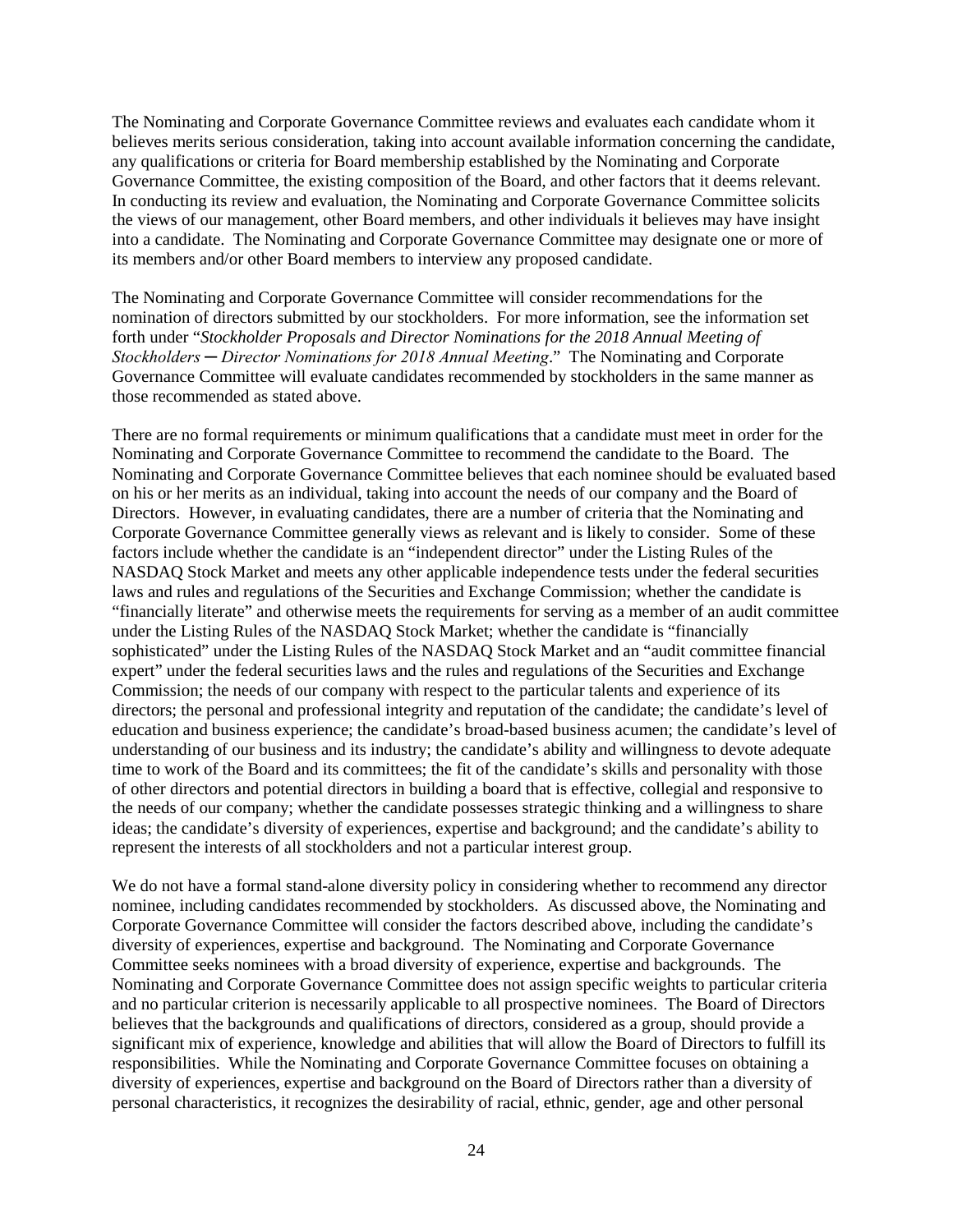diversity and considers it an additional benefit when a new director can also increase the personal diversity of the Board of Directors as a whole. The Nominating and Corporate Governance Committee evaluates its effectiveness in achieving diversity in a broad sense on the Board of Directors through its annual review of Board member composition prior to recommending nominees for election each year.

# <span id="page-27-0"></span>**Board Oversight of Risk**

The Board of Directors as a whole has responsibility for risk oversight, with more in-depth reviews of certain areas of risk being conducted by the relevant Board committees that report on their deliberations to the full Board of Directors. The oversight responsibility of the Board and its committees is enabled by management reporting processes that are designed to provide information to the Board about the identification, assessment and management of critical risks and management's risk mitigation strategies. The areas of risk that we focus on include operational, financial (accounting, credit, liquidity and tax), legal, compensation, competitive, health, safety, environmental, economic, political and reputational risks.

The standing committees of the Board of Directors oversee risks associated with their respective principal areas of focus. The Audit Committee's role includes a particular focus on the qualitative aspects of financial reporting, on our processes for the management of business and financial risk, our financial reporting obligations and for compliance with significant applicable legal, ethical and regulatory requirements. The Audit Committee, along with management, is also responsible for developing and participating in a process for review of important financial and operating topics that present potential significant risk to our company. The Compensation Committee is responsible for overseeing risks and exposures associated with our executive compensation programs and arrangements and management succession planning. The Nominating and Corporate Governance Committee oversees risks relating to our corporate governance matters, director compensation programs and director succession planning.

We recognize that a fundamental part of risk management is understanding not only the risks a company faces and what steps management is taking to manage those risks, but also understanding what level of risk is appropriate for the company. The involvement of the full Board of Directors each year in establishing our key corporate business strategies and annual fiscal budget is a key part of the Board's assessment of management's appetite for risk and also a determination of what constitutes an appropriate level of risk for our company.

We believe our current Board leadership structure is appropriate and helps ensure proper risk oversight for our company for a number of reasons, including: (1) general risk oversight by the full Board of Directors in connection with its role in reviewing our key business strategies and monitoring on an ongoing basis the implementation of our key business strategies; (2) more detailed oversight by our standing Board committees that are currently comprised of and chaired by our independent directors, and (3) the focus of our Chairman of the Board on allocating appropriate Board agenda time for discussion regarding the implementation of our key business strategies and specifically risk management.

# <span id="page-27-1"></span>**Code of Ethics**

The Board of Directors has adopted a Code of Ethics, which applies to all of our directors, executive officers, including our Chief Executive Officer and Chief Financial Officer, and other employees, and meets the requirements of the Securities and Exchange Commission and the NASDAQ Stock Market. A copy of our Code of Ethics is available on the "Investor Relations—Corporate Governance" section of our corporate website *[www.ntic.com](http://www.ntic.com/)*.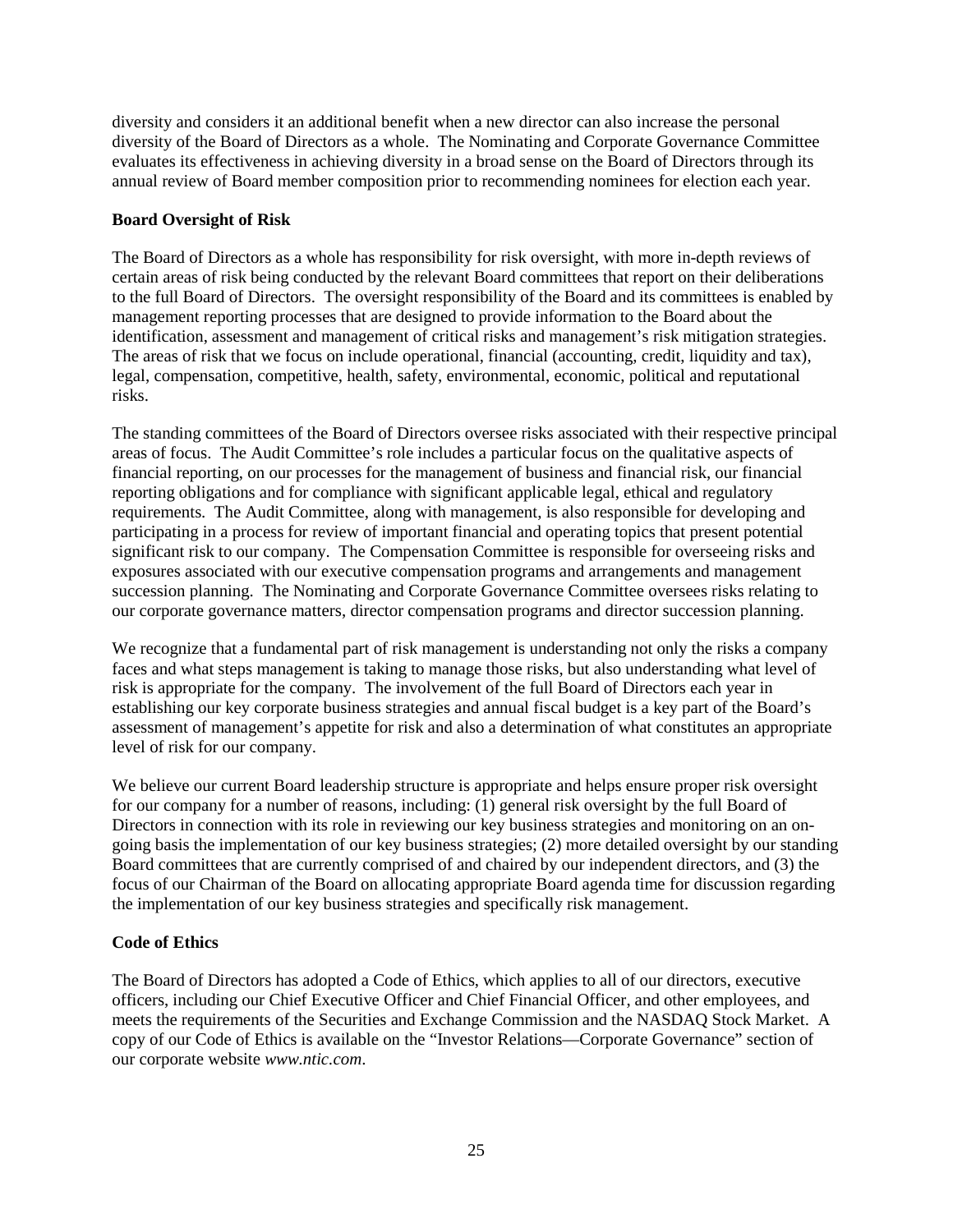### <span id="page-28-0"></span>**Policy Regarding Director Attendance at Annual Meetings of Stockholders**

Although a regular Board of Directors meeting is generally held on the day of each annual meeting of stockholders, this meeting may be held by telephone. It is the policy of the Board of Directors that if a regular Board of Directors meeting occurs on the day of the annual meeting of stockholders and if directors standing for re-election attend this Board of Directors meeting in person, such directors should attend our annual meeting of stockholders, if their schedules permit. The only directors that attended the 2016 Annual Meeting of Stockholders were Mr. Nigon and Mr. Lynch.

### <span id="page-28-1"></span>**Complaint Procedures**

The Audit Committee has established procedures for the receipt, retention and treatment of complaints received by NTIC regarding accounting, internal accounting controls or auditing matters, and the submission by our employees, on a confidential and anonymous basis, of concerns regarding questionable accounting or auditing matters. Our personnel with such concerns are encouraged to discuss their concerns with our outside legal counsel, who in turn will be responsible for informing the Audit **Committee** 

### <span id="page-28-2"></span>**Process Regarding Stockholder Communications with Board of Directors**

Stockholders may communicate with the Board or any one particular director by sending correspondence, addressed to NTIC's Corporate Secretary, Northern Technologies International Corporation, 4201 Woodland Road, Circle Pines, MN 55014 with an instruction to forward the communication to the Board or one or more particular directors. NTIC's Corporate Secretary will promptly forward all such stockholder communications to the Board or the one or more particular directors, with the exception of any advertisements, solicitations for periodical or other subscriptions and other similar communications.

# **Compensation Committee Interlocks and Insider Participation**

No member of our compensation committee has served as one of our officers or employees at any time. Except as otherwise disclosed in this proxy statement, no member of our compensation committee has had any relationship with NTIC requiring disclosure under Item 404 of Regulation S-K under the Exchange Act. None of our executive officers has served as a director, or member of the compensation committee (or other committee serving an equivalent function), of an organization that has an executive officer also serving as a member of our board of directors or compensation committee.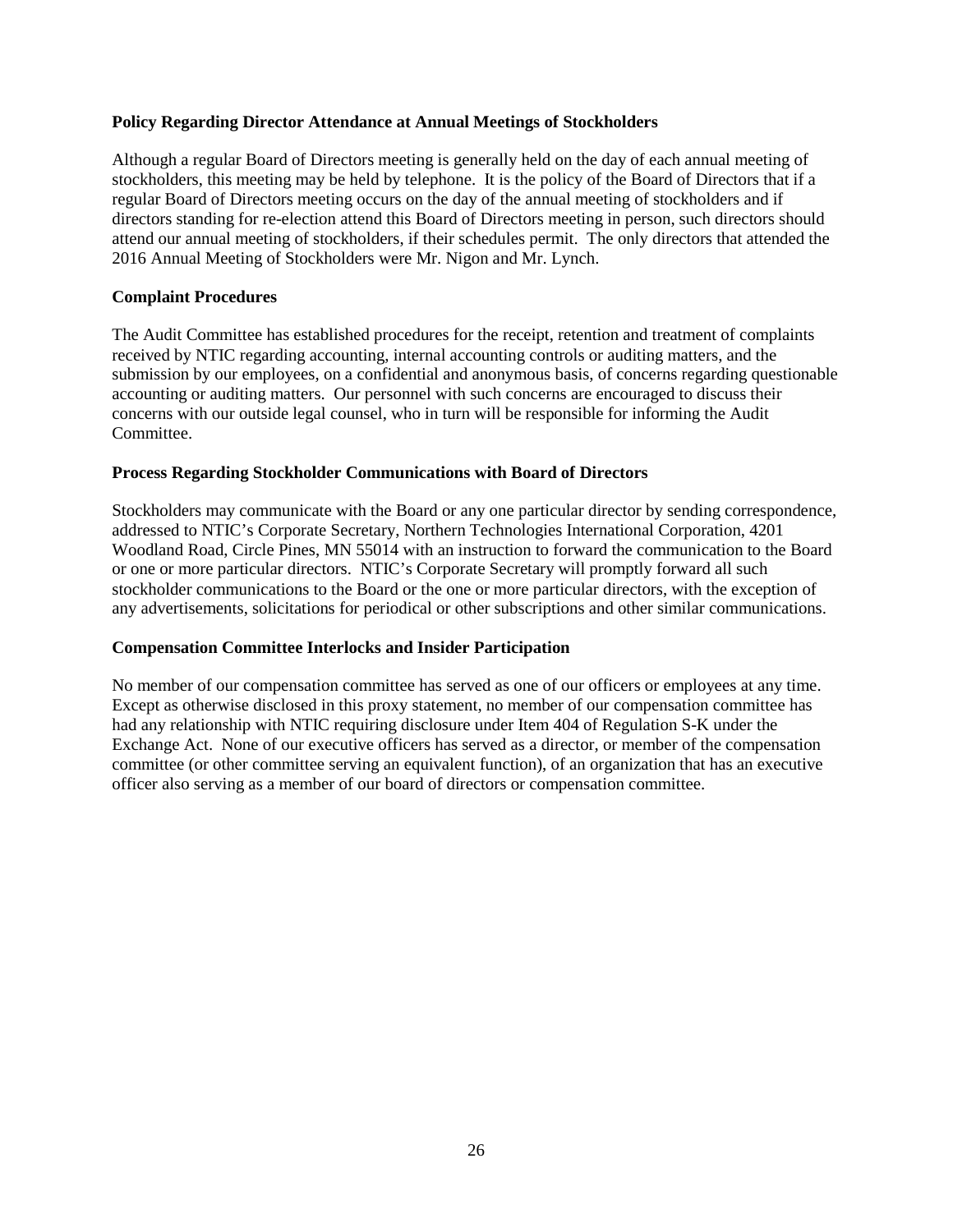### **DIRECTOR COMPENSATION \_\_\_\_\_\_\_\_\_\_\_\_\_\_\_\_**

#### <span id="page-29-1"></span><span id="page-29-0"></span>**Summary of Cash and Other Compensation**

The table below provides summary information concerning the compensation of each individual who served as a director of our company during the fiscal year ended August 31, 2016, other than G. Patrick Lynch, our President and Chief Executive Officer, who was not compensated separately for serving on the Board of Directors during fiscal 2016. His compensation during fiscal 2016 for serving as an executive officer of our company is set forth under "*Executive Compensation*" included elsewhere in this proxy statement.

| <b>Name</b>          | Option<br><b>Fees Earned or</b><br><b>Awards</b> $(\$)^{(1)(2)}$<br>Paid in Cash (\$) |   | <b>All Other</b><br>Compensation $(\text{$\$})^{(3)}$ |    | Total $(\$)$ |   |         |
|----------------------|---------------------------------------------------------------------------------------|---|-------------------------------------------------------|----|--------------|---|---------|
| Barbara D. Colwell   | 29,000<br>S                                                                           | S | 33,920                                                | \$ |              | S | 62,920  |
| Soo-Keong Koh        | 22,000                                                                                |   | 33,920                                                |    |              |   | 55,920  |
| Sunggyu Lee, Ph.D    | 21,000                                                                                |   |                                                       |    |              |   | 21,000  |
| Ramani Narayan, Ph.D | 21,000                                                                                |   | 33,920                                                |    | 131,463      |   | 186,383 |
| Richard J. Nigon     | 45,000                                                                                |   | 50,880                                                |    |              |   | 95,880  |
| Konstantin von       |                                                                                       |   |                                                       |    |              |   |         |
| Falkenhausen         | 29,000                                                                                |   | 33,920                                                |    |              |   | 62,920  |

#### **DIRECTOR COMPENSATION – FISCAL 2016**

(1) The amounts in this column do not reflect compensation actually received by the directors nor do they reflect the actual value that will be recognized by the directors. Instead, the amounts reflect the grant date fair value for option grants made by us in fiscal 2016, as calculated in accordance with Financial Accounting Standards Board (FASB) Accounting Standards Codification (ASC) Topic 718.

On September 1, 2015, each then current director, other than Dr. Lee and Mr. Lynch, received a stock option to purchase 4,000 shares of our common stock at an exercise price of \$14.85 per share granted under the Northern Technologies International Corporation Amended and Restated 2007 Stock Incentive Plan, the material terms of which are described in more detail under "*Executive Compensation—Stock Incentive Plan*." These options vested in full on September 1, 2016 and will expire on August 31, 2025 or earlier in the case of a director whose service as a director is terminated prior to such date. In addition, on September 1, 2015, Mr. Nigon received an additional stock option to purchase 2,000 shares of our common stock in consideration for his service as Chairman of the Board. The terms of this stock option are identical to the other director stock options granted on that date. See "—Non-Employee Director Compensation Program—Stock Options." The grant date fair value associated with these awards and as calculated in accordance with FASB ASC Topic 718 is determined based on our Black-Scholes option pricing model. The grant date fair value per share for the options granted on September 1, 2015 was \$8.48 and was determined using the following specific assumptions: risk free interest rate: 1.63%; expected life: 10.0 years; expected volatility: 46.0%; and expected dividend yield: 0%.

(2) The table below provides information regarding the aggregate number of options to purchase shares of our common stock outstanding at August 31, 2016 and held by each of the directors listed in the Director Compensation Table. Note that because of the grant date, neither the Director Compensation Table nor the table below reflects option grants on September 1, 2016. See "—*Non-Employee Director Compensation Program— Stock Options*."

|                    | <b>Aggregate Number</b><br><b>Of Securities</b> | Exercisable/  | <b>Exercise</b>  | <b>Expiration</b>        |
|--------------------|-------------------------------------------------|---------------|------------------|--------------------------|
| <b>Name</b>        | <b>Underlying Options</b>                       | Unexercisable | Price(s)         | Date(s)                  |
| Barbara D. Colwell | 11.000                                          | 7.000/4.000   | $$14.85 - 20.10$ | $11/18/2023 - 8/31/2025$ |
|                    | 16.000                                          | 12,000/4,000  | $$10.25 - 20.10$ | $8/31/2017 - 8/31/2025$  |
| Sunggyu Lee, Ph.D  | 8,000                                           | 8.000/0       | $$10.25 - 14.70$ | $8/31/2017 - 8/31/2023$  |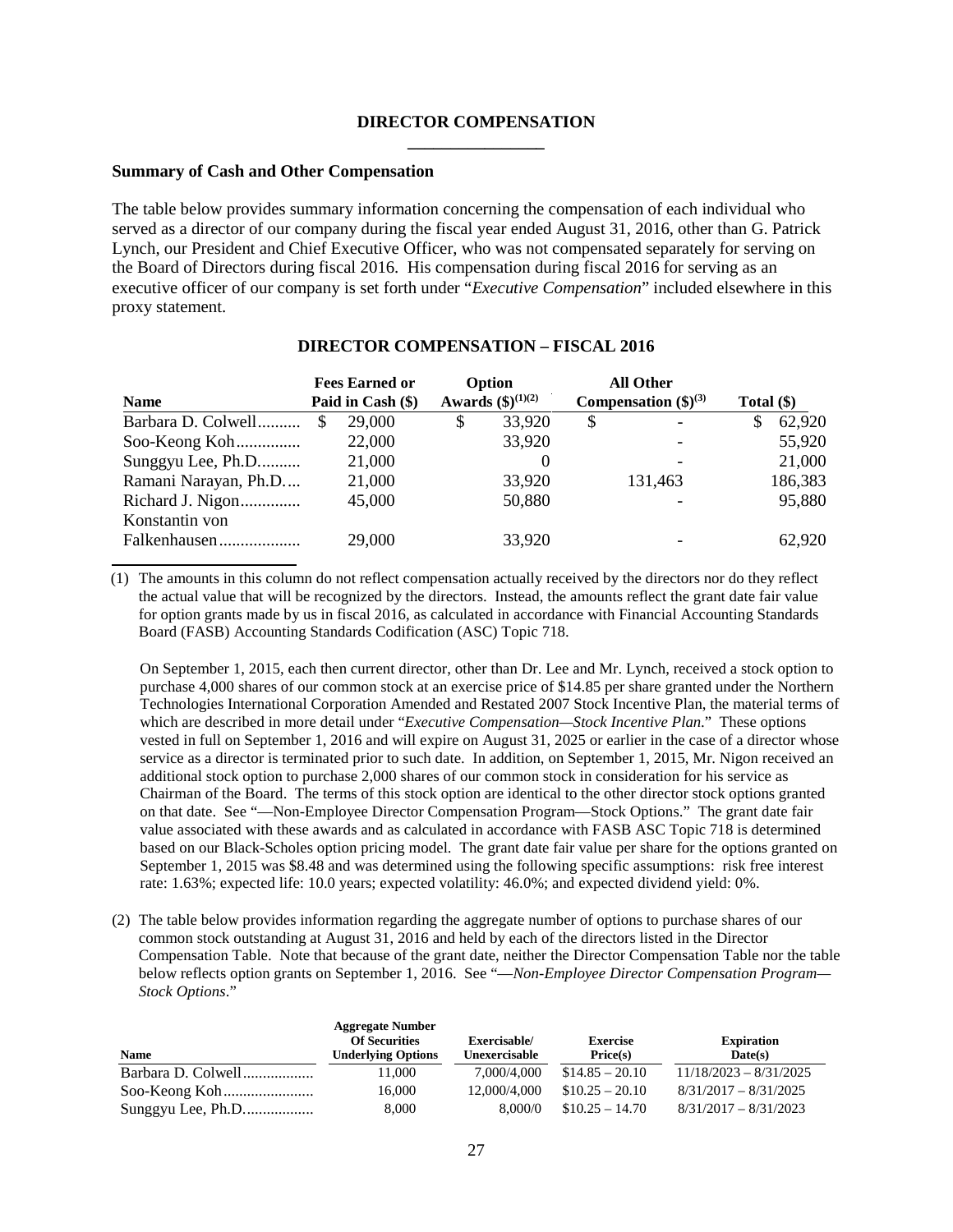| <b>Name</b>                 | <b>Aggregate Number</b><br><b>Of Securities</b><br><b>Underlying Options</b> | Exercisable/<br>Unexercisable | <b>Exercise</b><br>Price(s) | <b>Expiration</b><br>Date(s) |
|-----------------------------|------------------------------------------------------------------------------|-------------------------------|-----------------------------|------------------------------|
| Ramani Narayan, Ph.D.       | 16.000                                                                       | 12,000/4,000                  | $$10.25 - 20.10$            | $8/31/2017 - 8/31/2025$      |
|                             | 23,500                                                                       | 17,500/6,000                  | $$10.25 - 20.10$            | $8/31/2017 - 8/31/2025$      |
| Konstantin von Falkenhausen | 15.000                                                                       | 11,000/4,000                  | $$10.25 - 20.10$            | $11/15/2022 - 8/31/2025$     |

(3) We do not provide perquisites or other personal benefits to our directors. The amounts reflected for Dr. Narayan reflects consulting fees and royalties paid during the fiscal year ended August 31, 2016 as described in more detail below under "—*Consulting Arrangement*."

#### <span id="page-30-0"></span>**Non-Employee Director Compensation Program**

*Overview.* Our non-employee directors for purposes of our director compensation program currently consist of Barbara D. Colwell, Soo-Keong Koh, Sunggyu Lee, Ph.D., Ramani Narayan, Ph.D., Richard J. Nigon and Konstantin von Falkenhausen.

We use a combination of cash and long-term equity-based incentive compensation in the form of annual stock option grants to attract and retain qualified candidates to serve on the Board of Directors. In setting non-employee director compensation, we follow the process and procedures described under "*Corporate Governance—Nominating and Corporate Governance Committee—Processes and Procedures for the Determination of Director Compensation*."

*Cash Retainers and Meeting Fees*. Each of our non-employee directors receives annual cash retainers and meeting fees. The following table sets forth the current annual cash retainers paid to our non-employee directors:

| <b>Description</b> | <b>Annual Cash</b><br><b>Retainer</b> |
|--------------------|---------------------------------------|
|                    | 15.000                                |
|                    | 15,000                                |
|                    | 5,000                                 |
|                    | 4.000                                 |

Each of our non-employee directors also receives \$1,000 for each Board, Board committee and strategy review meeting attended. No director, however, earns more than \$1,000 per day in Board, Board committee and strategy review meeting fees.

*Stock Options*. Each of our non-employee directors, other than Dr. Sunggyu Lee and a director who will not stand for re-election at the next annual meeting of stockholders, is automatically granted a ten-year non-qualified option to purchase 4,000 shares of our common stock on the first day of each fiscal year in consideration for his or her service as a director of NTIC and the Chairman of the Board is automatically granted an additional ten-year non-qualified option to purchase 2,000 shares of our common stock on the first day of each fiscal year in consideration for his services as Chairman. In addition, each new nonemployee director is automatically granted a ten-year non-qualified option to purchase a pro rata portion of 4,000 shares of our common stock calculated by dividing the number of months remaining in the fiscal year at the time of election or appointment by 12 on the date the director is first elected or appointed as a director of NTIC. Each automatically granted option becomes exercisable, on a cumulative basis, on the one-year anniversary of the date of its grant. The exercise price of such options is equal to the fair market value of a share of our common stock on the date of grant. Dr. Sunggyu Lee has chosen not to accept the automatic option grant to purchase 4,000 shares of NTIC common stock that was granted to him effective as of September 1, 2015 in connection with his services as a director of NTIC and has rejected all future option grants to directors in connection with his services as a director of NTIC.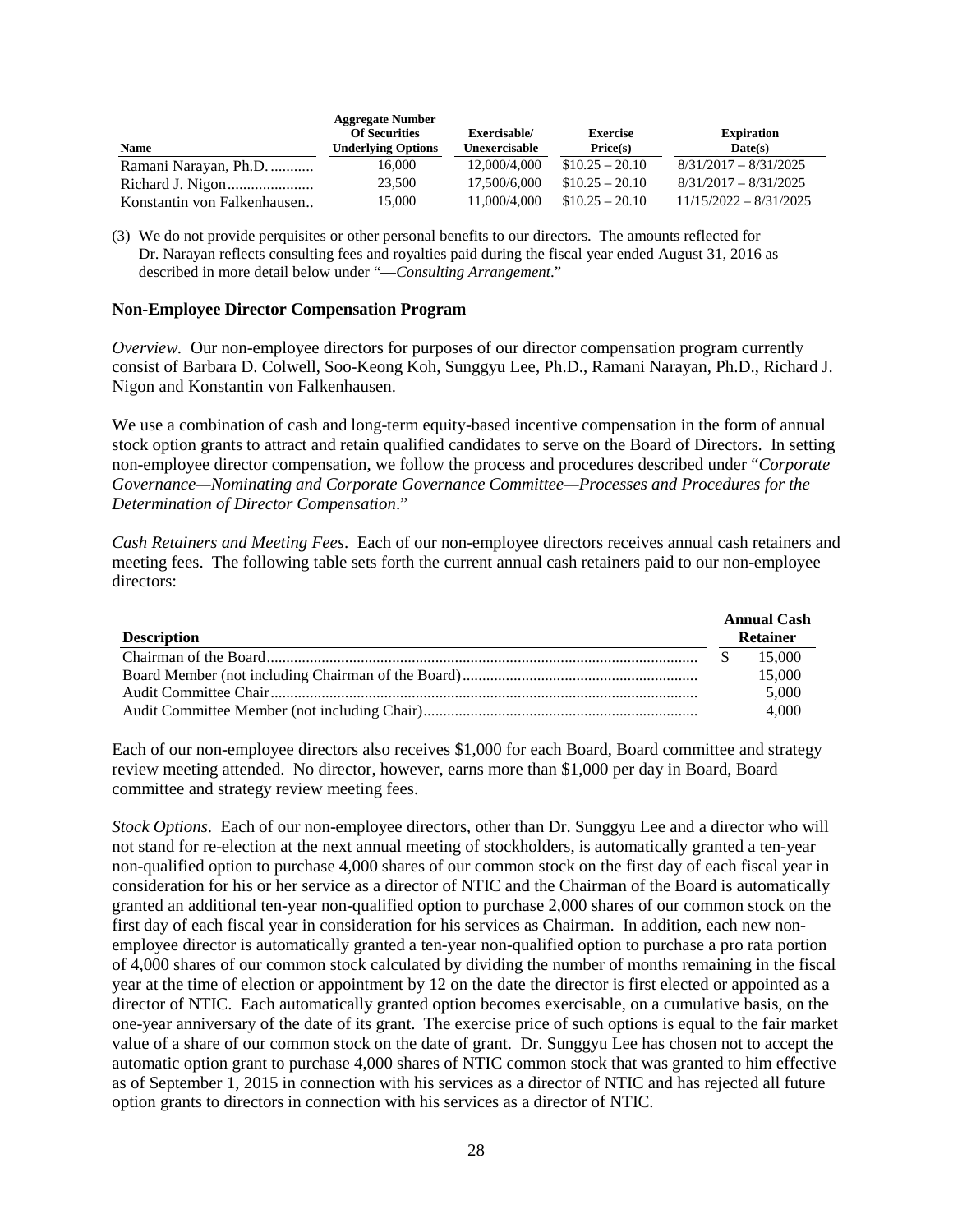Under the terms of our stock incentive plan, unless otherwise provided in a separate agreement or modified in connection with the termination of a director's service, if a director's service with our company terminates for any reason, the unvested portion of options then held by the director will immediately terminate and the director's right to exercise the then vested portion will:

- immediately terminate if the director's service relationship with our company terminated for "cause";
- continue for a period of 12 months if the director's service relationship with our company terminates as a result of the director's death, disability or retirement; or
- continue for a period of three months if the director's service relationship with our company terminates for any reason, other than for cause or upon the director's death, disability or retirement.

We refer you to note (1) to the Director Compensation Table for a summary of all option grants to our non-employee directors during the fiscal year ended August 31, 2016 and note (2) to the Director Compensation Table for a summary of all options to purchase shares of our common stock held by our non-employee directors as of August 31, 2016.

*Reimbursement of Expenses*. All of our directors are reimbursed for travel expenses for attending meetings and other miscellaneous out-of-pocket expenses incurred in performing their Board functions.

# <span id="page-31-0"></span>**Consulting Arrangement**

We paid consulting fees to Bioplastic Polymers LLC which is owned by Ramani Narayan, Ph.D. in the aggregate amount of \$100,000 and royalty fees in an aggregate amount of \$31,463 during the fiscal year ended August 31, 2016. The consulting services rendered by Bioplastic Polymers LLC related to research and development associated with various new technologies. The royalty fees were paid pursuant to an oral agreement pursuant to which we have agreed to pay Bioplastic Polymers LLC and Dr. Narayan in consideration of the transfer and assignment by Biopolymer Plastics LLC and Dr. Narayan of certain biodegradable polymer technology to us, an aggregate of three percent of the gross margin on any net sales of products incorporating the biodegradable polymer technology transferred to us by Bioplastic Polymers LLC and Dr. Narayan for a period of 10 years, provided that if a patent for or with respect to biodegradable polymer technology is issued before the expiration of such 10 year period, then until the expiration of such patent we will pay to Bioplastic Polymers LLC and Dr. Narayan an aggregate of three percent of the biodegradable polymer technology gross margin attributable to such patent.

# <span id="page-31-1"></span>**Indemnification Agreements**

We have entered into agreements with all of our directors under which we are required to indemnify them against expenses, judgments, penalties, fines, settlements and other amounts actually and reasonably incurred, including expenses of a derivative action, in connection with an actual or threatened proceeding if any of them may be made a party because he or she is or was one of our directors. We will be obligated to pay these amounts only if the director acted in good faith and in a manner that he or she reasonably believed to be in or not opposed to our best interests. With respect to any criminal proceeding, we will be obligated to pay these amounts only if the director had no reasonable cause to believe his or her conduct was unlawful. The indemnification agreements also set forth procedures that will apply in the event of a claim for indemnification.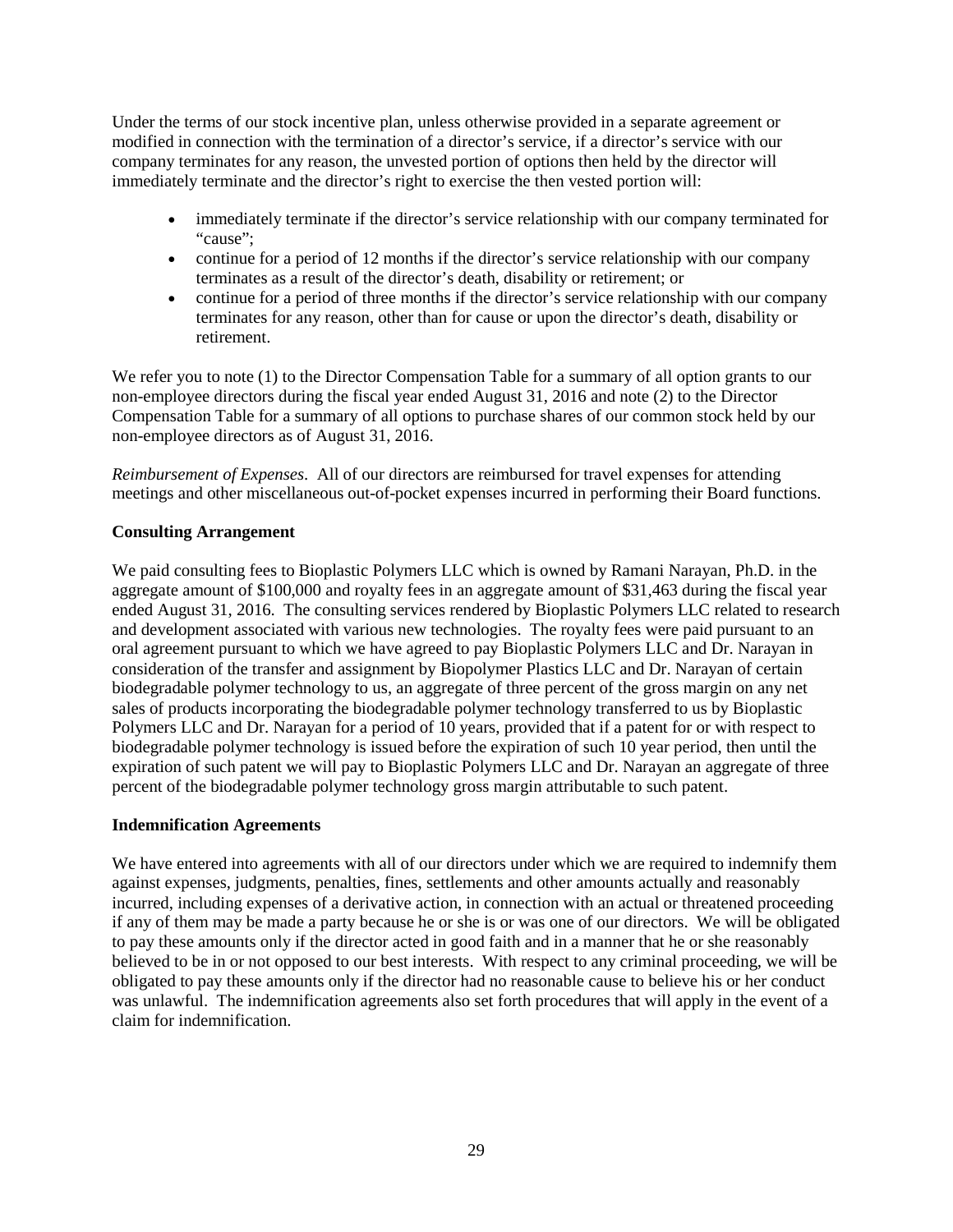# **EXECUTIVE COMPENSATION \_\_\_\_\_\_\_\_\_\_\_\_\_\_\_\_**

# <span id="page-32-1"></span><span id="page-32-0"></span>**Compensation Discussion and Analysis**

In this Compensation Discussion and Analysis ("CD&A"), we describe the key principles and approaches we use to determine elements of compensation paid to, awarded to and earned by G. Patrick Lynch, who serves as our President and Chief Executive Officer ("CEO"), and Matthew C. Wolsfeld, who serves as our Chief Financial Officer ("CFO"). Their compensation is set forth in the Summary Compensation Table found later in this proxy statement. The CEO and CFO are the only two individuals who have been designated by our Board of Directors as "executive officers" of NTIC within the meaning of the federal securities laws. This CD&A should be read in conjunction with the accompanying compensation tables, corresponding notes and narrative discussion, as they provide additional information and context to our compensation disclosures. We refer to the CEO and CFO in this proxy statement as our "named executive officers" or "executives."

### *Executive Summary*

One of our key executive compensation objectives is to link pay to performance by aligning the financial interests of our executives with those of our stockholders and by emphasizing pay for performance in our compensation programs. We believe we accomplish this objective primarily through our annual bonus plan, which compensates executives for achieving annual corporate financial goals and individual goals.

Although our fiscal 2016 total net sales increased 8.6% to \$32,933,565 during fiscal 2016 compared to fiscal 2015, our net income attributable to NTIC decreased 148.5%, to (\$867,514) or (\$0.19) per diluted common share, for fiscal 2016 compared to \$1,789,571, or \$0.39 per diluted common share, for fiscal 2015. Accordingly, total compensation for our named executive officers for fiscal 2016 decreased over 2.5% compared to fiscal 2015, as a result of decreased bonuses under our annual bonus plan.

# *Compensation Highlights and Best Practices*

Our compensation practices include many best pay practices that support our executive compensation objectives and principles and benefit our stockholders, such as the following:

- *Pay for performance*. We tie compensation directly to financial performance. Our annual bonus plan pays out only if a certain minimum adjusted earnings threshold is met and the payouts are completely dependent upon our actual adjusted earnings.
- *At-risk pay*. A significant portion of executives' compensation is "performance-based" or "at risk." For fiscal 2016, 21% of total compensation for our named executive officers was performance-based, assuming grant date fair values for equity awards.
- *Equity-based pay*. A significant portion of executives' compensation is "equity-based" and in the form of stock-based incentive awards. For fiscal 2016, 14% of total compensation for our named executive officers was equity-based, assuming grant date fair values for equity awards.
- *Three-year vesting*. Value received under our long-term equity-based incentive awards, which is comprised solely of stock options, is tied to three-year vesting and any value received is contingent upon our long-term stock price performance since stock options have value only if the market value of our common stock exceeds the exercise price of the options.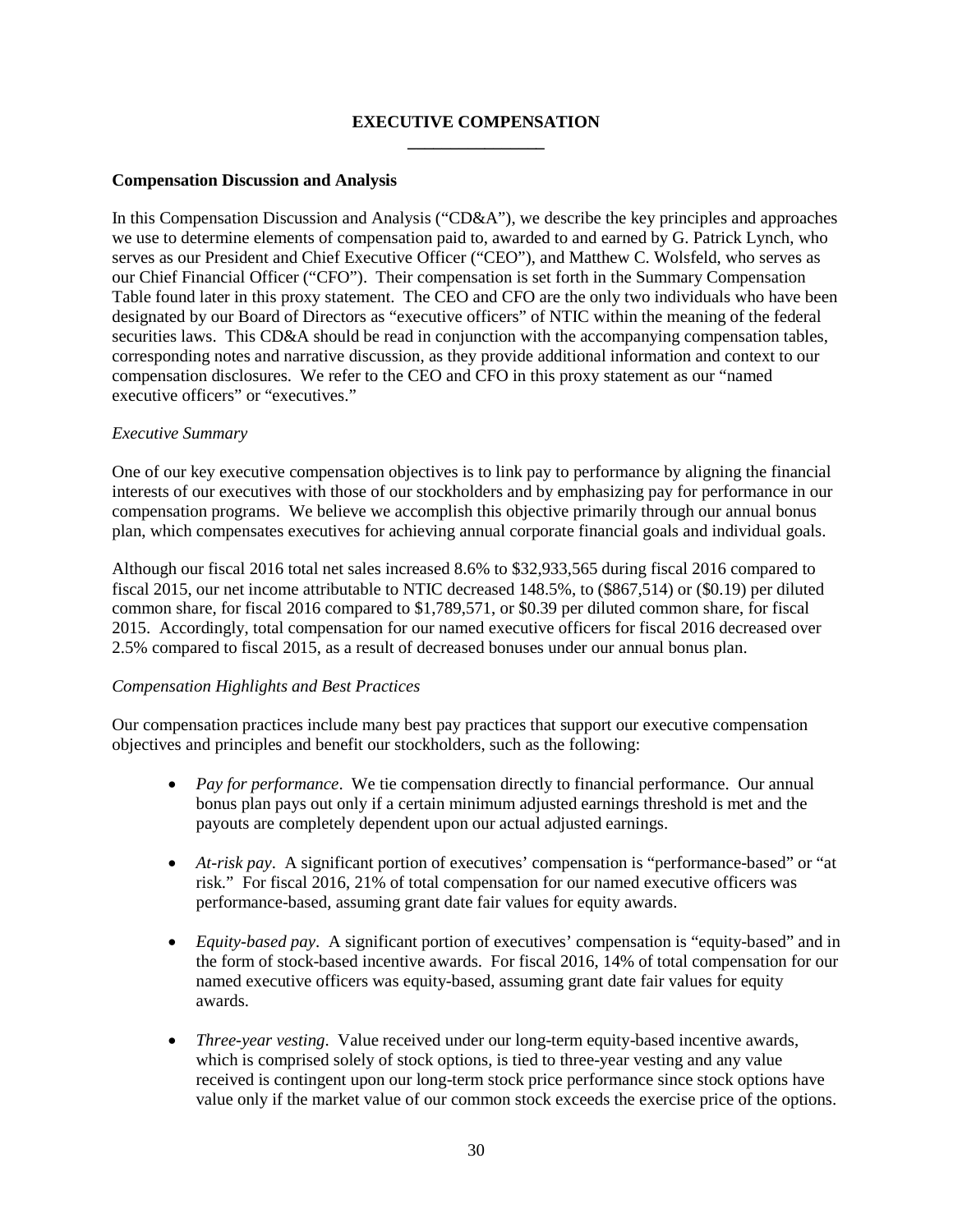- *Clawback policy*. Our stock incentive plan and related award agreements include a "clawback" mechanism to recoup incentive compensation if it is determined that executives engaged in certain conduct adverse to our interests.
- *No tax gross-ups*. We do not provide tax "gross-up" payments in connection with any compensation, benefits or perquisites provided to our executives.
- *Limited perquisites*. We provide only limited perquisites to our executives.
- *No hedging or pledging*. We prohibit our executives from engaging in hedging transactions, such as short sales, transactions in publicly traded options, such as puts, calls and other derivatives, and pledging our common stock in any significant respect.

# *Say-on-Pay Vote*

At our 2016 annual meeting of stockholders, our stockholders had the opportunity to provide an advisory vote on the compensation paid to our named executive officers, or a "say-on-pay" vote. Of the votes cast by our stockholders, 99% were in favor of our "say-on-pay" proposal. Accordingly, the Compensation Committee generally believes that these results affirmed stockholder support of our approach to executive compensation and did not believe it was necessary to make; and therefore, has not made, any changes to our executive pay program solely in response to that vote. In accordance with the result of the advisory vote on the frequency of the say-on-pay vote, which was conducted at our 2014 annual meeting of stockholders, our board of directors has determined that we will conduct an executive compensation advisory vote every year. Accordingly, the next say-on-pay vote will occur at our 2017 annual meeting of stockholders. Our next vote on the frequency of the say-on-pay vote will occur at our 2020 annual meeting of stockholders.

# *Executive Compensation Objectives*

Our guiding compensation philosophy is to maintain an executive compensation program that allows us to attract, retain, motivate and reward qualified and talented executives that will enable us to grow our business, achieve our annual, long-term and strategic goals and drive long-term stockholder value.

The following core principles provide a framework for our executive compensation program:

- Align interests of our executives with stockholder interests;
- Integrate compensation with our business plans and strategic goals;
- Link amount of compensation to both company and individual performance; and
- Provide fair and competitive compensation opportunities that attract and retain executives.

# *How We Make Compensation Decisions*

There are several elements to our executive compensation decision-making, which we believe allow us to most effectively implement our compensation philosophy. Each of these elements and their roles are described briefly below.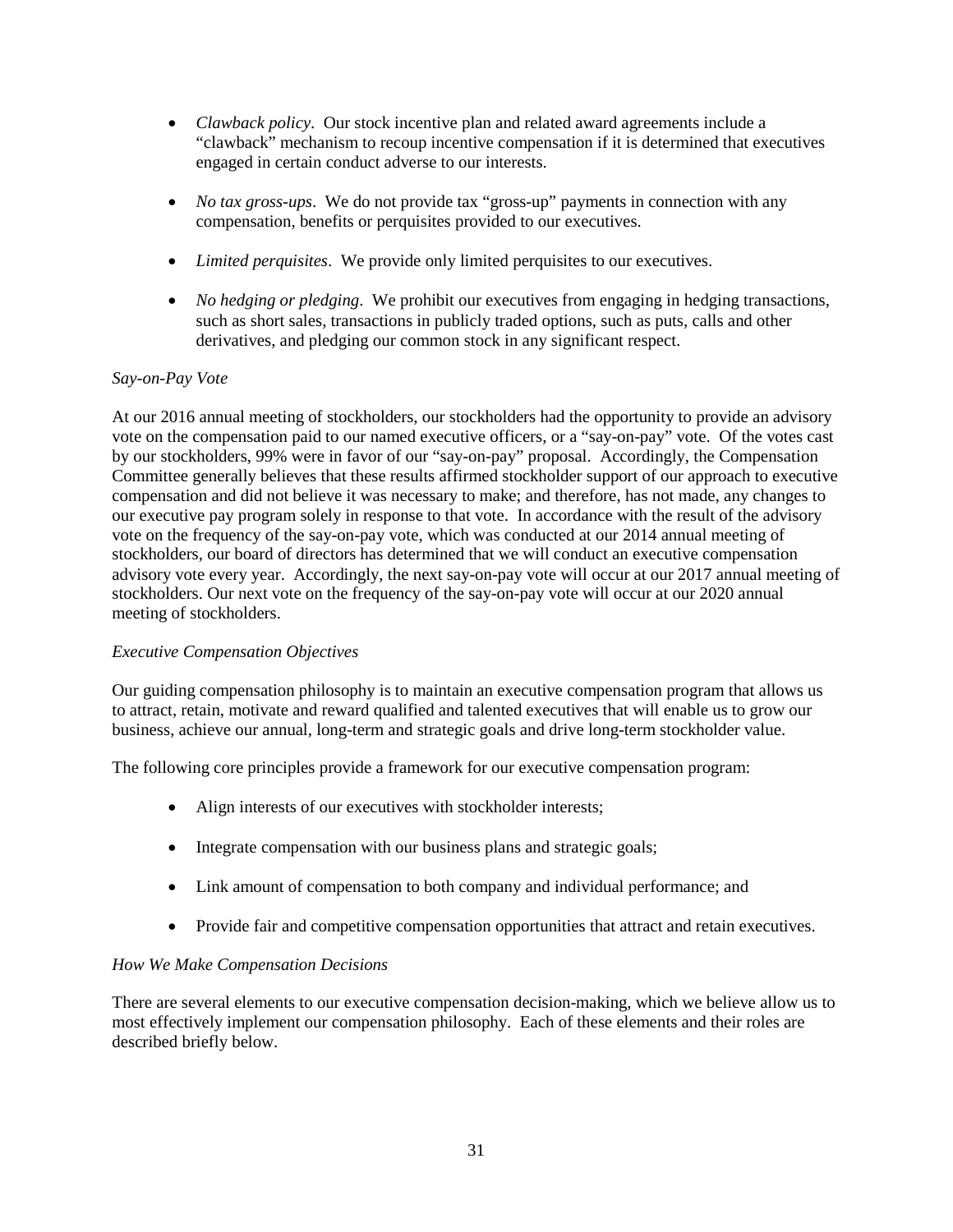*Role of the Compensation Committee*. The Compensation Committee, which is comprised solely of independent directors, oversees our executive compensation program. Within its duties, the Compensation Committee recommends compensation for the CEO and CFO. In doing so, the Compensation Committee:

- Approves and recommends that the Board approve the total executive compensation package for each executive, including his base salary, annual bonus payout and annual stock option awards;
- Approves and recommends that the Board approve the terms of our annual bonus plan;
- Approves and recommends that the Board approve annual stock option grants;
- Evaluates market competitiveness of our executive compensation program; and
- Evaluates proposed significant changes to all other elements of our executive compensation program.

In setting or recommending executive compensation for our executives, the Compensation Committee considers the following primary factors:

- each executive's position within the company and the level of responsibility;
- the ability of the executive to impact key business initiatives;
- the executive's individual experience and qualifications;
- company performance, as compared to specific pre-established objectives;
- individual performance, generally and as compared to specific pre-established objectives;
- the executive's current and historical compensation levels;
- advancement potential and succession planning considerations;
- an assessment of the risk that the executive would leave NTIC and the harm to our business initiatives if the executive left;
- the retention value of executive equity holdings, including outstanding stock options;
- the dilutive effect on the interests of our stockholders of long-term equity-based incentive awards; and
- anticipated share-based compensation expense as determined under applicable accounting rules.

The Compensation Committee also considers the recommendations of the CEO with respect to executive compensation to be paid to other executives and employees. The significance of any individual factor described above in setting executive compensation will vary from year to year and may vary among our executives. In making its final decision regarding the form and amount of compensation to be paid to our named executive officers (other than the CEO), the Compensation Committee considers and gives great weight to the recommendations of the CEO recognizing that due to his reporting and otherwise close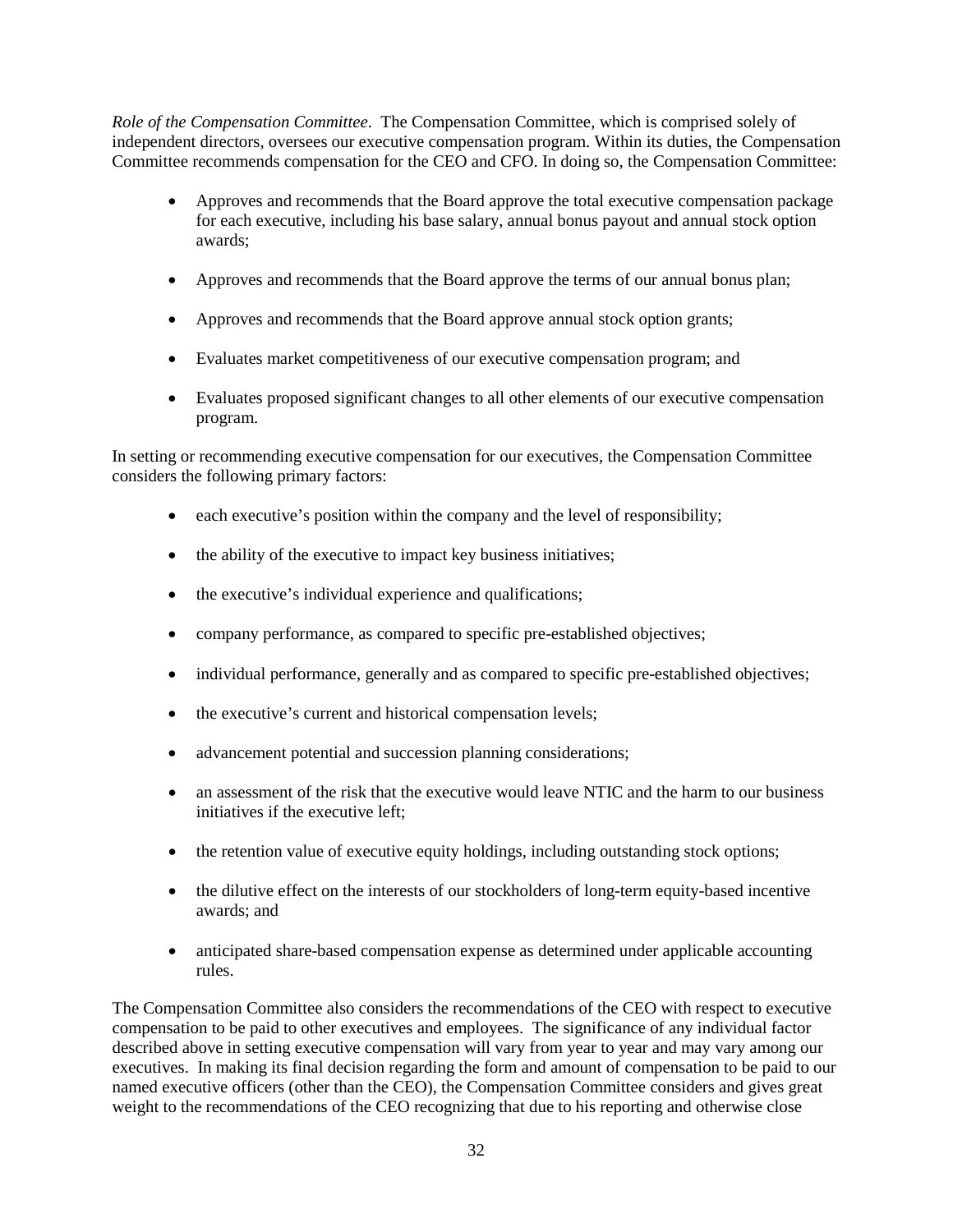relationship with each executive and employee, the CEO often is in a better position than the Compensation Committee to evaluate the performance of each executive (other than himself). In making its final decision regarding the form and amount of compensation to be paid to the CEO, the Compensation Committee considers the results of the CEO's self-review and his individual annual performance review by the Compensation Committee and the recommendations of our non-employee directors. The CEO's compensation is approved by the Board of Directors (with the CEO abstaining), upon recommendation of the Compensation Committee.

*Role of Management*. Management's role is to provide current compensation information to the Compensation Committee and provide analysis and recommendations on executive compensation to the Compensation Committee based on the executive's level of professional experience; the executive's duties and responsibilities; individual performance; tenure; and historic corporate performance. None of our executives, including the CEO, provides input or recommendations with respect to his own compensation.

*Use of Market Data*. Since there are no public companies of which NTIC is aware that are substantially similar to NTIC, in terms of its business, industry and corporate profile, the Compensation Committee has not used market data to review and evaluate executive compensation in any material respect.

# *Elements of Our Executive Compensation Program*

Our executive compensation program for the fiscal year ended August 31, 2016 consisted of the following key elements:

- Base salary;
- Annual incentive compensation;
- Long-term equity-based incentive compensation, in the form of stock options; and
- All other compensation, including health and welfare benefits, retirement plans and perquisites.

The table below provides some of the key characteristics of and purpose for each element along with some key actions taken during fiscal 2016.

| <b>Element</b>                             | <b>Key Characteristics</b>                                                                                                                                                   | <b>Purpose</b>                                                                                                                                                                                                     | <b>Key Fiscal 2016 Actions</b>                                                                                                                           |
|--------------------------------------------|------------------------------------------------------------------------------------------------------------------------------------------------------------------------------|--------------------------------------------------------------------------------------------------------------------------------------------------------------------------------------------------------------------|----------------------------------------------------------------------------------------------------------------------------------------------------------|
| <b>Base Salary</b>                         | A fixed amount, paid in cash<br>and reviewed annually and,<br>if appropriate, adjusted.                                                                                      | Provide a source of fixed income<br>that is competitive and reflects<br>scope and responsibility of the<br>position held.                                                                                          | Our named executive officers<br>received 5% increases to annual<br>base salaries, effective as of<br>September 1, 2015, the first day<br>of fiscal 2016. |
| Annual<br>Incentive                        | A variable, short-term<br>element of compensation that<br>is typically payable in cash<br>and is based on Adjusted<br><b>EBITDOI</b> and individual<br>performance goals.    | Motivate and reward our executives No significant changes were<br>for achievement of annual business<br>results intended to drive overall<br>company performance.                                                  | made.                                                                                                                                                    |
| Long-Term<br>Equity-<br>Based<br>Incentive | A variable, long-term element<br>of compensation that is<br>provided in the form of stock<br>options. Stock options are<br>time-based and vest annually<br>over three years. | Align the interests of our executives No significant changes were<br>with the long-term interests of our<br>stockholders; promote stock<br>ownership and create significant<br>incentives for executive retention. | made.                                                                                                                                                    |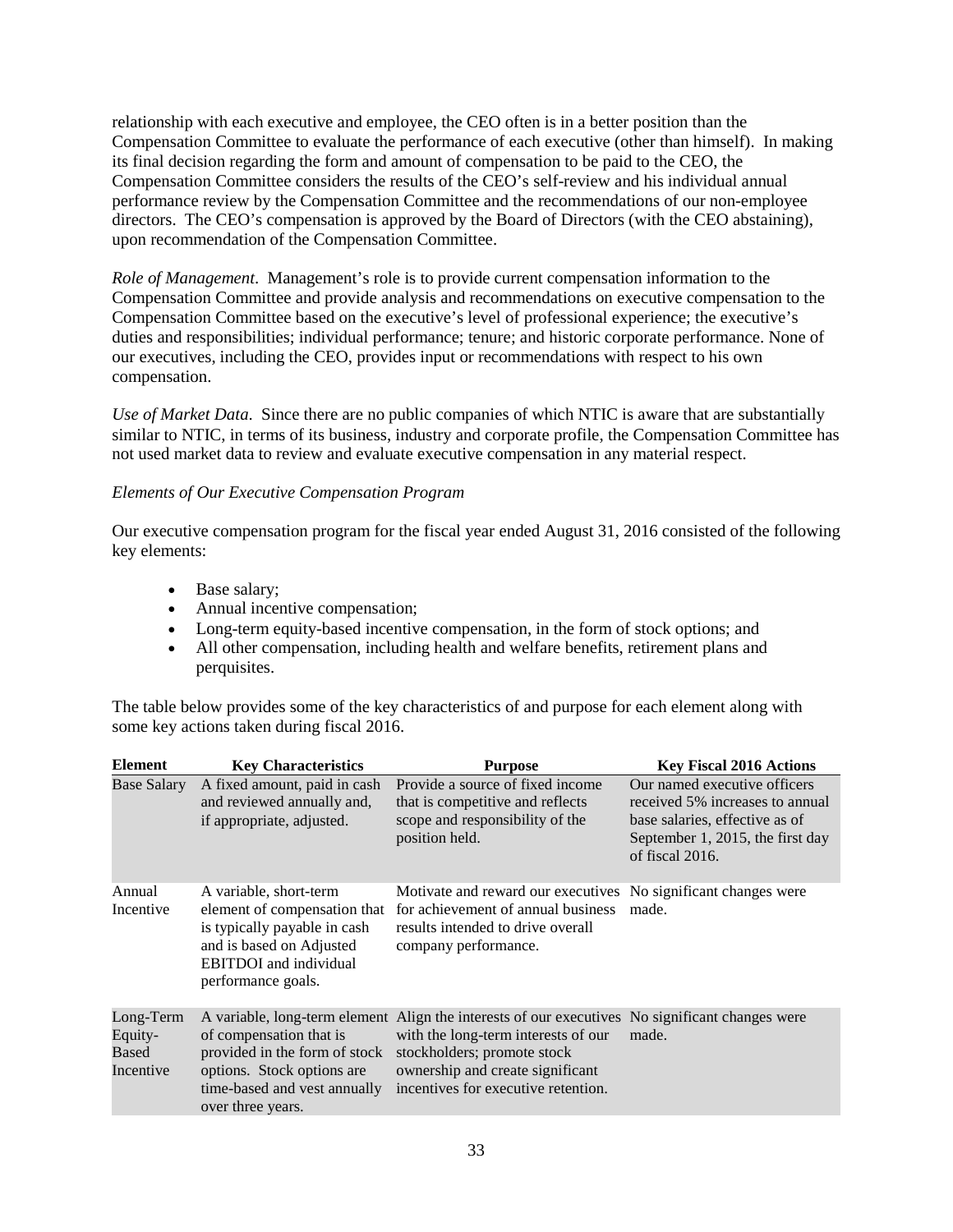| Element                                  | <b>Key Characteristics</b>                                                                                                                                                                                                                                       | <b>Purpose</b>                                                                                                | <b>Key Fiscal 2016 Actions</b>       |
|------------------------------------------|------------------------------------------------------------------------------------------------------------------------------------------------------------------------------------------------------------------------------------------------------------------|---------------------------------------------------------------------------------------------------------------|--------------------------------------|
| Health and<br>Welfare<br><b>Benefits</b> | Includes health, dental and<br>life insurance.                                                                                                                                                                                                                   | Provide competitive health and<br>welfare benefits at a reasonable cost made.<br>and promote employee health. | No significant changes were          |
| Retirement<br>Plans                      | Includes a $401(k)$ plan.<br>We do not provide pension<br>arrangements or post-<br>retirement health coverage for<br>our executives or employees.<br>We also do not provide any<br>nonqualified defined<br>contribution or other deferred<br>compensation plans. | Provide an opportunity for<br>employees to save and prepare<br>financially for retirement.                    | No significant changes were<br>made. |
| Perquisites                              | Includes use of a company-<br>owned automobile. We do not of executives.<br>provide any other perquisites<br>to our executives.                                                                                                                                  | Assist in the attraction and retention No significant changes were                                            | made.                                |

We describe each key element of our executive compensation program in more detail in the following pages, along with the compensation decisions made in fiscal 2016.

*Base Salary*. We provide a base salary for our named executive officers, which, unlike some of the other elements of our executive compensation program, is not subject to company or individual performance risk. We recognize the need for most executives to receive at least a portion of their total compensation in the form of a guaranteed base salary that is paid in cash regularly throughout the year.

We initially fix base salaries for our executives at a level that we believe enables us to hire and retain them in a competitive environment and to reward satisfactory individual performance and a satisfactory level of contribution to our overall business objectives. The Compensation Committee reviews base salaries for our named executive officers each year typically in July and generally recommends to the Board of Directors any increases for the following fiscal year in July or August or as soon as practicable thereafter. Regardless of when the final decision regarding base salaries for a fiscal year is made by the Board of Directors, any increases in base salaries are effective as of September 1 of that year, which depending upon the timing of the final decision could result in a retroactive payment to the executive shortly after the final decision is made.

The Compensation Committee's recommendations to the Board of Directors regarding the base salaries of our named executive officers are based on a number of factors, including: the executive's level of responsibility, prior experience and base salary for the prior year, the skills and experiences required by the position, length of service with our company, past individual performance, cost of living increases and other considerations the Compensation Committee deems relevant. The Compensation Committee also recognizes that in addition to the typical responsibilities and duties held by our executives, by virtue of their positions, our executives, due to the small number of our executives and employees, often possess additional responsibilities and perform additional duties that would be typically delegated to others in most organizations with additional personnel and resources.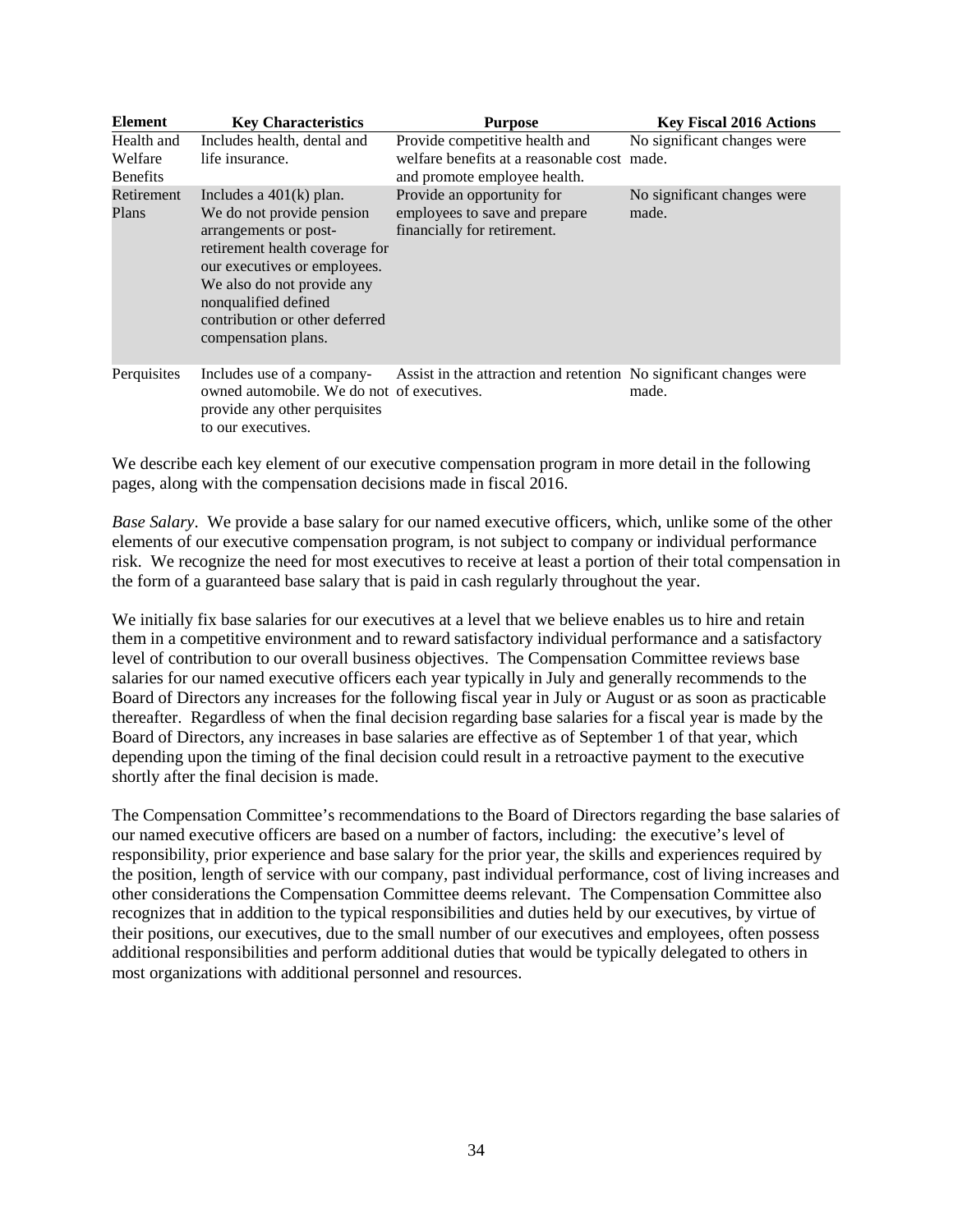Annualized base salary rates for fiscal 2015 and fiscal 2016 for our named executive officers were as follows:

|                     | <b>Fiscal</b> | <b>Fiscal</b> | % Change From      |
|---------------------|---------------|---------------|--------------------|
| <b>Name</b>         | 2015          | 2016          | <b>Fiscal 2015</b> |
|                     | \$324,502     | \$340,726     | 5.0%               |
| Matthew C. Wolsfeld | 239.849       | 251.841       | 5.0%               |

An increase of five percent was determined appropriate in light of the increased responsibilities taken on by our executives and performance during fiscal 2015. The Board of Directors, upon recommendation of the Compensation Committee, recently set base salaries for fiscal 2017. Mr. Lynch's base salary for fiscal 2017 is \$357,763, and Mr. Wolsfeld's base salary for fiscal 2017 is \$264,434, representing base salary increases of five percent over their respective base salaries for fiscal 2016.

*Annual Incentive Compensation*. In addition to base compensation, we provide our named executive officers the opportunity to earn annual incentive compensation based on the achievement of certain company and individual related performance goals. Our annual bonus program directly aligns the interests of our executive officers and stockholders by providing an incentive for the achievement of key corporate and individual performance measures that are critical to the success of our company and linking a significant portion of each executive's annual compensation to the achievement of such measures.

Under the annual bonus plan for fiscal 2016, the total amount available under the bonus plan for all plan participants, including executives, as in past years, was a percent of NTIC's earnings before interest, taxes and other income, as adjusted to take into account amounts to be paid under the bonus plan and certain other adjustments ("Adjusted EBITOI"). For fiscal 2016, the other adjustments included amounts paid under NTIC's sales and management bonus plan and profit sharing plan. For each named executive officer participant, 75 percent of the amount of their individual bonus payout was determined based upon their individual allocation percentage of the total amount available under the bonus plan and 25 percent of their individual payout was determined based upon their achievement of certain pre-established but more qualitative individual performance objectives.

A plan participant's individual allocation percentage of the total amount available under the bonus plan was based on the number of plan participants, the individual's annual base salary and the individual's position and level of responsibility within the company. Mr. Lynch's individual allocation percentage for fiscal 2016 was 19.29 percent and Mr. Wolsfeld's individual allocation percentage for fiscal 2016 was 14.25 percent.

Mr. Lynch's individual performance objectives for fiscal 2016 related primarily to NTIC's operations in China, successful management of pending litigation, the improvement and maintenance of key joint venture relationships, improvement and maintenance of investors relations and retention and improvement of key personnel. Mr. Wolsfeld's individual performance objectives for fiscal 2016 related primarily to financial oversight of NTIC's subsidiary in China, integration of NTIC's ZERUST® Oil & Gas business operations into NTIC's operations in Circle Pines, financial benchmarking of joint ventures and improvement and maintenance of investor relations and internal controls. In the case of both Mr. Lynch and Mr. Wolsfeld, the Compensation Committee determined each executive achieved his individual performance objectives at a 15% percent achievement level.

Mr. Lynch received a total bonus of \$30,295 for fiscal 2016 and Mr. Wolsfeld received a total bonus of \$30,295 for fiscal 2016. The Board of Directors, upon recommendation of the Compensation Committee, determined to pay all bonuses in cash as opposed to a mix of cash and NTIC common stock in light of our cash and cash equivalent balance which is higher than in past years and the implementation of a long-term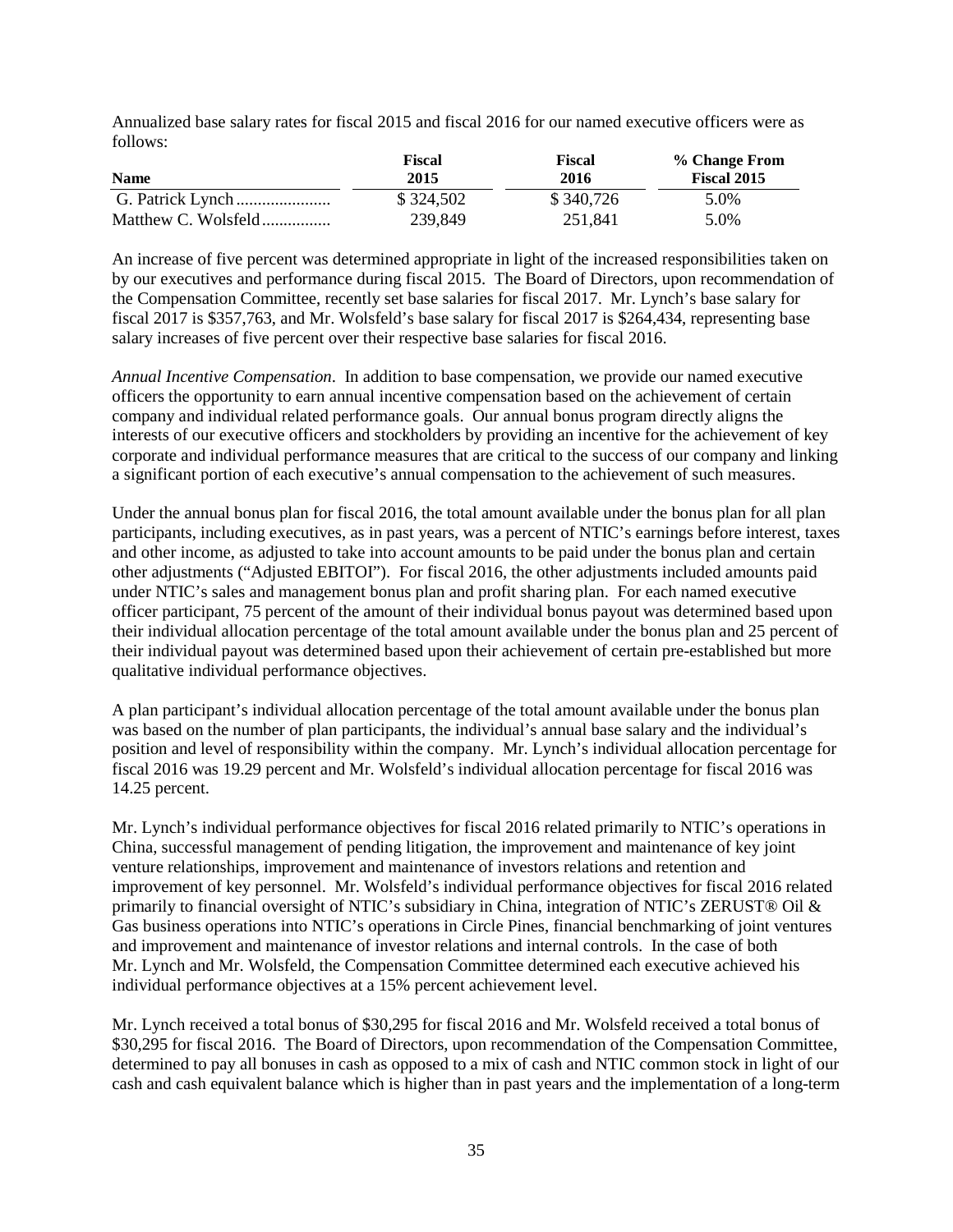incentive plan component to our executive compensation, payable in annual stock option grants, as described in more detail below.

The structure and material terms of our annual bonus plan for fiscal 2016 are similar to the annual bonus plan for fiscal 2016. As in past years, the payment of bonuses under the plan will be discretionary and may be paid to participants in cash and/or shares of NTIC common stock.

*Long-Term Equity-Based Incentive Compensation*. In November 2012, we adopted and began to implement a long-term equity-based incentive compensation component to our executive compensation program. The long-term equity-based incentive compensation component consists of annual option grants to our executives and certain other employees, which options vest on an annual basis over a threeyear period. The stock options are typically granted on the first business day of each fiscal year.

Accordingly, on September 1, 2015, NTIC granted Mr. Lynch an option to purchase 7,287 shares of common stock and Mr. Wolsfeld an option to purchase 5,386 shares of common stock. More recently, on September 1, 2016, NTIC granted Mr. Lynch an option to purchase 8,036 shares of common stock and Mr. Wolsfeld an option to purchase 5,940 shares of common stock. In determining the number of stock options to grant to our executives and other employees, the Board of Directors, upon recommendation of the Compensation Committee, considered the total amount of stock-based compensation expense budgeted for such options and divided that amount by the grant date fair value per share to obtain a total option pool. Of the total option pool, the number of options to be granted to each executive and employee receiving options was then determined based on the individual's base salary as a percentage of the total aggregate base salaries of all executive and employees receiving option grants.

The Compensation Committee's primary objectives with respect to long-term equity-based incentive compensation are to align the interests of our executives with the long-term interests of our stockholders, promote stock ownership and create significant incentives for executive retention. Long-term equitybased incentives are intended to comprise a significant portion of each executive's compensation package, consistent with our executive compensation objective to align the interests of our executives with the interests of our stockholders. For fiscal 2016, equity-based compensation comprised 14 percent of the total compensation for Mr. Lynch and Mr. Wolsfeld, assuming grant date fair value for equity awards. All equity-based compensation granted to our executives and other employees is granted under the Northern Technologies International Corporation Amended and Restated 2007 Stock Incentive Plan, which was approved by the Board of Directors and our stockholders.

The Compensation Committee uses stock options as opposed to other equity-based incentive awards since the Compensation Committee believes that options effectively incentivize executives to maximize company performance, as the value of awards is directly tied to an appreciation in the value of our common stock. Stock options also provide an effective retention mechanism because of vesting provisions. An important objective of our long-term equity-based incentive program is to strengthen the relationship between the long-term value of our common stock and the potential financial gain for our executives. Stock options provide recipients with the opportunity to purchase our common stock at a price fixed on the grant date regardless of future market price. The vesting of our stock options is timebased – annually over a three-year period. Our policy is to grant options only with an exercise price equal to or more than the fair market value of our common stock on the grant date. Under the terms of our incentive plan, fair market value is defined as the mean between the reported high and low sale prices of our common stock as of the grant date during the regular daily trading session, as reported on the NASDAQ Global Market. Because stock options become valuable only if the share price increases above the exercise price and the option holder remains employed during the period required for the option to vest, they provide an incentive for an executive to remain employed. In addition, stock options link a portion of an employee's compensation to the interests of our stockholders by providing an incentive to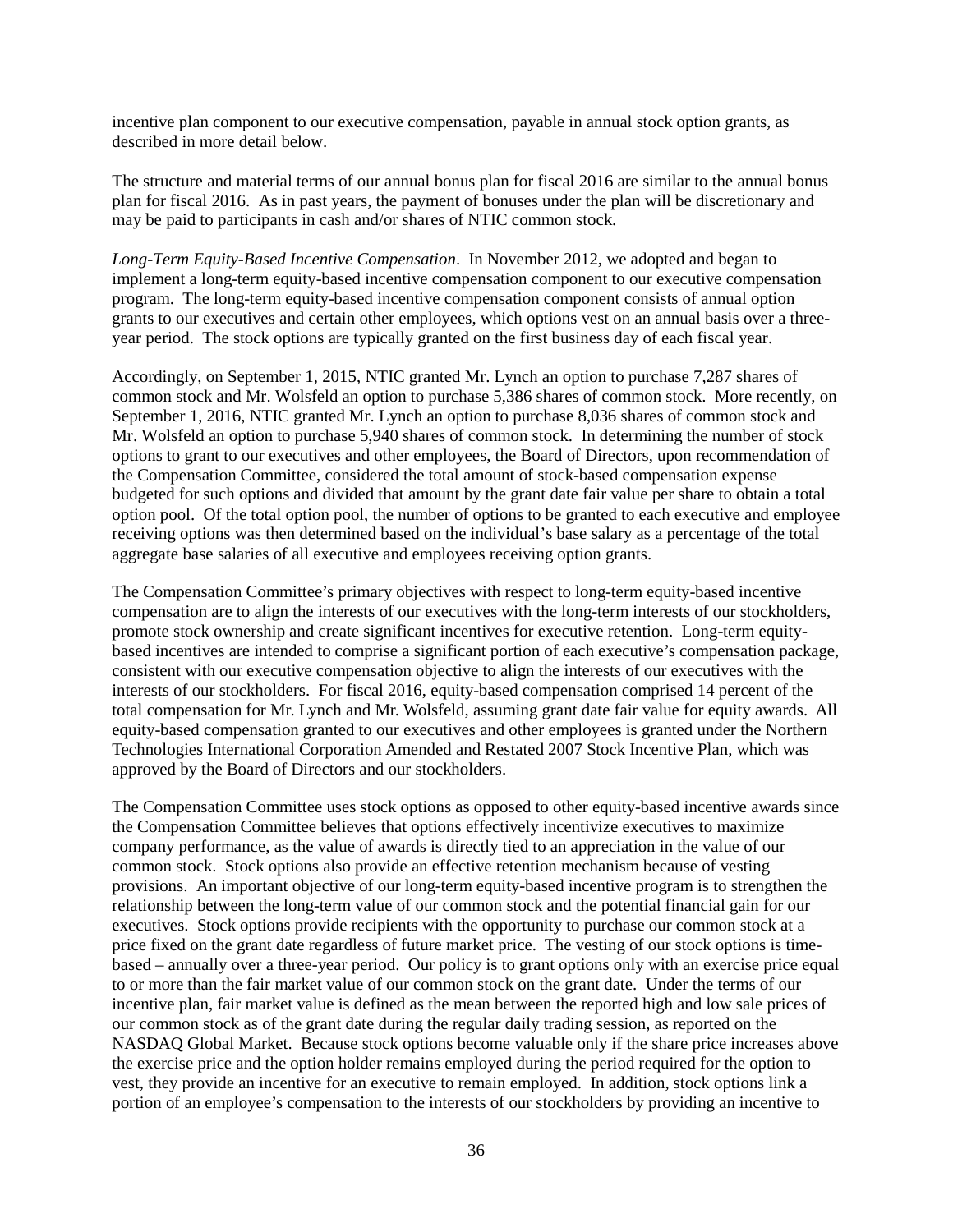achieve corporate goals and increase the market price of our common stock over the three-year vesting period.

Although we do not have any stock retention or ownership guidelines, the Board of Directors encourages our executives to have a financial stake in our company in order to align the interests of our executives with the interests of our stockholders. Through the grant of stock options, we seek to align the long-term interests of our executives with the long-term interests of our stockholders by creating a strong and direct linkage between compensation and long-term stockholder return. When our executives deliver returns to our stockholders, in the form of increases in our stock price or otherwise, stock options permit an increase in their compensation. We also believe that stock options enable our executives to achieve a meaningful equity ownership in our company and enable us to attract, retain and motivate our executives by maintaining competitive levels of total compensation. As described in more detail below, under the terms of our insider trading policy, our executives are prohibited from engaging in any hedging or significant pledging of their shares of our common stock.

*All Other Compensation*. It is generally our policy not to extend significant perquisites to our executives that are not available to our employees generally. The only significant perquisite that we provide to our executives is the personal use of a company-owned vehicle. Our executives also receive benefits, which are also received by our other employees, including participation in the Northern Technologies International Corporation 401(k) Plan and health, dental and life insurance benefits. Under the 401(k) plan, all eligible participants, including our executives, may voluntarily request that we reduce his or her pre-tax compensation by up to 10 percent (subject to certain special limitations) and contribute such amounts to a trust. We typically contribute an amount equal to 50 percent of the first seven percent of the amount that each participant contributed under this plan. We do not provide pension arrangements or post-retirement health coverage for our executives or employees. We also do not provide any nonqualified defined contribution or other deferred compensation plans.

# *Change in Control and Post-Termination Severance Arrangements*

*Change in Control Arrangements*. To encourage continuity, stability and retention when considering the potential disruptive impact of an actual or potential corporate transaction, we have established change in control arrangements, including provisions in our stock incentive plan and written employment agreements with our executives. These arrangements are designed to incentivize our executives to remain with NTIC in the event of a change in control or potential change in control.

Under the terms of our stock incentive plan and the individual award documents provided to recipients of awards under that plan, all stock options become immediately vested and exercisable upon the completion of a change in control of NTIC. For more information, see "*—Potential Payments Upon Termination or Change in Control—Change in Control Arrangements*." Thus, the immediate vesting of stock options is triggered by the change in control, itself, and thus is known as a "single trigger" change in control arrangement. We believe these "single trigger" equity acceleration change in control arrangements provide important retention incentives during what can often be an uncertain time for executives. They also provide executives with additional monetary motivation to focus on and complete a transaction that the Board of Directors believes is in the best interests of our stockholders rather than to seek new employment opportunities. If an executive were to leave before the completion of the change in control, non-vested options held by the executive would terminate.

In addition, we have entered into employment agreements with our named executive officers to provide certain payments and benefits in the event of a change in control, which are payable only in the event their employment is terminated in connection with the change in control ("double-trigger" provisions). These change in control protections provide consideration to executives for certain restrictive covenants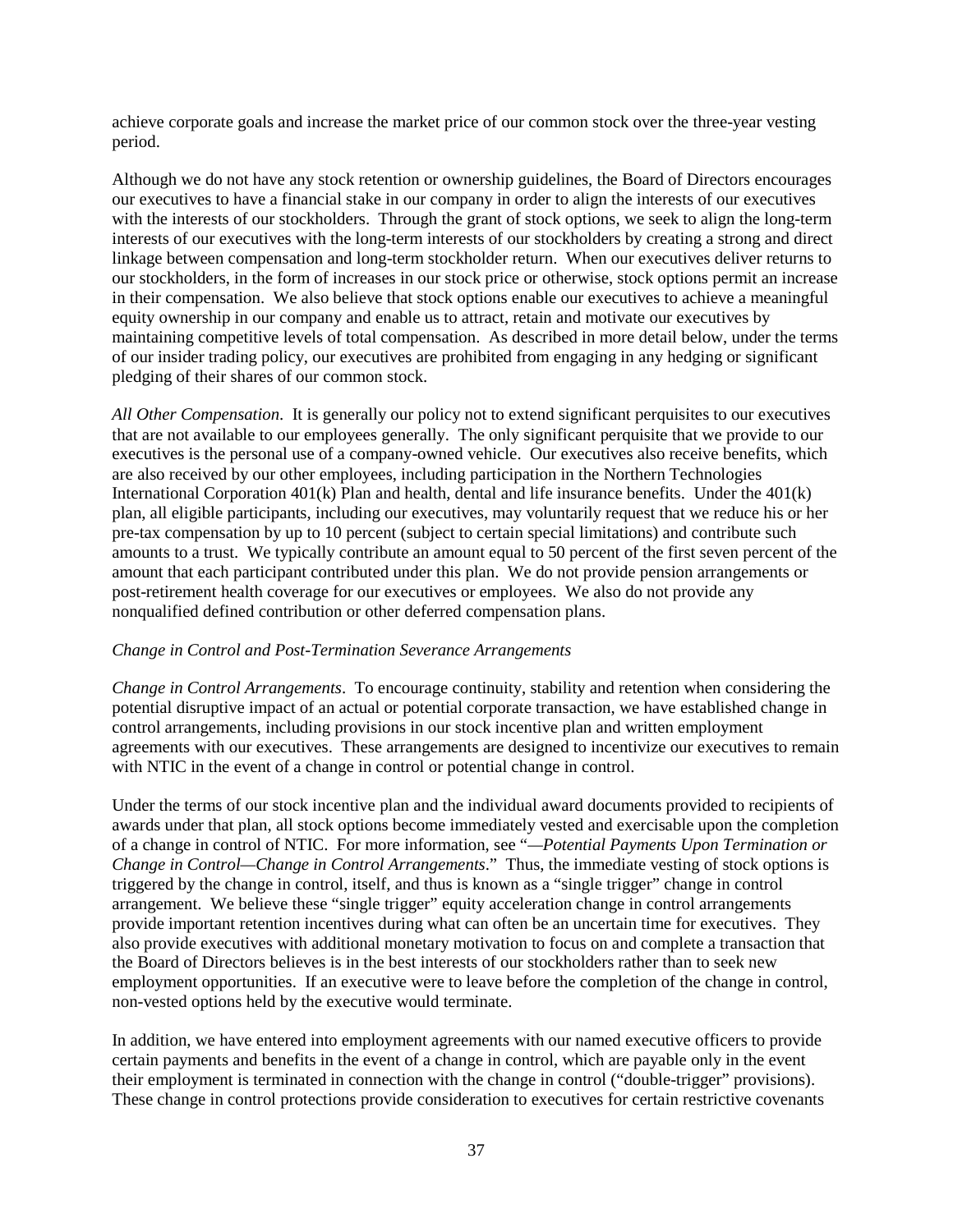that apply following termination of employment and provide continuity of management in connection with a threatened or actual change in control transaction. If an executive's employment is terminated without "cause" or by the executive for "good reason" (as defined in the employment agreements) within 24 months following a change in control, the executive will be entitled to receive a lump sum payment equal to two times, in the case of the CEO, and one and one-half times, in the case of the CFO, his average total annual compensation for the two most recently completed fiscal years, plus a pro rata portion of the target bonus that the executive otherwise would have been eligible to receive under our bonus plan for the fiscal year during which the executive's employment is terminated, with such pro rata portion based on the number of completed months during the fiscal year that the executive was employed with our company. These arrangements, and a quantification of the payment and benefits provided under these arrangements, are described in more detail under "*—Potential Payments Upon Termination or Change in Control—Change in Control Arrangements*." Other than the immediate acceleration of equitybased awards which we believe aligns our executives' interests with those of our stockholders by allowing executives to participate fully in the benefits of a change in control as to all of their equity, in order for a named executive officer to receive any other payments or benefits as a result of a change in control of NTIC, there must be a termination of the executive's employment, either by us without cause or by the executive for good reason. The termination of the executive's employment by the executive without good reason will not give rise to additional payments or benefits either in a change in control situation or otherwise. Thus, these additional payments and benefits will not just be triggered by a change in control, but also will require a termination event not within the control of the executive, and thus are known as "double trigger" change in control arrangements. As opposed to the immediate acceleration of stock options, we believe that other change in control payments and benefits should properly be tied to termination following a change in control, given the intent that these amounts provide economic security to ease in the executive's transition to new employment.

We believe these change in control arrangements are an important part of our executive compensation program in part because they mitigate some of the risk for executives working in a smaller company where there is a meaningful risk that the company may be acquired. Change in control benefits are intended to attract and retain qualified executives who, absent these arrangements and in anticipation of a possible change in control of NTIC, might consider seeking employment alternatives to be less risky than remaining with NTIC through the transaction. We believe that relative to our company's overall value, our potential change in control benefits are relatively small. We also believe that the form and amount of these change in control benefits are fair and reasonable to both our company and our executives. The Compensation Committee reviews our change of control arrangements periodically to ensure that they remain necessary and appropriate.

*Other Severance Arrangements*. Each of our named executive officers is entitled to receive severance benefits upon certain other qualifying terminations of employment, other than a change in control, pursuant to the provisions of such executive's employment agreement. These severance arrangements are primarily intended to retain our executives and provide consideration to those executives for certain restrictive covenants that apply following termination of employment. Additionally, we entered into the employment agreements because they provide us valuable protection by subjecting the executives to restrictive covenants that prohibit the disclosure of confidential information during and following their employment and limit their ability to engage in competition with us or otherwise interfere with our business relationships following their termination of employment. For more information on our employment agreements and severance arrangements with our named executive officers, see the discussions below under "—*Summary Compensation—Employment Agreements*" and "—*Potential Payments Upon a Termination or Change in Control*."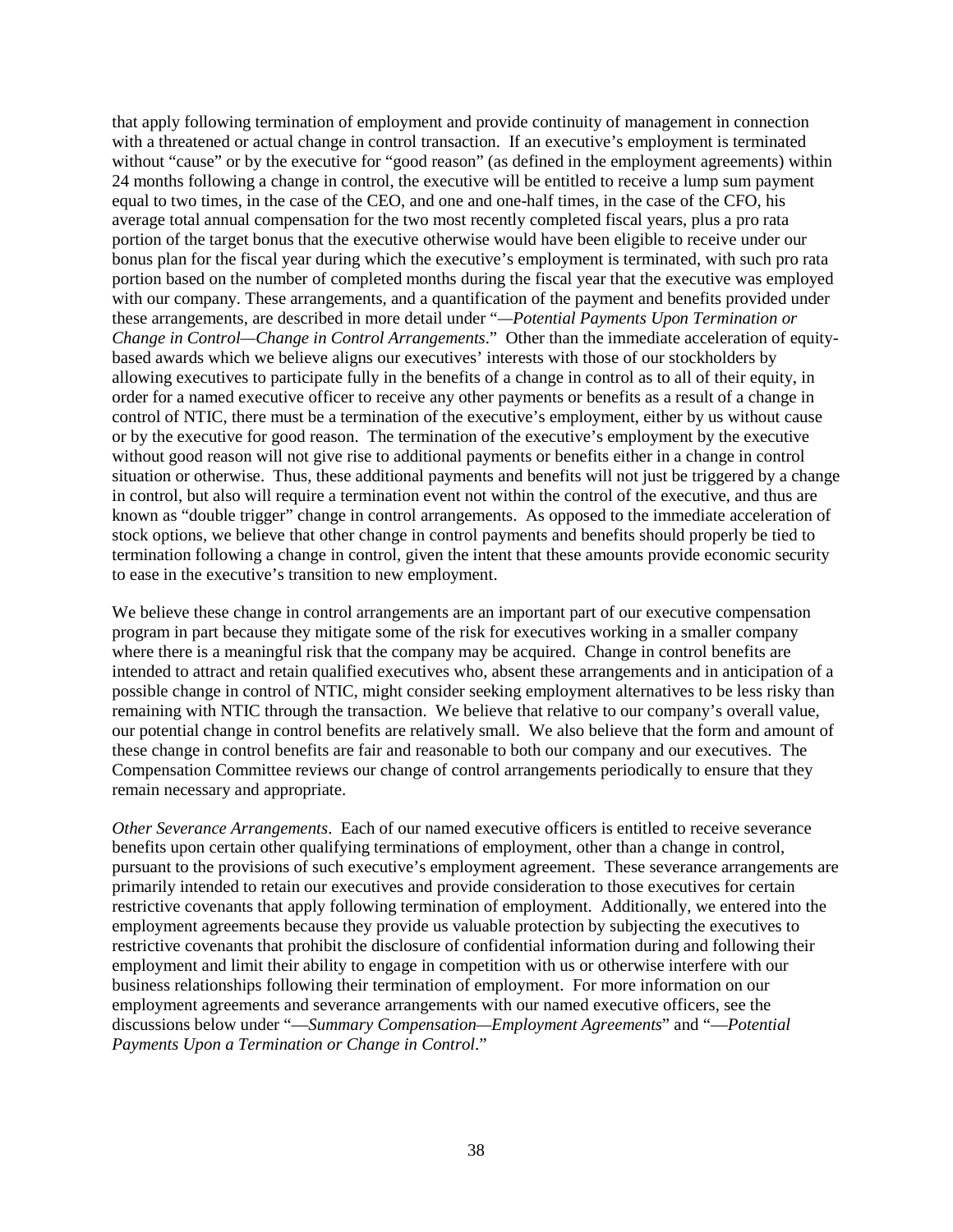We believe that the form and amount of these severance benefits are fair and reasonable to both our company and our executives. The Compensation Committee reviews our severance arrangements periodically to ensure that they remain necessary and appropriate.

# *Hedging and Pledging*

Our insider trading policy prohibits officers and directors from purchasing NTIC securities on margin, borrowing against any account in which NTIC securities are held, or pledging NTIC securities in any significant respect as collateral for a loan. In addition, our insider trading policy prohibits employees (including executive officers) and directors from purchasing any financial instruments (including, without limitation, prepaid variable forward contracts, equity swaps, collars and exchange funds) that are designed to hedge or offset any decrease in the market value of NTIC securities.

# **Compensation Committee Report**

The Compensation Committee has reviewed and discussed the "Compensation Discussion and Analysis" with management and, based on such review and discussion, the Compensation Committee recommended to the Board that the "Compensation Discussion and Analysis" be included in this proxy statement and in our Annual Report on Form 10-K for the fiscal year ended August 31, 2016.

> Compensation Committee: Richard J. Nigon (Chair) Dr. Sunggyu Lee Konstantin von Falkenhausen

### <span id="page-41-0"></span>**Summary of Cash and Other Compensation**

The table below provides summary information concerning all compensation awarded to, earned by or paid to named executive officers. G. Patrick Lynch, our President and Chief Executive Officer who serves as our principal executive officer, and Matthew C. Wolsfeld, our Chief Financial Officer and Corporate Secretary who serves as our principal financial officer. Mr. Lynch and Mr. Wolsfeld are the only two individuals who have been designated by our Board of Directors as "executive officers" of our company.

|                                                           |                |               |          |                        |   | <b>Non-Equity</b>                                    |   |                                                 |              |
|-----------------------------------------------------------|----------------|---------------|----------|------------------------|---|------------------------------------------------------|---|-------------------------------------------------|--------------|
| <b>Name</b><br><b>Principal</b><br>and<br><b>Position</b> | Fiscal<br>Year | <b>Salary</b> |          | Option<br>Awards $(1)$ |   | <b>Incentive Plan</b><br>Compensation <sup>(2)</sup> |   | <b>All Other</b><br>Compensation <sup>(3)</sup> | <b>Total</b> |
| G. Patrick Lynch                                          | 2016           | \$340.727     | <b>S</b> | 61.796                 | S | 30.295                                               | S | 13.102                                          | \$445,920    |
| President and Chief                                       | 2015           | 324,501       |          | 60,623                 |   | 64.981                                               |   | 13.102                                          | 463,207      |
| <b>Executive Officer</b>                                  | 2014           | 300,464       |          | 49.343                 |   | 267,362                                              |   | 12.161                                          | 629,330      |
| Matthew C. Wolsfeld                                       | 2016           | 251,842       |          | 45.676                 |   | 30.295                                               |   | 12.875                                          | 340,688      |
| Chief Financial Officer                                   | 2015           | 239,850       |          | 44.808                 |   | 48,029                                               |   | 12.875                                          | 345,562      |
| and Corporate                                             | 2014           | 222,082       |          | 36,474                 |   | 197,615                                              |   | 11.918                                          | 468,089      |
| Secretary                                                 |                |               |          |                        |   |                                                      |   |                                                 |              |

# **SUMMARY COMPENSATION TABLE – FISCAL 2016**

(1) On September 1, 2015, each of the named executive officers was granted a stock option under the Northern Technologies International Corporation Amended and Restated 2007 Stock Incentive Plan. We refer you to the information under the heading "*Compensation Discussion and Analysis*—*Elements of Our Executive Compensation Program—Long-Term Equity-Based Incentive Compensation*" for a discussion of the option grants and their terms. The amounts reflected in the column entitled "Option Awards" for each officer represent the aggregate grant date fair value for the option awards, as computed in accordance with FASB ASC Topic 718. The grant date fair value is determined based on a Black-Scholes option pricing model. The grant date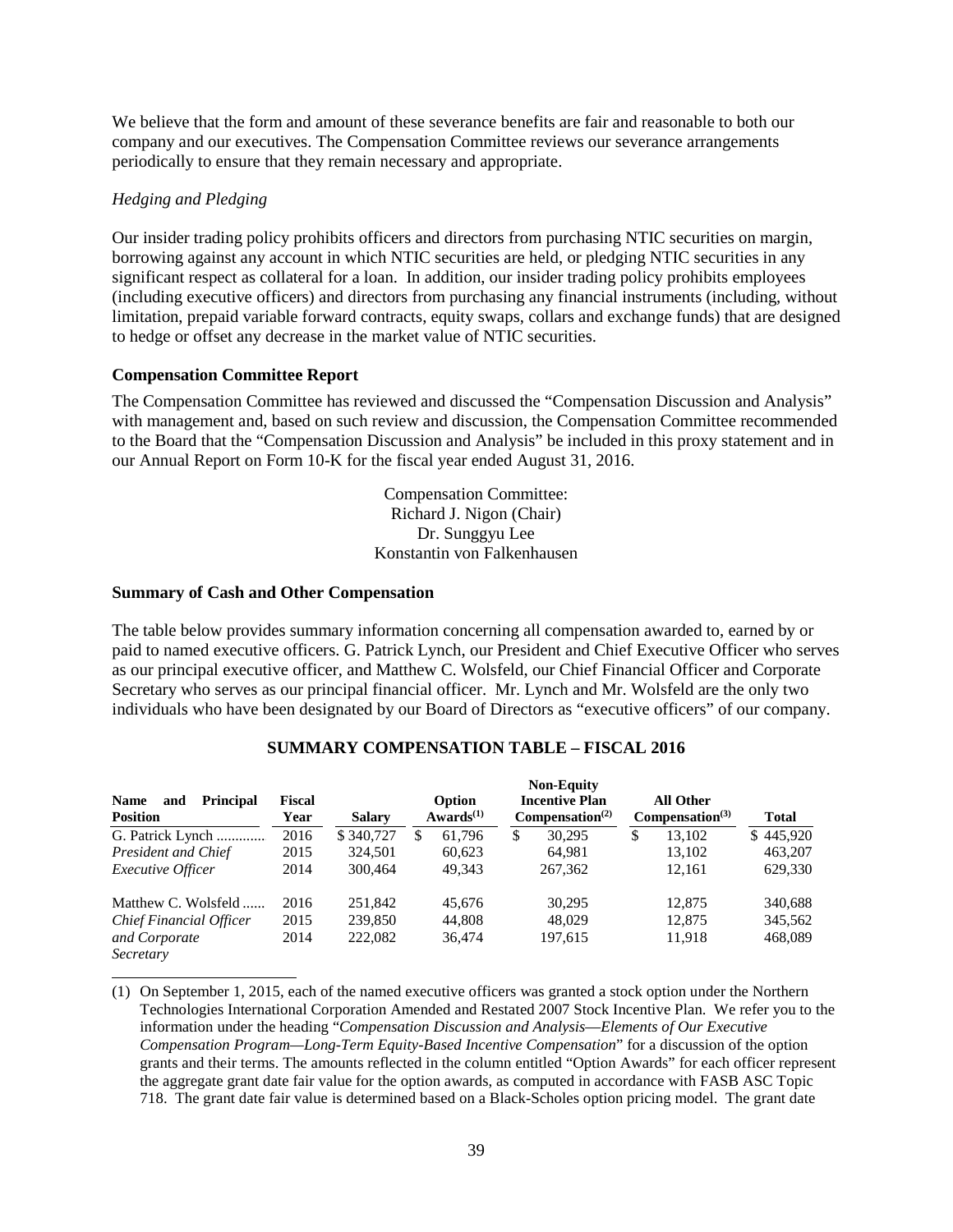fair value per share for the options granted on September 1, 2015 was \$8.48 and was determined using the following specific assumptions: risk free interest rate: 1.63%; expected life: 10.0 years; expected volatility: 46.0%; and expected dividend yield: 0%.

- (2) The amounts reflected in the column entitled "Non-Equity Incentive Plan Compensation" reflect the cash amount of bonus earned by each of the officers in consideration for their fiscal 2016, 2015 and 2014 performance, respectively, but paid to such officers during fiscal 2017, 2016 and 2015, respectively. We refer you to the information under "*Compensation Discussion and Analysis*—*Elements of Our Executive Compensation Program—Annual Incentive Compensation*" for a discussion of the factors taken into consideration by the Board of Directors, upon recommendation of the Compensation Committee, in determining the amount of bonus paid to each named executive officer.
- (3) The amounts shown in the column entitled "All Other Compensation" for fiscal 2016 include the following with respect to each named executive officer:

| <b>Name</b> | $401(k)$ Match | <b>Personal Use</b><br>of Auto |
|-------------|----------------|--------------------------------|
|             | \$ 8.750       | \$4.352                        |
|             | 8.750          | 4.125                          |

### <span id="page-42-0"></span>**Grants of Plan-Based Awards**

The table below provides information concerning grants of plan-based awards to each of our named executive officers during the year ended August 31, 2016. The option awards were granted to our named executive officers under the Northern Technologies International Corporation Amended and Restated 2007 Stock Incentive Plan, which was approved by the Board of Directors and our stockholders and the non-equity incentive plan awards were granted under the Northern Technologies International Corporation Performance Incentive Plan. The material terms of these awards and the material plan provisions relevant to these awards are described in the notes to the table below or in the narrative following the table below. During the year ended August 31, 2016, we did not grant any equity incentive plan awards or stock awards, in each case, within the meaning of the SEC rules.

#### **GRANTS OF PLAN-BASED AWARDS - 2016**

|                                                             |                      | <b>Board</b>             |                           | equity incentive plan awards $^{(2)}$ | <b>Estimated future payouts under non-</b> | All other<br>option<br>awards:<br>number of<br>securities<br>underlying | <b>Exercise</b><br>or base<br>price of<br>option | <b>Grant</b> date<br>fair value<br>stock and<br>option |  |
|-------------------------------------------------------------|----------------------|--------------------------|---------------------------|---------------------------------------|--------------------------------------------|-------------------------------------------------------------------------|--------------------------------------------------|--------------------------------------------------------|--|
| <b>Name</b>                                                 | Grant<br>date        | approval<br>$date^{(1)}$ | <b>Threshold</b><br>$($)$ | <b>Target</b><br>$($)$                | <b>Maximum</b><br>$($ \$)                  | options <sup>(3)</sup><br>#)                                            | awards<br>$(\$/Sh)$                              | awards <sup>(4)</sup><br>$($)$                         |  |
| G. Patrick Lynch<br>Non-equity incentive                    |                      |                          |                           |                                       |                                            |                                                                         |                                                  |                                                        |  |
| plan award                                                  | 09/01/15             | 08/18/15                 |                           | \$71.282                              |                                            |                                                                         |                                                  |                                                        |  |
| Stock option                                                | 09/01/15             | 08/18/15                 |                           |                                       |                                            | 7,287                                                                   | \$14.85                                          | \$61,796                                               |  |
| Matthew C. Wolsfeld<br>Non-equity incentive<br>Stock option | 09/01/15<br>09/01/15 | 08/18/15<br>08/18/15     |                           | \$52,687                              |                                            | 5,386                                                                   | \$14.85                                          | \$45,676                                               |  |
|                                                             |                      |                          |                           |                                       |                                            |                                                                         |                                                  |                                                        |  |

(1) The grant date with respect to the non-equity incentive awards is September 1, 2015, the first day of the performance period. The grant date with respect to the option awards is the date on which the Board of Directors met to approve the option grant.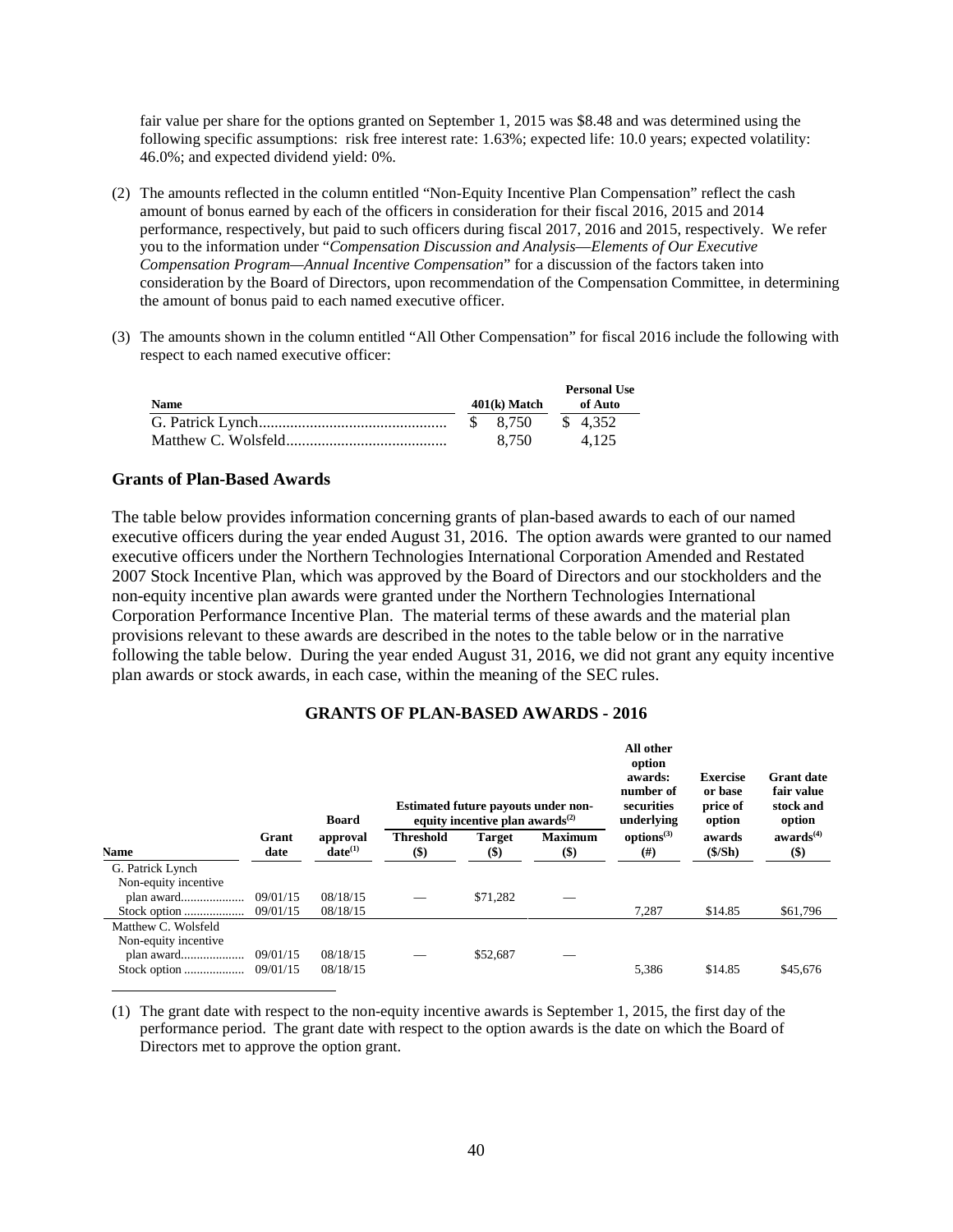- (2) Represents amounts payable under the NTIC's annual bonus plan for fiscal 2016, which was approved by our Board of Directors on August 18, 2015. The actual amounts paid under the bonus plan are reflected in the "Non-equity incentive compensation" column of the Summary Compensation Table.
- (3) Represents an option granted under the Northern Technologies International Corporation Amended and Restated 2007 Stock Incentive Plan, the material terms of which are described in more detail below under "— *Stock Incentive Plan*." The option has a ten-year term and vests over a three-year period, with one-third of the underlying shares vesting on each of September 1, 2016, September 1, 2017 and September 1, 2018, so long as the individual remains an employee of our company as of such date.
- (4) We refer you to note (2) to the Summary Compensation Table for a discussion of the assumptions made in calculating the grant date fair value of the option awards.

#### <span id="page-43-0"></span>**Outstanding Equity Awards at Fiscal Year End**

The table set forth below provides information regarding stock options for each of our named executive officers that remained outstanding at August 31, 2016. Note that because of the grant date, the table set forth below does not reflect option grants on September 1, 2016. We did not have any equity incentive plan awards or stock awards outstanding at August 31, 2016.

| <b>OUTSTANDING EQUITY AWARDS AT FISCAL YEAR END-FISCAL 2016</b> |  |  |  |  |
|-----------------------------------------------------------------|--|--|--|--|
|-----------------------------------------------------------------|--|--|--|--|

|                     |                                                                                                      | <b>Option Awards</b>                                                                                     |                                           |                                  |
|---------------------|------------------------------------------------------------------------------------------------------|----------------------------------------------------------------------------------------------------------|-------------------------------------------|----------------------------------|
| <b>Name</b>         | <b>Number of Securities</b><br><b>Underlying Unexercised</b><br>Options $(\#)$<br><b>Exercisable</b> | <b>Number of Securities</b><br><b>Underlying Unexercised</b><br>Options $(\#)$<br>Unexercisable $^{(1)}$ | Option<br><b>Exercise</b><br>Price $(\$)$ | Option<br><b>Expiration Date</b> |
|                     | 3,362                                                                                                | 0                                                                                                        | \$10.25                                   | 11/15/2022                       |
|                     | 6,725                                                                                                | $\theta$                                                                                                 | 10.25                                     | 11/15/2022                       |
|                     | 8,325                                                                                                |                                                                                                          | 10.25                                     | 11/15/2022                       |
|                     | 3,870                                                                                                | $1,935^{(2)}$                                                                                            | 14.70                                     | 08/31/2023                       |
|                     | 1,748                                                                                                | $3,496^{(3)}$                                                                                            | 20.10                                     | 08/31/2024                       |
|                     | 0                                                                                                    | $7,287^{(4)}$                                                                                            | 14.85                                     | 08/31/2025                       |
| Matthew C. Wolsfeld | 2,485                                                                                                | 0                                                                                                        | 10.25                                     | 11/15/2022                       |
|                     | 4,971                                                                                                | $\theta$                                                                                                 | 10.25                                     | 11/15/2022                       |
|                     | 6,153                                                                                                | $\theta$                                                                                                 | 10.25                                     | 11/15/2022                       |
|                     | 1,430                                                                                                | $2,861^{(2)}$                                                                                            | 14.70                                     | 08/31/2023                       |
|                     | 1,292                                                                                                | $2,584^{(3)}$                                                                                            | 20.10                                     | 08/31/2024                       |
|                     | $\overline{0}$                                                                                       | $5,386^{(4)}$                                                                                            | 14.85                                     | 08/31/2025                       |

(1) All options described in this table were granted under the Northern Technologies International Corporation Amended and Restated 2007 Stock Incentive Plan. Under the plan, upon the occurrence of a change in control, the unvested and unexercisable options will be accelerated and become fully vested and immediately exercisable as of the date of the change in control. For more information, we refer you to the discussion below under "—*Stock Incentive Plan*."

- (2) These options vest over a three-year period, with one-third of the underlying shares vesting on each of September 1, 2014, 2015 and 2016 so long as the individual remains an employee of NTIC as of such date.
- (3) These options vest over a three-year period, with one-third of the underlying shares vesting on each of September 1, 2015, 2016 and 2017 so long as the individual remains an employee of NTIC as of such date.
- (4) These options vest over a three-year period, with one-third of the underlying shares vesting on each of September 1, 2016, 2017 and 2018 so long as the individual remains an employee of NTIC as of such date.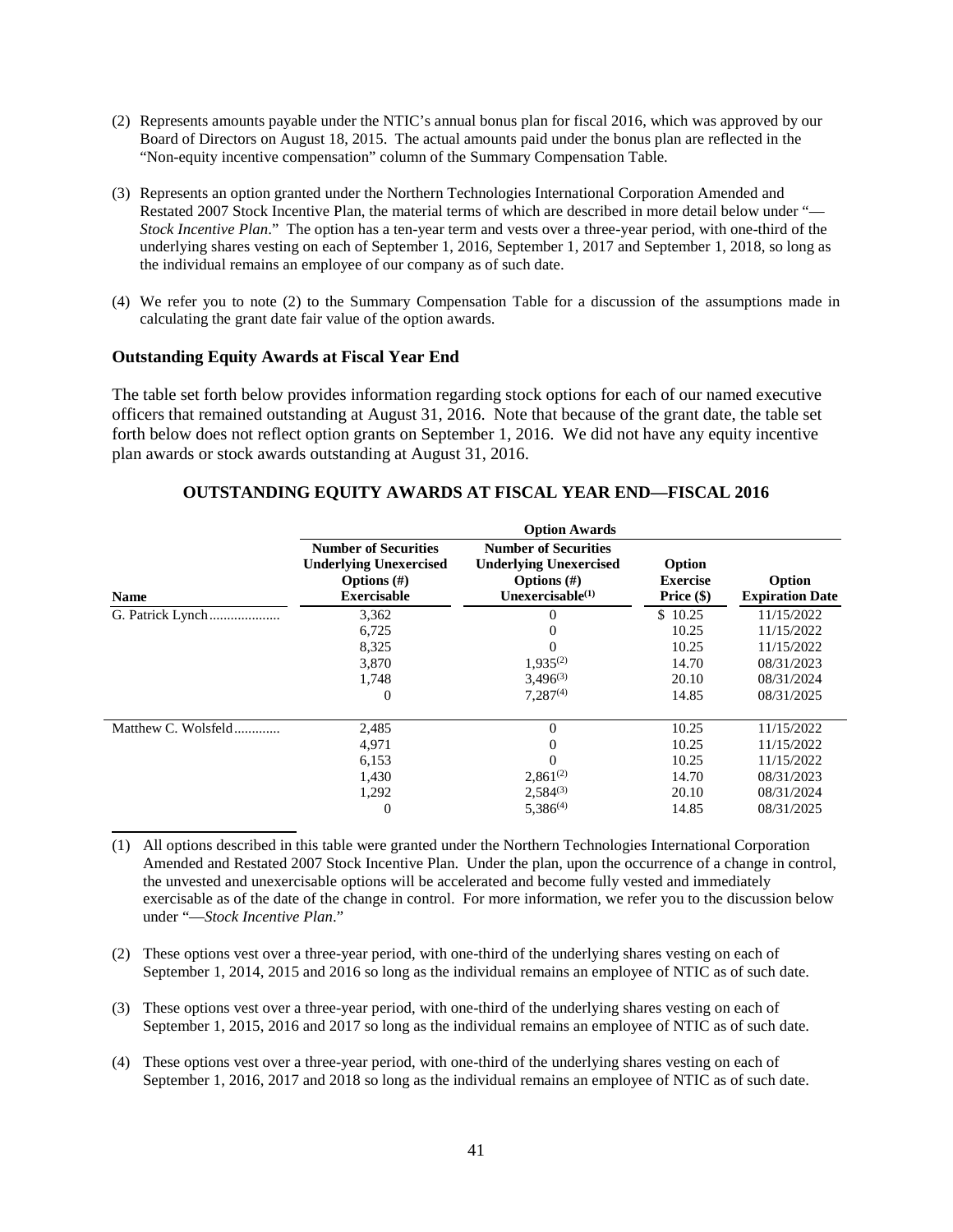# **Option Exercises for Fiscal 2016**

Neither of the named executive officers exercised any stock options during fiscal 2016 and we did not have any stock awards outstanding within the meaning of the SEC rules.

### <span id="page-44-0"></span>**Stock Incentive Plan**

We have only one stock incentive plan under which stock options are currently outstanding and future stock incentive awards may be granted – the Northern Technologies International Corporation Amended and Restated 2007 Stock Incentive Plan. Under the terms of the 2007 plan, our named executive officers, in addition to other employees and individuals, are eligible to receive stock-based compensation awards, such as stock options, stock appreciation rights, restricted stock awards, stock bonuses and performance awards. To date, only incentive and non-statutory stock options and stock bonuses have been granted under the plan. The plan contains both an overall limit on the number of shares of our common stock that may be issued, as well as individual and other grant limits.

Incentive stock options must be granted with a per share exercise price equal to at least the fair market value of a share of our common stock on the date of grant. For purposes of the plan, the fair market value of our common stock is the mean between the reported high and low sale price of our common stock, as reported by the NASDAQ Global Market. We generally set the per share exercise price of all stock options granted under the plan at an amount equal to the fair market value of a share of our common stock on the date of grant.

Except in connection with certain specified changes in our corporate structure or shares, the Board of Directors or Compensation Committee may not, without prior approval of our stockholders, seek to effect any re-pricing of any previously granted, "underwater" option or stock appreciation right by amending or modifying the terms of the underwater option or stock appreciation right to lower the exercise price, cancelling the underwater option or stock appreciation right in exchange for cash, replacement options or stock appreciation rights having a lower exercise price, or other incentive awards, or repurchasing the underwater options or stock appreciation rights and granting new incentive awards under the plan. For purposes of the plan, an option or stock appreciation right is deemed to be "underwater" at any time when the fair market value of our common stock is less than the exercise price.

We generally provide for the vesting of stock options in equal annual installments over a three-year period commencing on the one-year anniversary of the date of grant for employees and in full on the oneyear anniversary of the date of grant for directors. We generally provide for option terms of ten years.

Optionees may pay the exercise price of stock options in cash, except that the Compensation Committee may allow payment to be made (in whole or in part) by (1) using a broker-assisted cashless exercise procedure pursuant to which the optionee, upon exercise of an option, irrevocably instructs a broker or dealer to sell a sufficient number of shares of our common stock or loan a sufficient amount of money to pay all or a portion of the exercise price of the option and/or any related withholding tax obligations and remit such sums to us and directs us to deliver stock certificates to be issued upon such exercise directly to such broker or dealer; or (2) using a cashless exercise procedure pursuant to which the optionee surrenders to us shares of our common stock either underlying the option or that are otherwise held by the optionee.

Under the terms of the plan, unless otherwise provided in a separate agreement or amended in connection with an optionee's termination of employment, if a named executive officer's employment or service with our company terminates for any reason, the unvested portion of the options held by such officer will immediately terminate and the executive's right to exercise the then vested portion of the options will: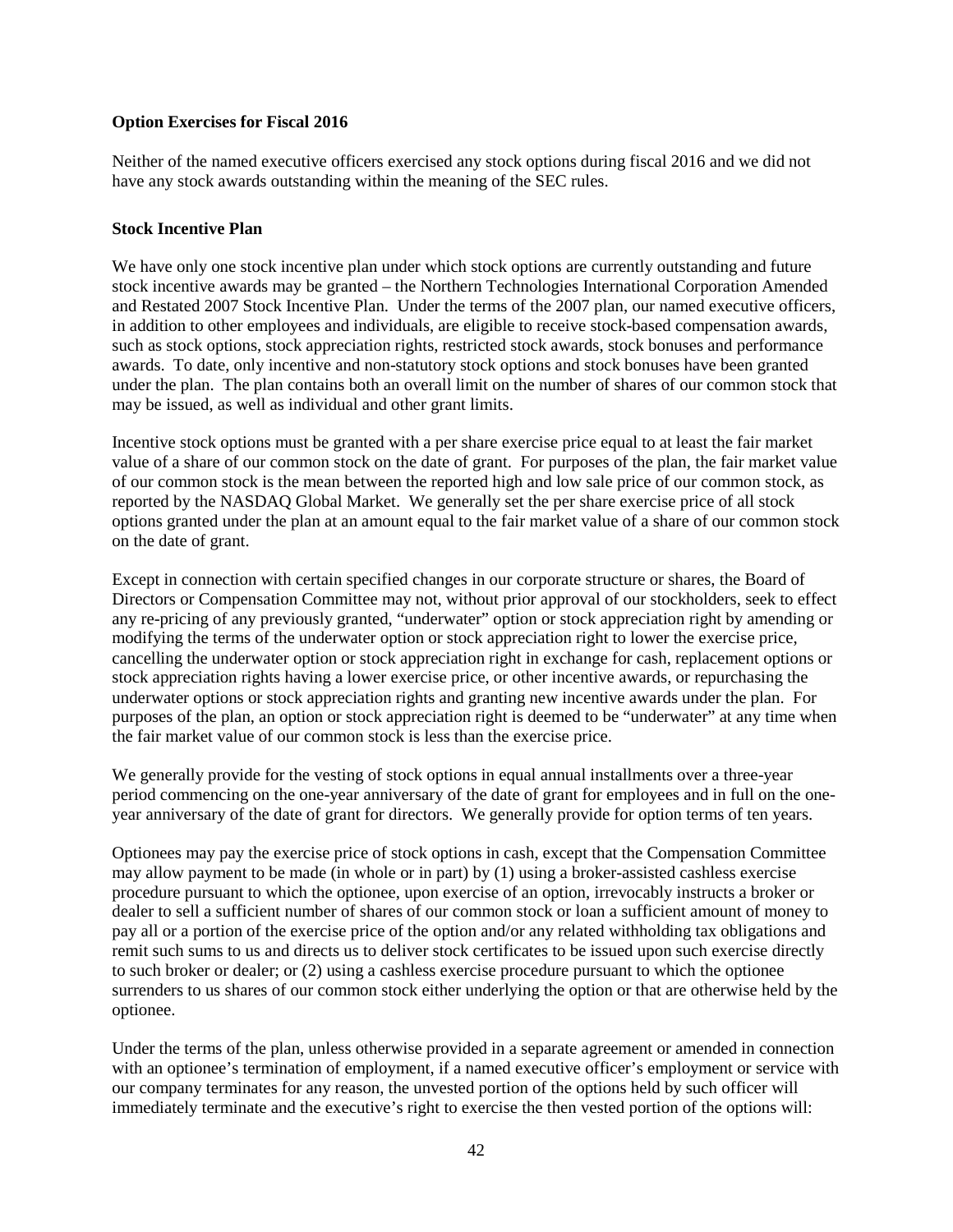- immediately terminate if the executive's employment or service relationship with our company terminated for "cause";
- continue for a period of 12 months if the executive's employment or service relationship with our company terminates as a result of the executive's death, disability or retirement; or
- continue for a period of three months if the executive's employment or service relationship with our company terminates for any reason, other than for cause or upon death, disability or retirement.

As set forth in the plan, the term "cause" is as defined in any employment or other agreement or policy applicable to the named executive officer or, if no such agreement or policy exists, means (i) dishonesty, fraud, misrepresentation, embezzlement or other act of dishonesty with respect to us or any subsidiary, (ii) any unlawful or criminal activity of a serious nature, (iii) any intentional and deliberate breach of a duty or duties that, individually or in the aggregate, are material in relation to the overall duties, or (iv) any material breach of any employment, service, confidentiality or non-compete agreement entered into with us or any subsidiary.

Under the terms of the plan, if a participant is determined by the committee to have taken any action that would constitute "cause" or an "adverse action" during or within one year after the termination of the participant's employment or other service with our company, all rights of the participant under the plan and any agreements evidencing an award then held by the participant will terminate and be forfeited and the committee may require the participant to surrender and return to us any shares received, and/or to disgorge any profits or any other economic value made or realized by the participant in connection with any awards or any shares issued upon the exercise or vesting of any awards during or within one year after the termination of the participant's employment or other service. Additionally, as applicable, we may defer the exercise of any option or stock appreciation right for a period of up to six months after receipt of a participant's written notice of exercise or the issuance of share certificates upon the vesting of any incentive award for a period of up to six months after the date of such vesting in order for the committee to make any determination as to the existence of cause or an adverse action. An "adverse action" includes any of the following actions or conduct that the committee determines to be injurious, detrimental, prejudicial or adverse to our interests: (i) disclosing any confidential information of our company or any subsidiary to any person not authorized to receive it; (ii) engaging, directly or indirectly, in any commercial activity that in the judgment of the committee competes with our business or the business of any of our subsidiaries; or (iii) interfering with our relationships or the relationships of our subsidiaries and our and their respective employees, independent contractors, customers, prospective customers and vendors.

As described in more detail under "—*Post-Termination Severance and Change in Control Arrangements*" if there is a change in control of our company, then, under the terms of agreements evidencing options granted to our named executive officers and other employees under the plan, all outstanding options will become immediately exercisable in full and will remain exercisable for the remainder of their terms, regardless of whether the executive to whom such options have been granted remains in the employ or service of us or any of our subsidiaries.

# <span id="page-45-0"></span>**Post-Termination Severance and Change in Control Arrangements**

We have entered into employment agreements with G. Patrick Lynch, NTIC's President and Chief Executive Officer, and Matthew C. Wolsfeld, NTIC's Chief Financial Officer and Corporate Secretary. Although each of the executive's employment with our company remains "at will," the employment agreements provide each of the executive's certain severance benefits in the event the executive's employment is terminated by us without "cause" or by the executive for "good reason" and the executive executes and does not revoke a separation agreement and a release of all claims.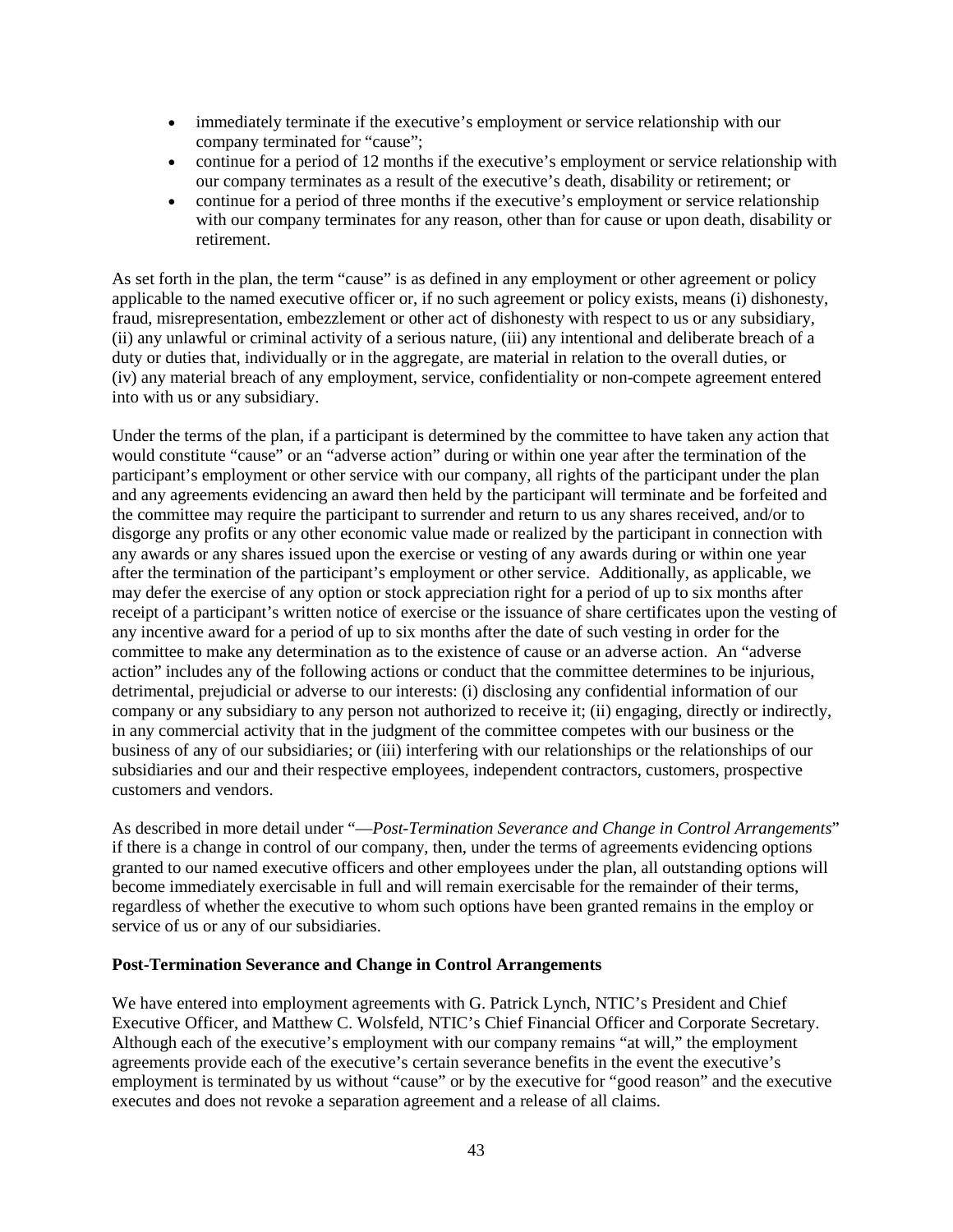If an executive's employment is terminated by us without "cause" or by the executive for "good reason," in addition to any accrued but unpaid salary and benefits through the date of termination, the executive will be entitled to a severance cash payment from us in an amount equal to two times (one and one-half times, in the case of Mr. Wolsfeld) the executive's average total annual compensation for the two most recently completed fiscal years, plus a pro rata portion of the target bonus that the executive otherwise would have been eligible to receive under our bonus plan for the fiscal year during which the executive's employment is terminated, with such pro rata portion based on the number of complete months during the fiscal year that the executive was employed with our company. The severance payment will be paid in several installments in the form of salary continuation in accordance with our normal payroll practices over a 24-month period (18-month period, in the case of Mr. Wolsfeld). If, however, the termination event occurs within 24 months after a change in control of our company, the severance payment will be paid in one lump sum. If the executive is eligible for and timely elects continued coverage under our group medical plan, group dental plan and/or group vision plan pursuant to Section 4980B of the Internal Revenue Code of 1986, as amended ("COBRA"), for each of the first 18 months of the COBRA continuation period, we also will reimburse the executive in an amount equal to the difference between the amount the executive pays for such COBRA continuation coverage each month and the amount paid by a full-time active employee each month for the same level of coverage elected by the executive. In addition, all outstanding and unvested options to purchase shares of our common stock and other stock incentive awards granted to the executive under our stock incentive plan will become immediately vested and exercisable.

Under the employment agreements, "cause" is defined as (i) the executive's material breach of any of the executive's obligations under the employment agreement, or the executive's willful and continued failure or refusal to perform his duties, responsibilities and obligations as an executive officer of our company, for reasons other than the executive's disability, to the satisfaction of the Board of Directors; (ii) the executive's commission of an act of dishonesty, fraud, embezzlement, misappropriation, or intentional and deliberate injury or material breach of fiduciary duty, or material breach of the duty of loyalty related to or against us or our business, or any unlawful or criminal activity of a serious nature involving any felony, or conviction by a court of competent jurisdiction of, or pleading guilty or nolo contendere to, any felony or any crime involving moral turpitude; or (iii) the existence of any court order or settlement agreement prohibiting the executive's continued employment with our company. "Good reason" is defined as (i) a material diminution in the executive's authority, duties or responsibilities; (ii) a material diminution in the executive's annual base salary; (iii) a material change in the geographic location at which we require the executive to provide services, except for travel reasonably required in the performance of the executive's responsibilities; or (iv) any action or inaction that constitutes a material breach by us of the employment agreement. "Change in control" has the meaning assigned to such term in our stock incentive plan as in effect from time to time to the extent such change in control is a "change of control event" as defined under Code Section 409A and applicable Internal Revenue Service regulations. Under the terms of our stock incentive plan, a "change in control" means:

- the sale, lease, exchange or other transfer of all or substantially all of our assets to a corporation that is not controlled by us;
- the approval by our stockholders of any plan or proposal for our liquidation or dissolution;
- certain merger or business combination transactions;
- more than 40 percent of our outstanding voting shares are acquired by any person or group of persons who did not own any shares of common stock on the effective date of the plan; and
- certain changes in the composition of our Board of Directors.

If a change in control of our company had occurred on August 31, 2016, the number of options indicated in the table below held by each of our named executive officers would have been automatically accelerated and exercisable. The estimated value of the automatic acceleration of the vesting of unvested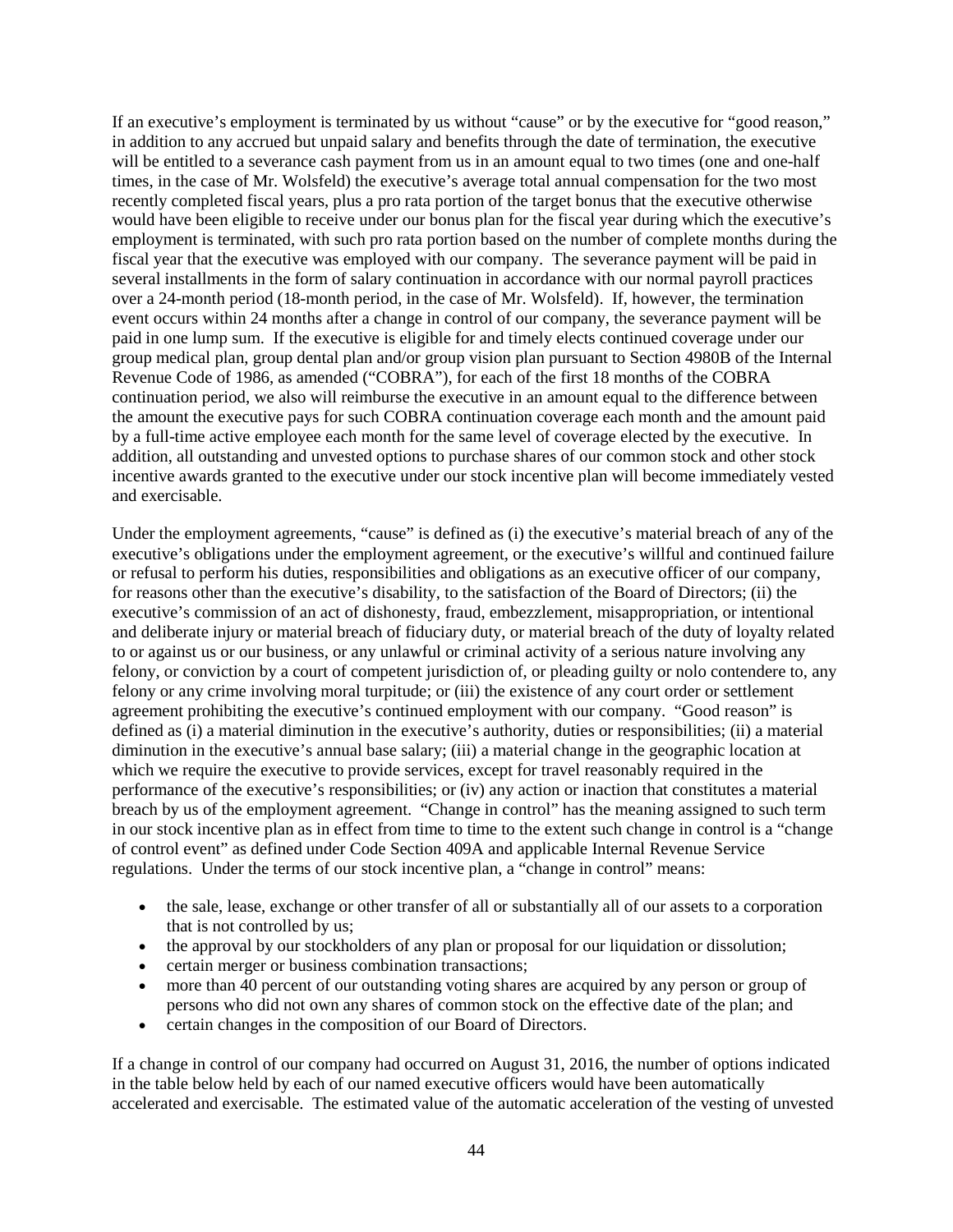stock options held by a named executive officer as of August 31, 2016 is also indicated in the table below and is based on the difference between: (i) the market price of the shares of our common stock underlying the unvested stock options held by such officer as of August 31, 2016 (based on the closing sale price of our common stock on August 31, 2016 — \$13.89), and (ii) the exercise price of the options.

| <b>Executive Officer</b> | <b>Number of Unvested Options</b><br><b>Subject to Automatic Acceleration</b> | <b>Estimated Value of Automatic</b><br><b>Acceleration of Vesting</b> |  |  |  |
|--------------------------|-------------------------------------------------------------------------------|-----------------------------------------------------------------------|--|--|--|
| G. Patrick Lynch         | 12.718                                                                        |                                                                       |  |  |  |
| Matthew C. Wolsfeld      | 8.788                                                                         |                                                                       |  |  |  |

If the employment of our named executive officers was terminated as of August 31, 2016, they would have been entitled to the following compensation and benefits, depending upon the applicable triggering event:

|                                                   |                                                   |     |                                                      |                                                       | <b>Triggering Event</b>                                         |     |          |                   |          |
|---------------------------------------------------|---------------------------------------------------|-----|------------------------------------------------------|-------------------------------------------------------|-----------------------------------------------------------------|-----|----------|-------------------|----------|
| <b>Executive Officer</b>                          | <b>Type of Payment</b>                            |     | Voluntary/<br><b>For Cause</b><br><b>Termination</b> | <b>Involuntary</b><br>Termination<br>without<br>Cause | <b>Oualifying</b><br>Change in<br>Control<br><b>Termination</b> |     | Death    | <b>Disability</b> |          |
| G. Patrick Lynch                                  | Cash severance <sup>(1)</sup>                     | S   | $\theta$                                             | \$857,990                                             | \$857,990                                                       | \$. |          | \$                | $\Omega$ |
|                                                   | Benefits continuation <sup><math>(2)</math></sup> |     | 0                                                    | 29.940                                                | 29.940                                                          |     |          |                   | 0        |
|                                                   | Equity acceleration <sup>(3)</sup>                |     |                                                      |                                                       |                                                                 |     |          |                   | $^{(1)}$ |
|                                                   | Total:                                            | \$  |                                                      | \$887,930                                             | \$887,930                                                       | S   |          | S                 | $\Omega$ |
| Matthew C. Wolsfeld Cash severance <sup>(1)</sup> |                                                   | \$. | $\Omega$                                             | \$499,512                                             | \$499.512                                                       | -S  | $\Omega$ | \$                | $\Omega$ |
|                                                   | Benefits continuation <sup><math>(2)</math></sup> |     | 0                                                    | 29.940                                                | 29,940                                                          |     |          |                   | $\theta$ |
|                                                   | Equity acceleration <sup>(3)</sup>                |     |                                                      |                                                       | $\theta$                                                        |     |          |                   | 0        |
|                                                   | Total:                                            |     |                                                      | \$529,452                                             | \$529.452                                                       |     |          | \$                | $\Omega$ |

<sup>(1)</sup> Includes the value of two times (one and one-half times, in the case of Mr. Wolsfeld) the executive's average total annual compensation for the two most recently completed fiscal years plus a pro rata portion of the target bonus that the executive otherwise would have been eligible to receive under our bonus plan for the fiscal year during which the executive's employment is terminated, which in this case in light of the assumed termination date of August 31, 2016, the last day of the fiscal year, represents the value of the full target bonus for the entire year.

- (2) Includes the value of medical, dental and vision benefit continuation for each executive and their family for 18 months following the executive's termination.
- (3) Includes the value of acceleration of all unvested shares that are subject to options, based on a closing sale price of \$13.89 per share as of August 31, 2016.

#### <span id="page-47-0"></span>**Indemnification Agreements**

We have entered into agreements with all of our executive officers under which we are required to indemnify them against expenses, judgments, penalties, fines, settlements and other amounts actually and reasonably incurred, including expenses of a derivative action, in connection with an actual or threatened proceeding if any of them may be made a party because he or she is or was one of our executive officers. We will be obligated to pay these amounts only if the executive officer acted in good faith and in a manner that he or she reasonably believed to be in or not opposed to our best interests. With respect to any criminal proceeding, we will be obligated to pay these amounts only if the executive officer had no reasonable cause to believe his or her conduct was unlawful. The indemnification agreements also set forth procedures that will apply in the event of a claim for indemnification.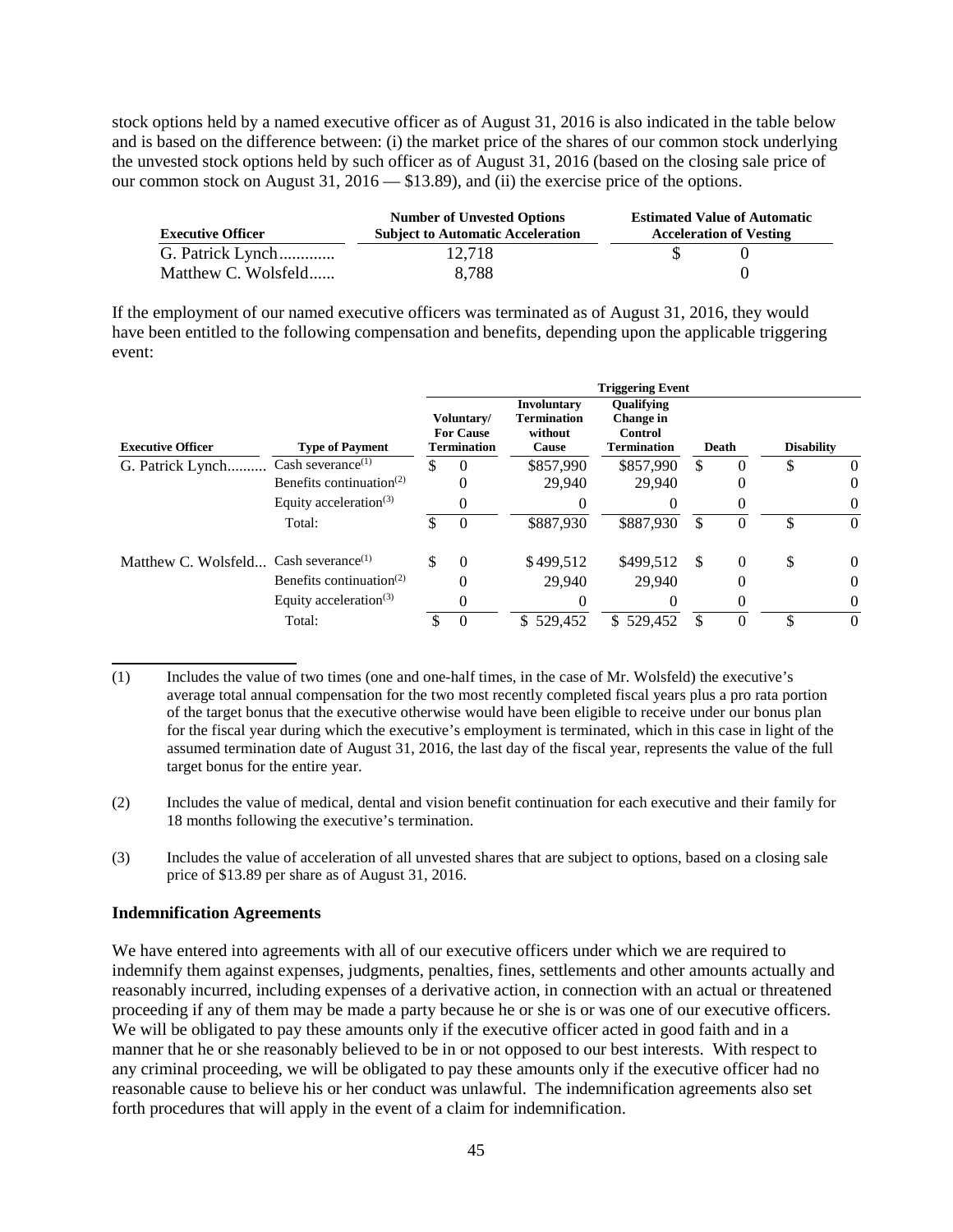### **Risk Assessment of Compensation Policies, Practices and Programs**

As a result of our annual assessment on risk in our compensation programs, we concluded that our compensation policies, practices and programs and related compensation governance structure work together in a manner so as to encourage our employees, including our named executive officers, to pursue growth strategies that emphasize shareholder value creation, but not to take unnecessary or excessive risks that could threaten the value of our company. As part of our assessment, we noted in particular the following:

- annual base salaries for employees are not subject to performance risk and, for most nonexecutive employees, constitute the largest part of their total compensation;
- while performance-based, or at risk, compensation constitutes a significant percentage of the overall total compensation of many of our employees, including in particular our named executive officers, and thereby we believe motivates our employees to help fulfill our business goals and strategies, including specific and focused company performance goals, the non-performance based compensation for most employees for most years is also a sufficiently high percentage of their overall total compensation that we do not believe that unnecessary or excessive risk taking is encouraged by the performance-based compensation;
- a significant portion of performance-based compensation of our employees is in the form of stock options which do not encourage unnecessary or excessive risk because they generally vest over a three-year period of time thereby focusing our employees on our long-term interests; and
- performance-based or variable compensation awarded to our employees, which for our higher-level employees, including our named executive officers, constitutes the largest part of their total compensation, is appropriately balanced between annual and long-term performance and cash and equity compensation, and utilizes several different performance measures and goals that are drivers of long-term success for NTIC and our stockholders.

As a matter of best practice, we will continue to monitor our compensation policies, practices and programs to ensure that they continue to align the interest of our employees, including in particular our executive officers, with those of our long-term stockholders while avoiding unnecessary or excessive risk.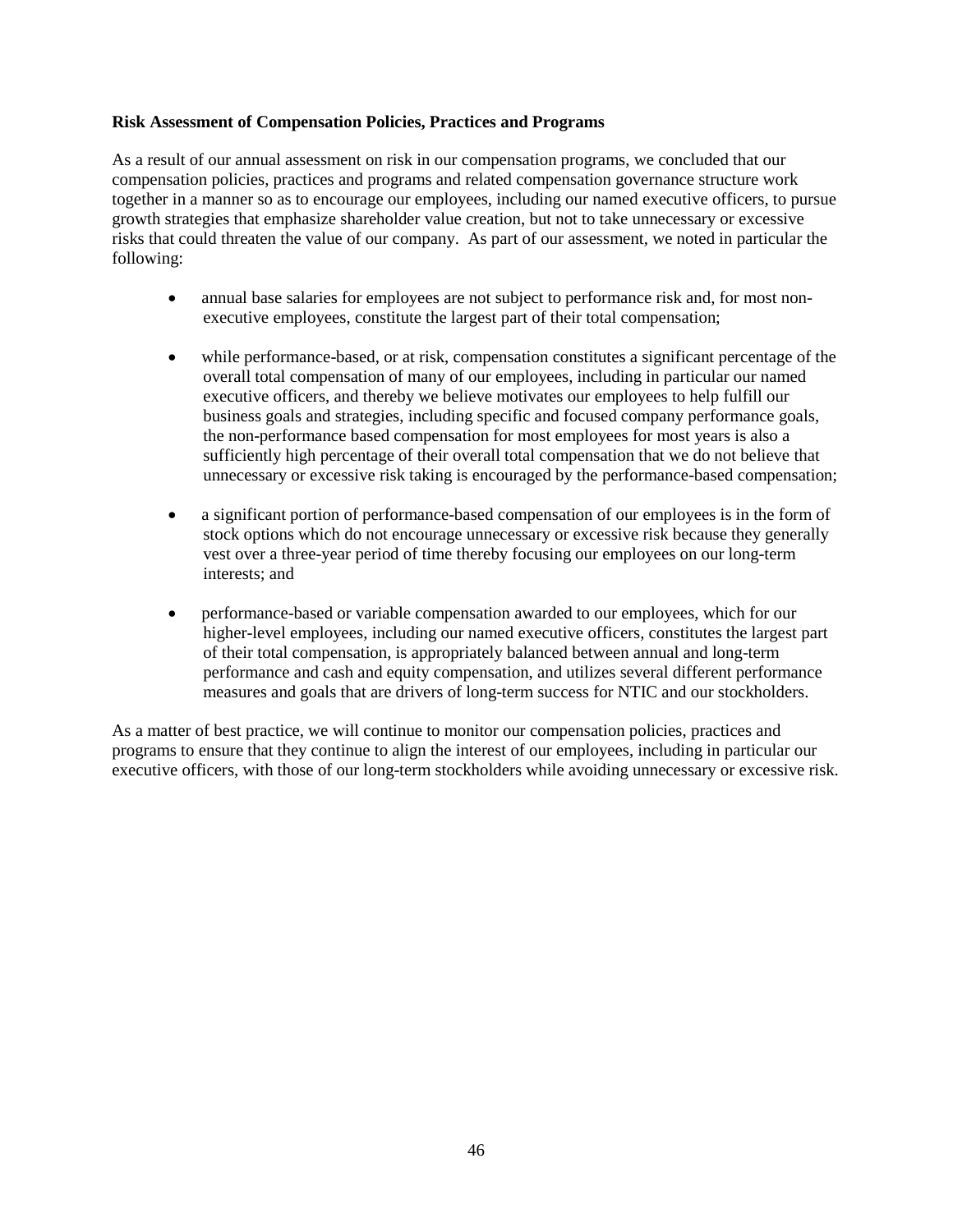# **RELATED PERSON RELATIONSHIPS AND TRANSACTIONS \_\_\_\_\_\_\_\_\_\_\_\_\_\_\_\_**

# <span id="page-49-0"></span>**Introduction**

Below under "—*Description of Related Party Transactions*" is a description of transactions that have occurred during the past fiscal year, or any currently proposed transactions, to which we were or are a participant and in which:

- the amounts involved exceeded or will exceed \$120,000; and
- a related person (including any director, director nominee, executive officer, holder of more than 5% of our common stock or any member of their immediate family) had or will have a direct or indirect material interest.

These transactions are referred to as "related party transactions."

# **Procedures Regarding Approval of Related Party Transactions**

As provided in our Corporate Governance Guidelines, the Audit Committee will review, approve or ratify reportable related party transactions by use of the following procedures:

- NTIC's Chief Financial Officer, with the assistance of NTIC's legal counsel, will evaluate the disclosures provided in the director and officer questionnaires and from data obtained from NTIC's records for potential related person transactions.
- Management will periodically, but no less than annually, report to the Audit Committee on all related person transactions that occurred since the beginning of the prior fiscal year or that it believes will occur in the next year. Such report should include information as to (i) the related person's relationship to NTIC and interest in the transaction; (ii) the material facts of the transaction; (iii) the benefits to NTIC of the transaction; and (iv) an assessment of whether the transaction is (to the extent applicable) in the ordinary course of business, at arm's length, at prices and on terms customarily available to unrelated third party vendors or customers generally, and whether the related party had any direct or indirect personal interest in, or received any personal benefit from, such transaction.
- Taking into account the factors listed above, and such other factors and information as the Audit Committee may deem appropriate, the Audit Committee will determine whether or not to approve or ratify (as the case may be) each related party transaction so identified.
- Transactions in the ordinary course of business, between NTIC and an unaffiliated corporation of which a non-employee director of NTIC serves as an officer, that are:
	- o at arm's length,
	- o at prices and on terms customarily available to unrelated third party vendors or customers generally,
	- o in which the non-employee director had no direct or indirect personal interest, nor received any personal benefit, and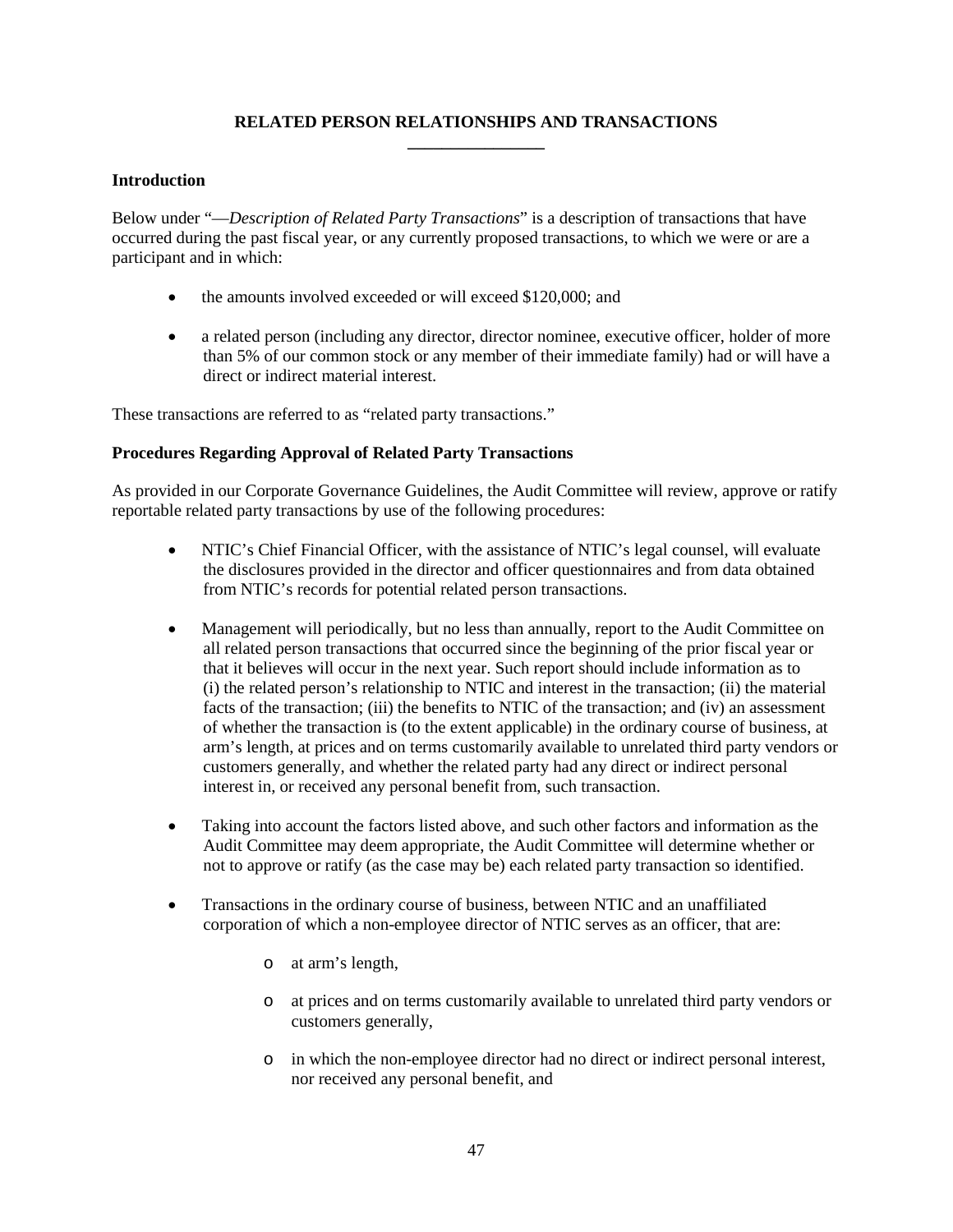o in amounts that are not material to NTIC's business or the business of such unaffiliated corporation,

are deemed conclusively pre-approved.

# **Description of Related Party Transactions**

Please see "*Director Compensation*" and "*Executive Compensation*" for information regarding a consulting arrangement we have with one of our current directors and the other compensation arrangements with our directors and executive officers.

G. Patrick Lynch is the President and Chief Executive Officer of NTIC. Inter Alia Holding Company owns 13.3% of the total voting power of NTIC. According to a Schedule 13D/A filed with the Securities and Exchange Commission on December 2, 2011, Inter Alia Holding Company is an entity of which Mr. Lynch is a 25 percent stockholder. Mr. Lynch shares equal voting and dispositive power over such shares with three other members of his family. Inter Alia Holding Company's address is 23205 Mercantile Road, Beachwood, Ohio 44122.

NTIC has not identified any arrangements or agreements relating to compensation provided by a third party to NTIC's directors or director nominees in connection with their candidacy or board service as required to be disclosed pursuant to NASDAQ Rule 5250(b)(3).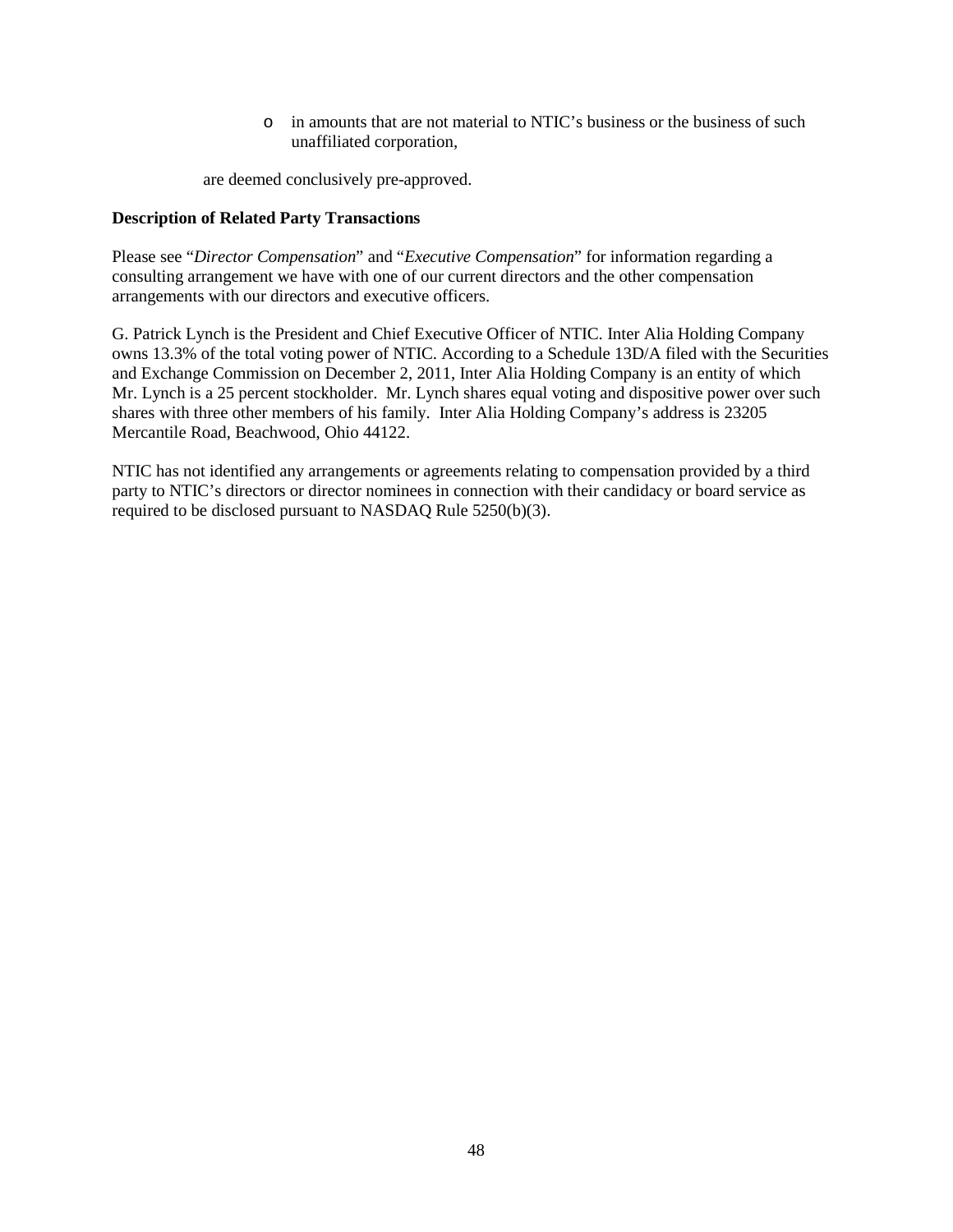# **STOCKHOLDER PROPOSALS AND DIRECTOR NOMINATIONS FOR 2018 ANNUAL MEETING OF STOCKHOLDERS \_\_\_\_\_\_\_\_\_\_\_\_\_\_\_\_**

### <span id="page-51-2"></span><span id="page-51-1"></span><span id="page-51-0"></span>**Stockholder Proposals for 2018 Annual Meeting**

Stockholders who, in accordance with Rule 14a-8 under the Exchange Act, wish to present proposals for inclusion in the proxy materials relating to the 2018 Annual Meeting of Stockholders must submit their proposals so that they are received by us at our principal executive offices no later than the close of business on July 31, 2017, unless the date of the meeting is delayed by more than 30 calendar days. The proposals must satisfy the requirements of the proxy rules promulgated by the Securities and Exchange Commission and as the rules of the Securities and Exchange Commission make clear, simply submitting a proposal does not guarantee that it will be included.

Any other stockholder proposals to be presented at the 2018 Annual Meeting of Stockholders (other than a matter brought pursuant to SEC Rule 14a-8) must be given in writing to our Corporate Secretary and must be delivered to or mailed and received at our principal executive offices, not less than 90 days nor more than 120 days prior to the anniversary date of the 2018 Annual Meeting of Stockholders; provided, however, that in the event that the 2018 Annual Meeting of Stockholders is not held within 30 days before or after such anniversary date, notice by the stockholder to be timely must be received not later than the close of business on the  $10<sup>th</sup>$  day following the day on which such notice of the date of the annual meeting was mailed or such public disclosure was made, whichever first occurs. The proposal must contain specific information required by our Bylaws, a copy of which may be obtained by writing to our Corporate Secretary. If a proposal is not timely and properly made in accordance with the procedures set forth in our Bylaws, it will be defective and may not be brought before the meeting. If the proposal is nonetheless brought before the meeting and the Chairman of the meeting does not exercise the power and duty to declare the proposal defective, the persons named in the proxy may use their discretionary voting with respect to the proposal.

# <span id="page-51-3"></span>**Director Nominations for 2018 Annual Meeting**

In accordance with procedures set forth in our Bylaws, NTIC stockholders may propose nominees for election to the Board of Directors only after providing timely written notice to our Corporate Secretary. To be timely, a stockholder's notice to the Corporate Secretary must be delivered to or mailed and received at NTIC's principal executive offices not less than 90 days nor more than 120 days prior to the anniversary date of the immediately preceding annual meeting; provided, however, that in the event that the annual meeting with respect to which such notice is to be tendered is not held within 30 days before or after such anniversary date, notice by the stockholder to be timely must be received not later than the close of business on the 10<sup>th</sup> day following the day on which such notice of the date of the meeting was mailed or public disclosure was made, whichever first occurs. The notice must set forth, among other things:

- the nominee's name, age, business address, residence address and record address;
- the nominee's principal occupation or employment;
- the class and number of shares of NTIC capital stock which are beneficially owned by the nominee;
- signed consent to serve as a director of NTIC; and